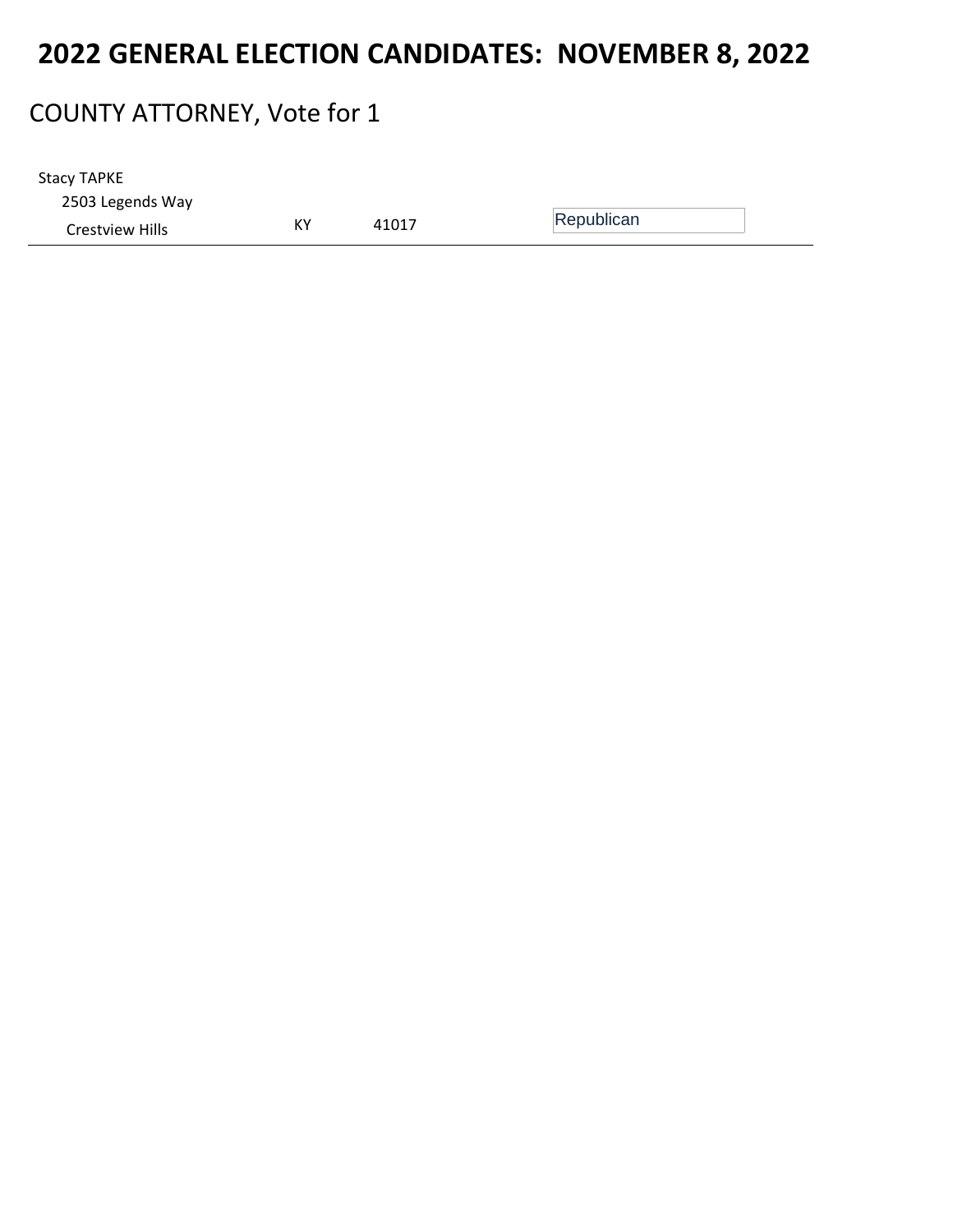# COUNTY CLERK, Vote for 1 1046 Arden Drive Villa Hills KY <sup>41017</sup> Republican Gabrielle SUMME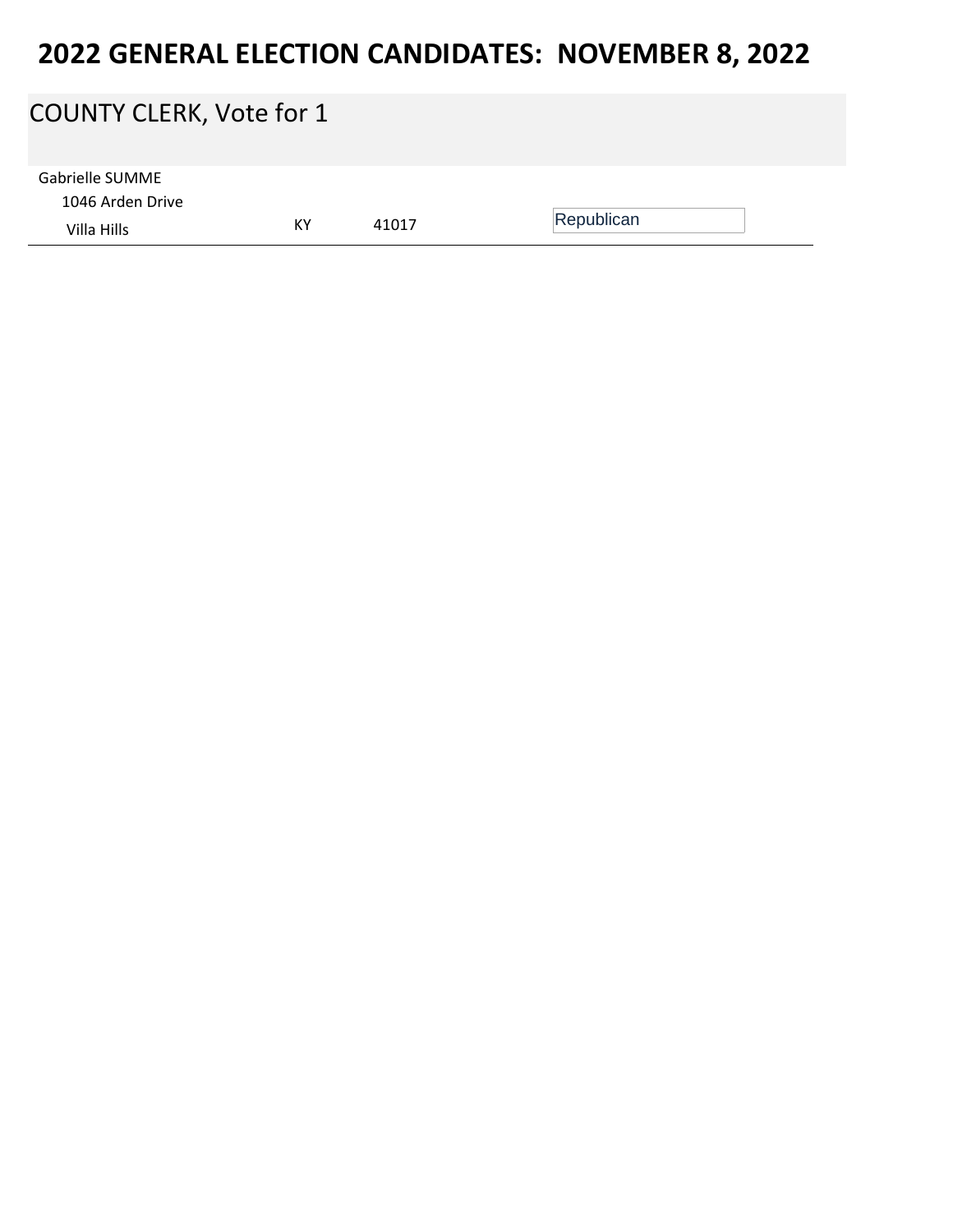#### COUNTY COMMISSIONER, 1st District, Vote for 1

106 Wallace Avenue Covington **KY** 41014 Republican Beth A. SEWELL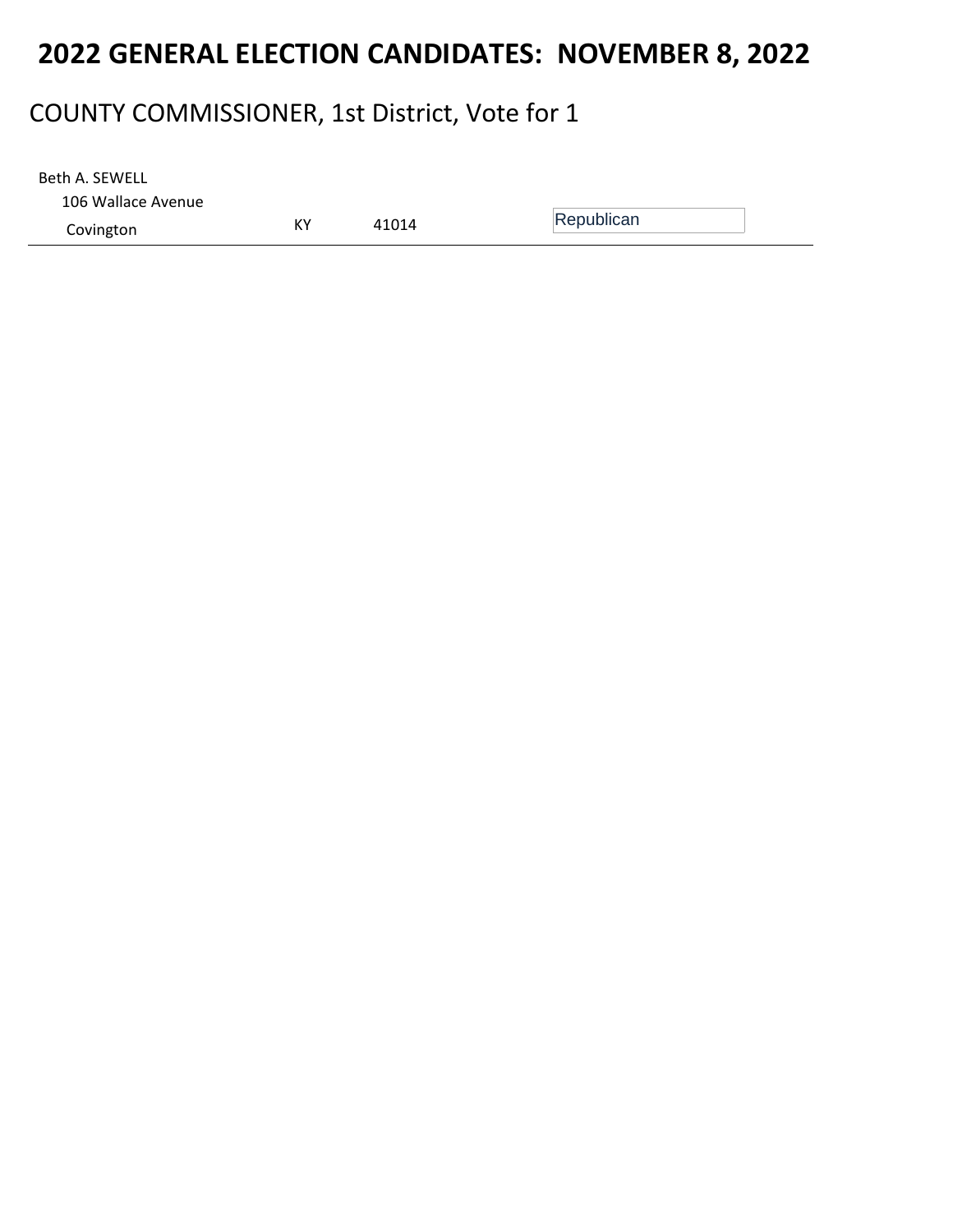### COUNTY COMMISSIONER, 2nd District, Vote for 1

| Jon E. DRAUD       |    |       |            |  |
|--------------------|----|-------|------------|--|
| 3081 Lyndale Court |    |       |            |  |
| Edgewood           | КY | 41017 | Republican |  |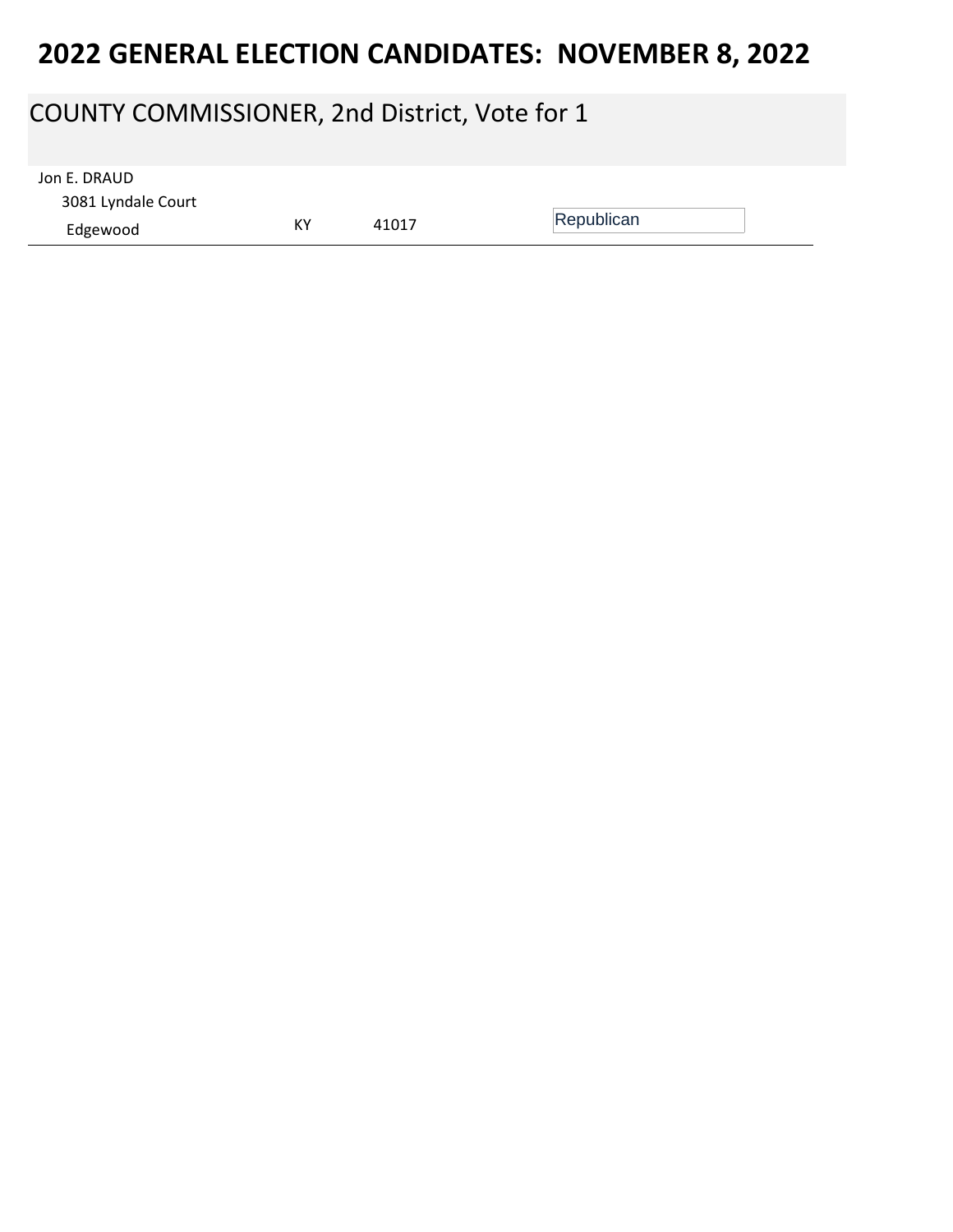### COUNTY COMMISSIONER, 3rd District, Vote for 1

| Joe NIENABER JR.   |    |       |            |
|--------------------|----|-------|------------|
| 403 Kentucky Drive |    |       |            |
| Fort Wright        | KY | 41011 | Republican |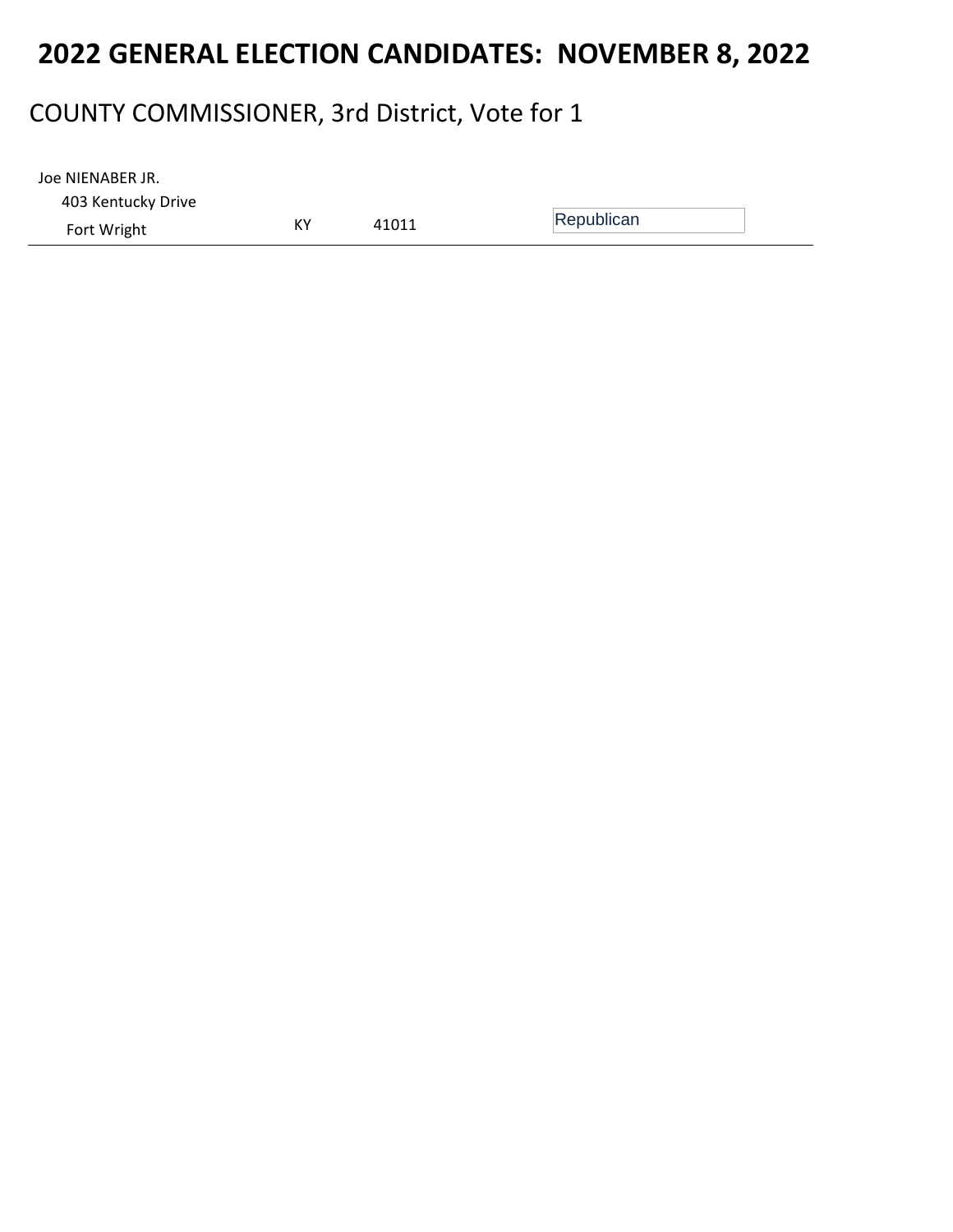### CONSTABLE, 1st Magisterial District, Vote for 1

| <b>Thomas DENNIS</b>  |    |       |            |
|-----------------------|----|-------|------------|
| 50 Crystal Lake Drive |    |       |            |
| Covington             | KY | 41017 | Republican |
|                       |    |       |            |
| Don CATCHEN I         |    |       |            |
| 1147 Hamilton Rd      |    |       |            |
| Park Hills            | KY | 41011 | Democrat   |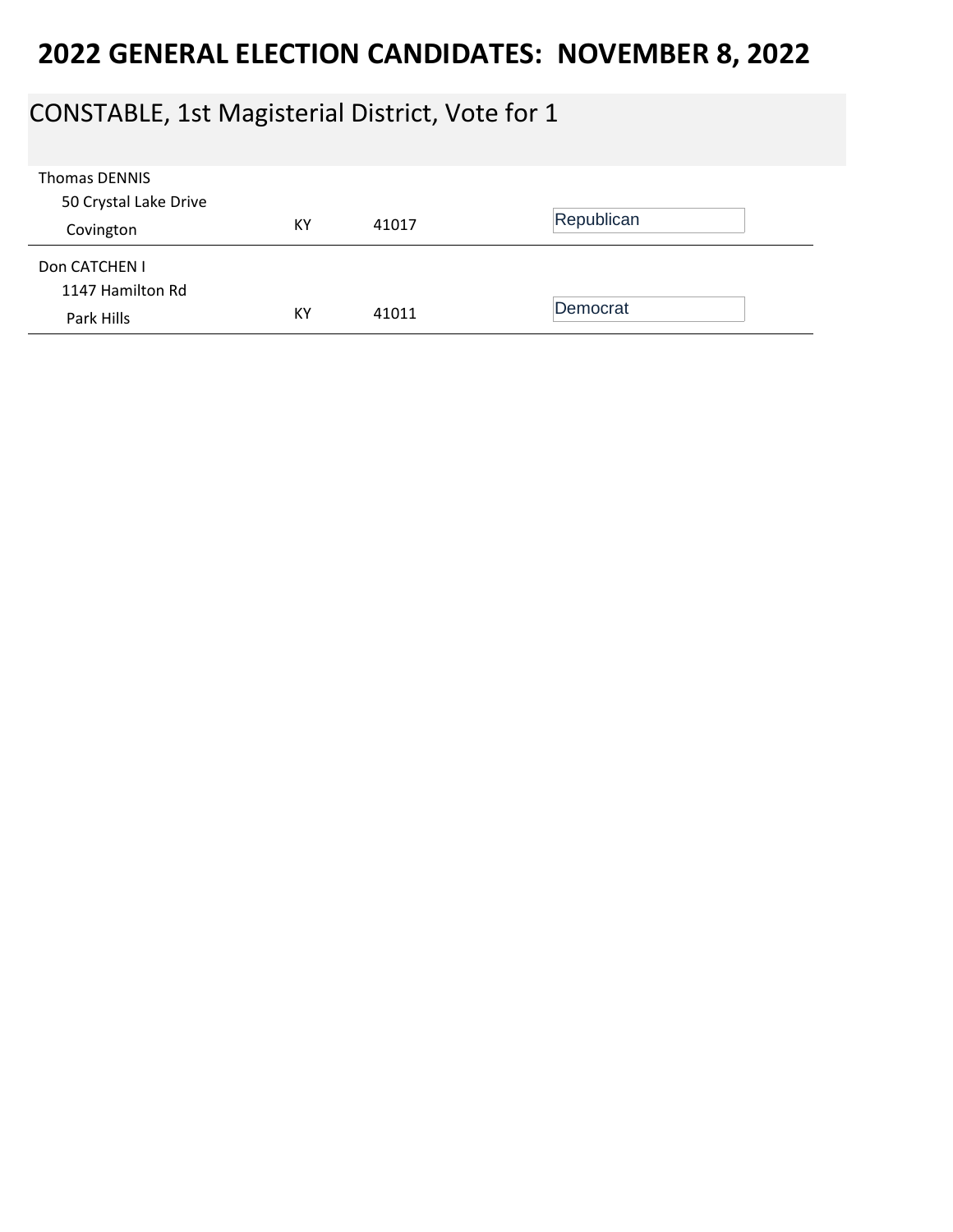### CONSTABLE, 2nd Magisterial District, Vote for 1

| Paul WOODARD  |    |       |            |  |
|---------------|----|-------|------------|--|
| 1139 Maher Rd |    |       |            |  |
| Walton        | KY | 41094 | Republican |  |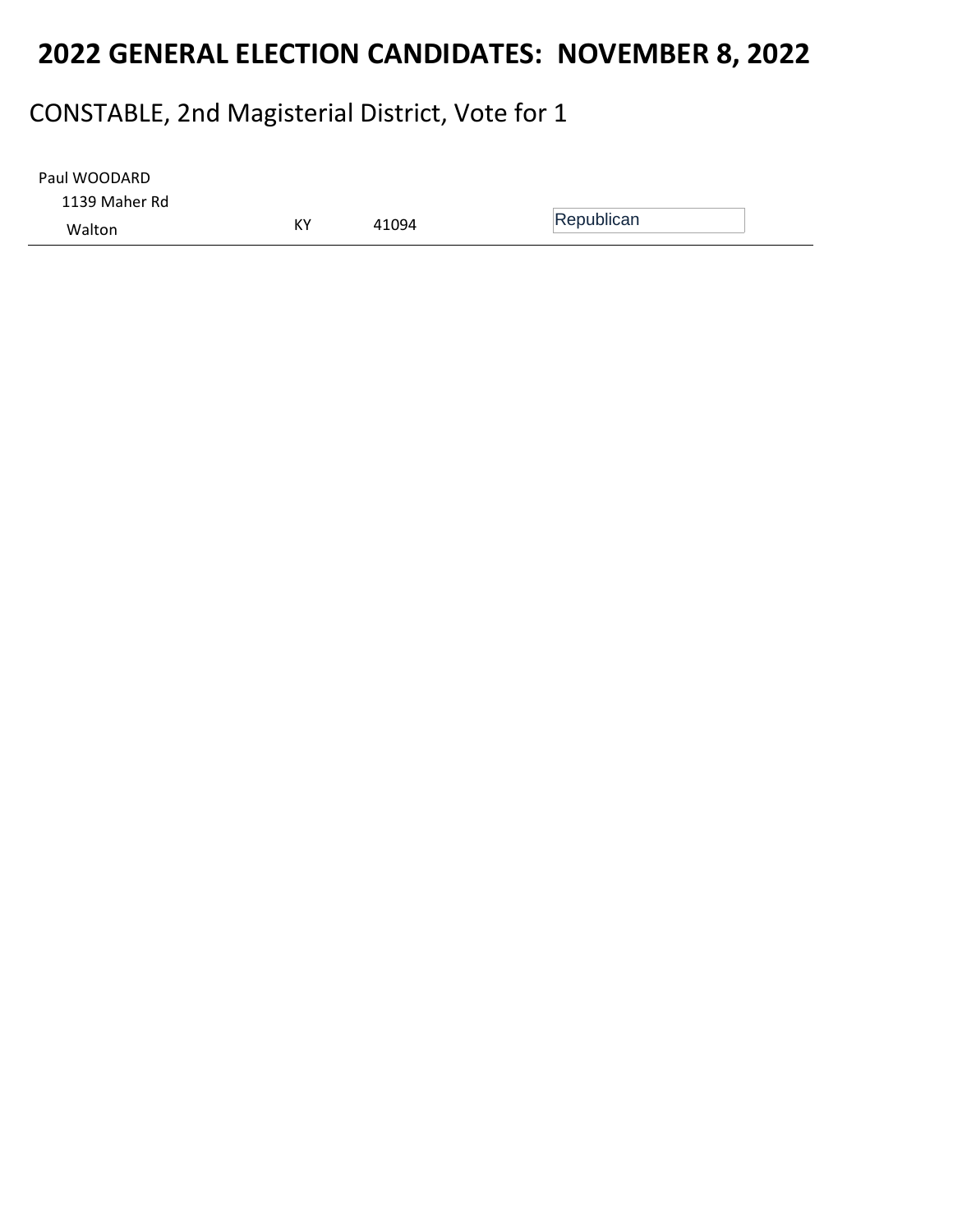### CONSTABLE, 3rd Magisterial District, Vote for 1

| Michael J. MOFFITT |    |       |            |
|--------------------|----|-------|------------|
| 14 Lorup Ave       |    |       |            |
| Ft Wright          | КY | 41011 | Republican |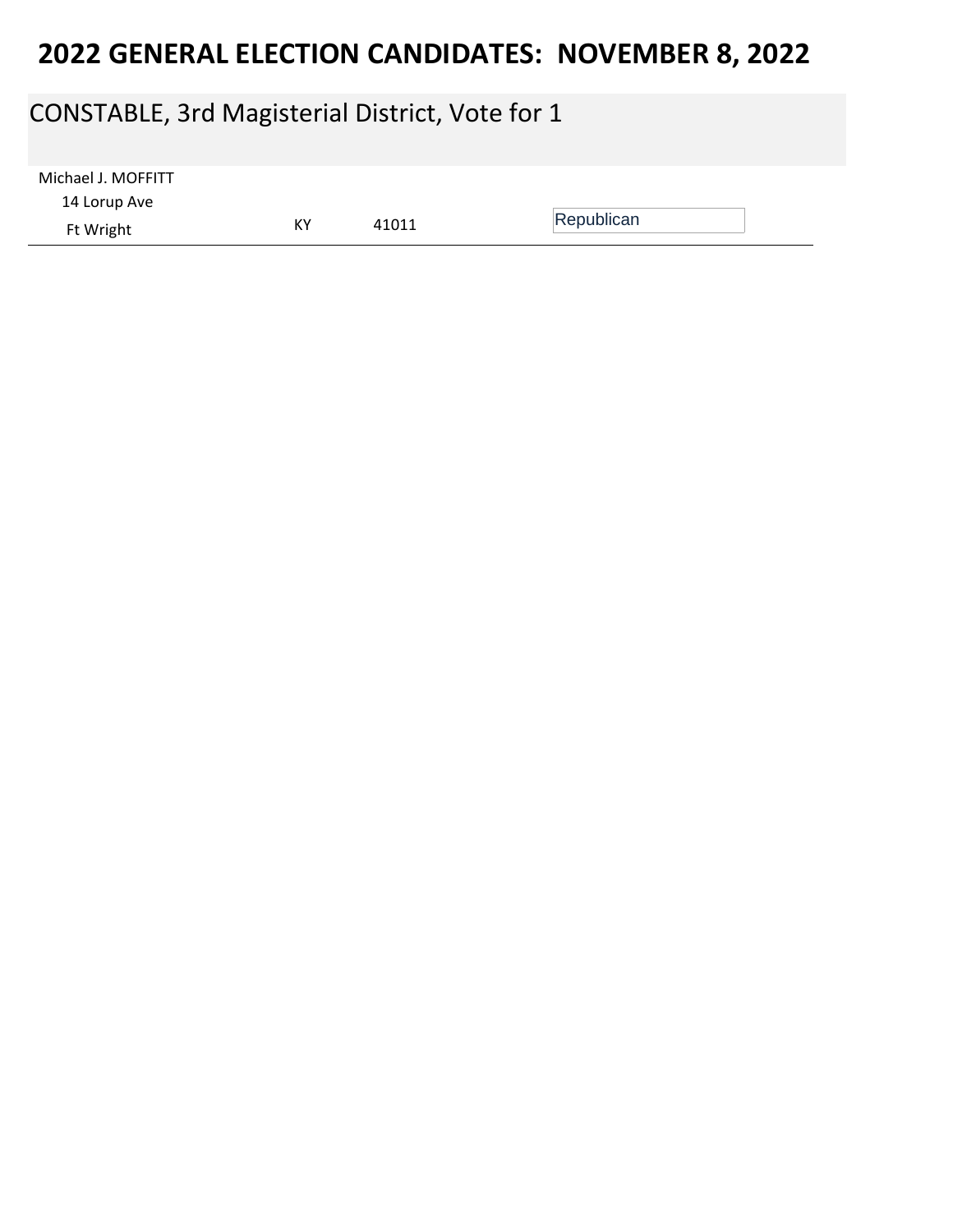#### CORONER, Vote for 1

| Amber CONSTANTINO   |    |       |            |
|---------------------|----|-------|------------|
| 1130 Cannonball Way |    |       |            |
| Independence        | K۲ | 41051 | Republican |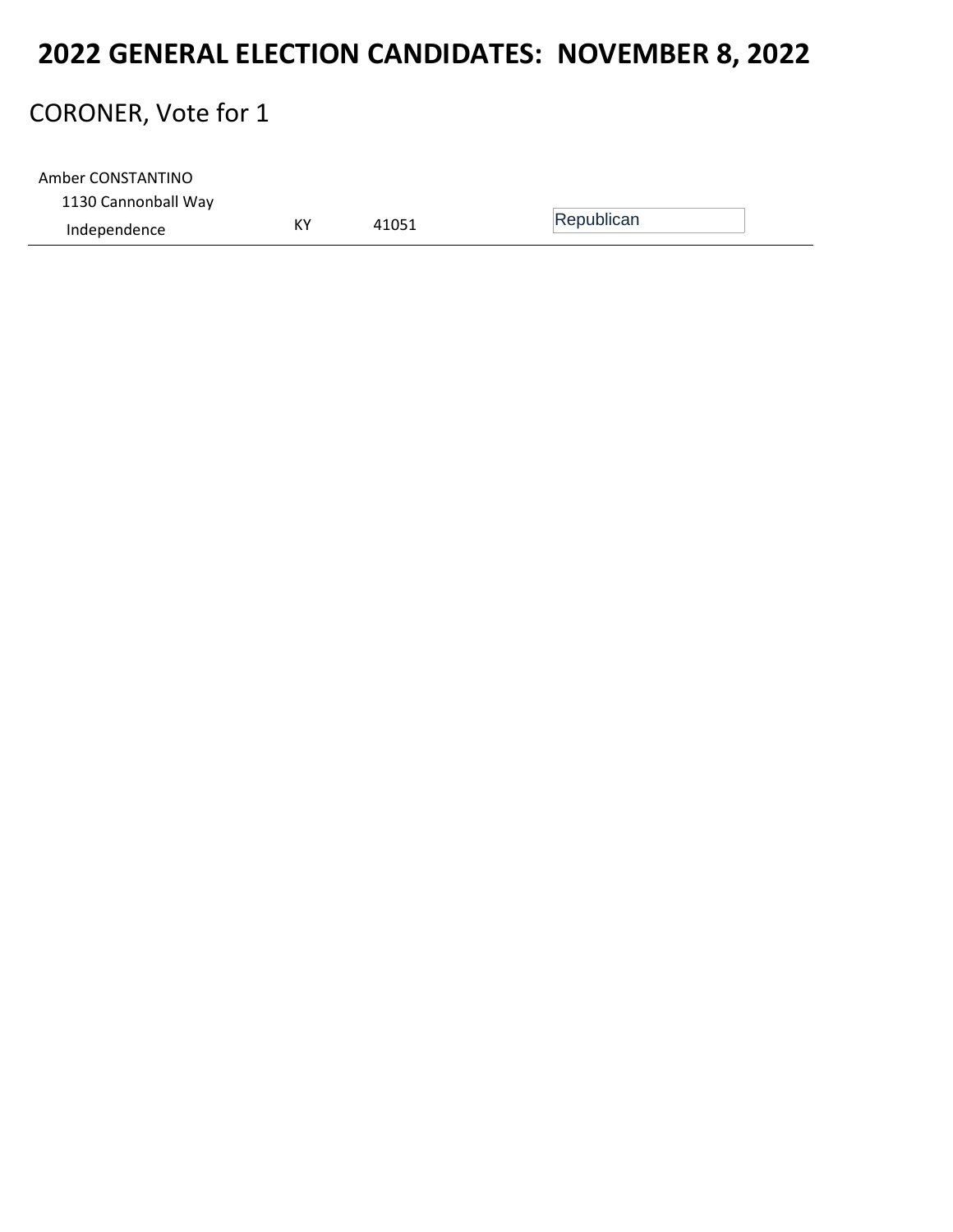### JAILER, Vote for 1

| Marc L. FIELDS     |    |       |            |
|--------------------|----|-------|------------|
| 11016 Woodmont Way |    |       | Republican |
| Independence       | KY | 41051 |            |
| George EXTERKAMP   |    |       |            |
| 1564 Raintree Ct   |    |       |            |
| Elsmere            | KY | 41018 | Democrat   |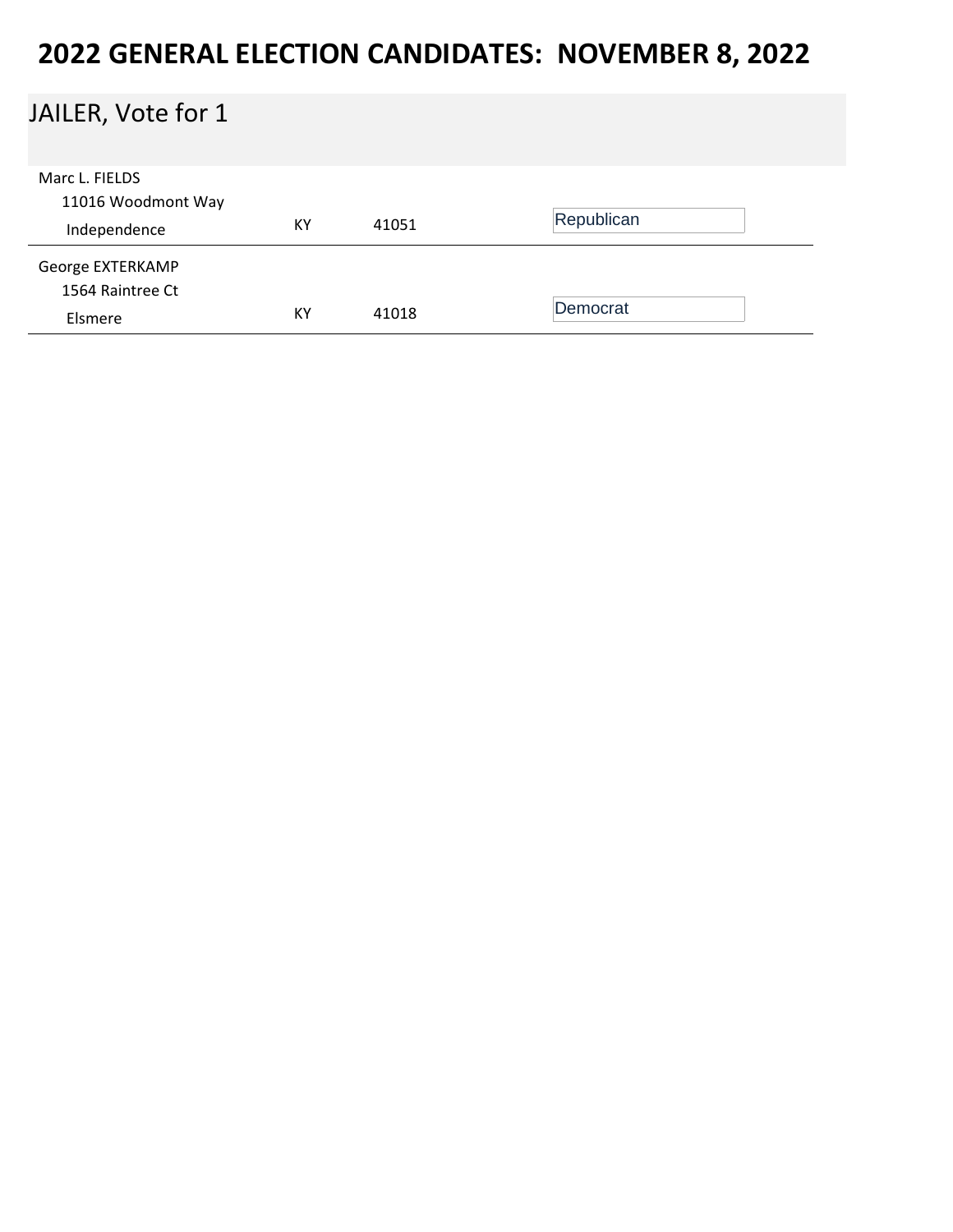### COUNTY JUDGE/EXECUTIVE, Vote for 1

| Kris A. KNOCHELMANN     |    |       |            |  |
|-------------------------|----|-------|------------|--|
| 687 Triple Lake         |    |       |            |  |
| <b>Crescent Springs</b> | КY | 41017 | Republican |  |
|                         |    |       |            |  |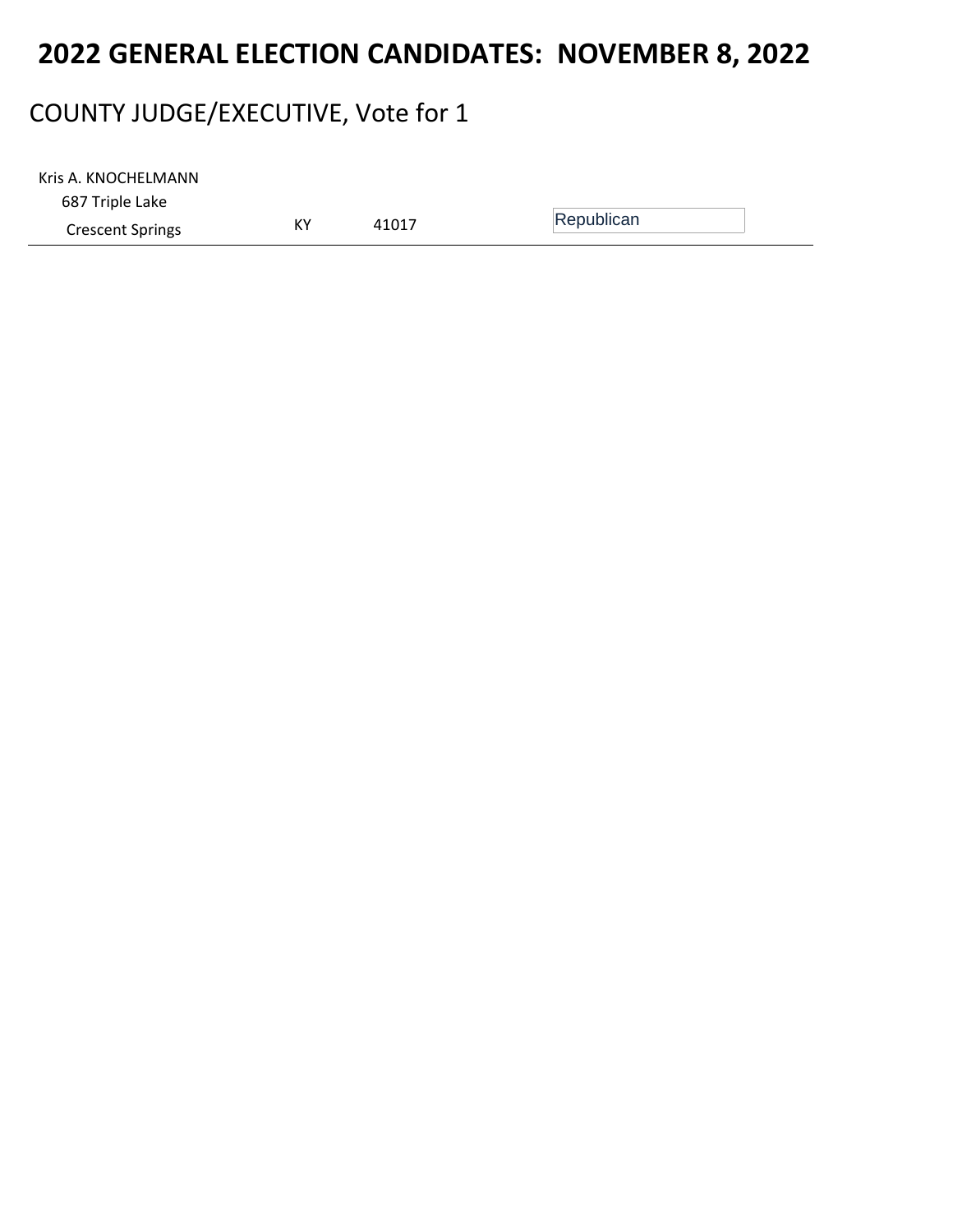### MAGISTRATE, 1st Magisterial District, Vote for 1

| Stephen L J HOFFMAN  |    |       |          |  |
|----------------------|----|-------|----------|--|
| 121 West 33rd Street |    |       |          |  |
| Covington            | KY | 41015 | Democrat |  |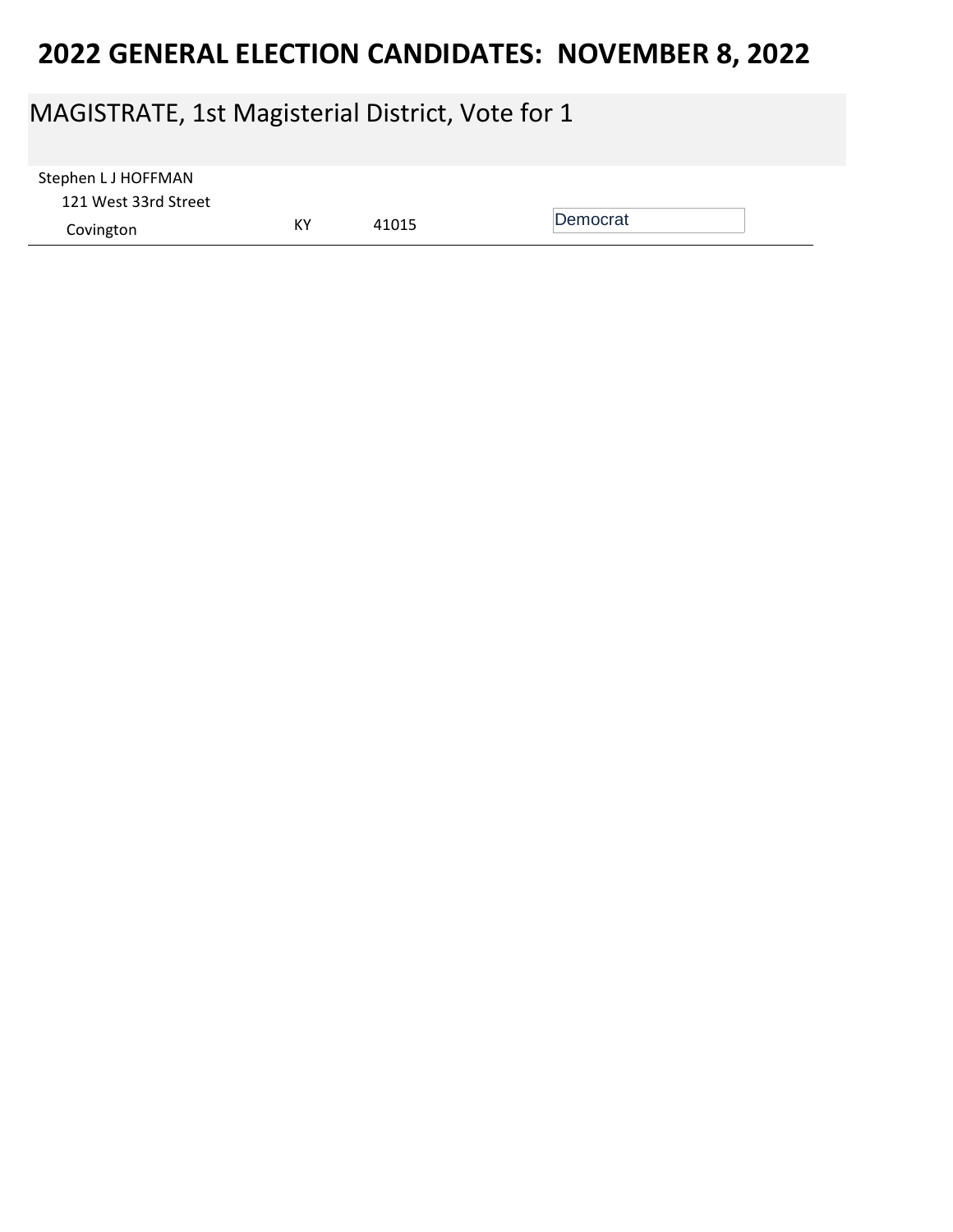#### MAGISTRATE, 2nd Magisterial District, Vote for 1

| Mary Lou BLOUNT     |    |       |            |
|---------------------|----|-------|------------|
| 237 North Colony Dr |    |       |            |
| Edgewood            | КY | 41017 | Republican |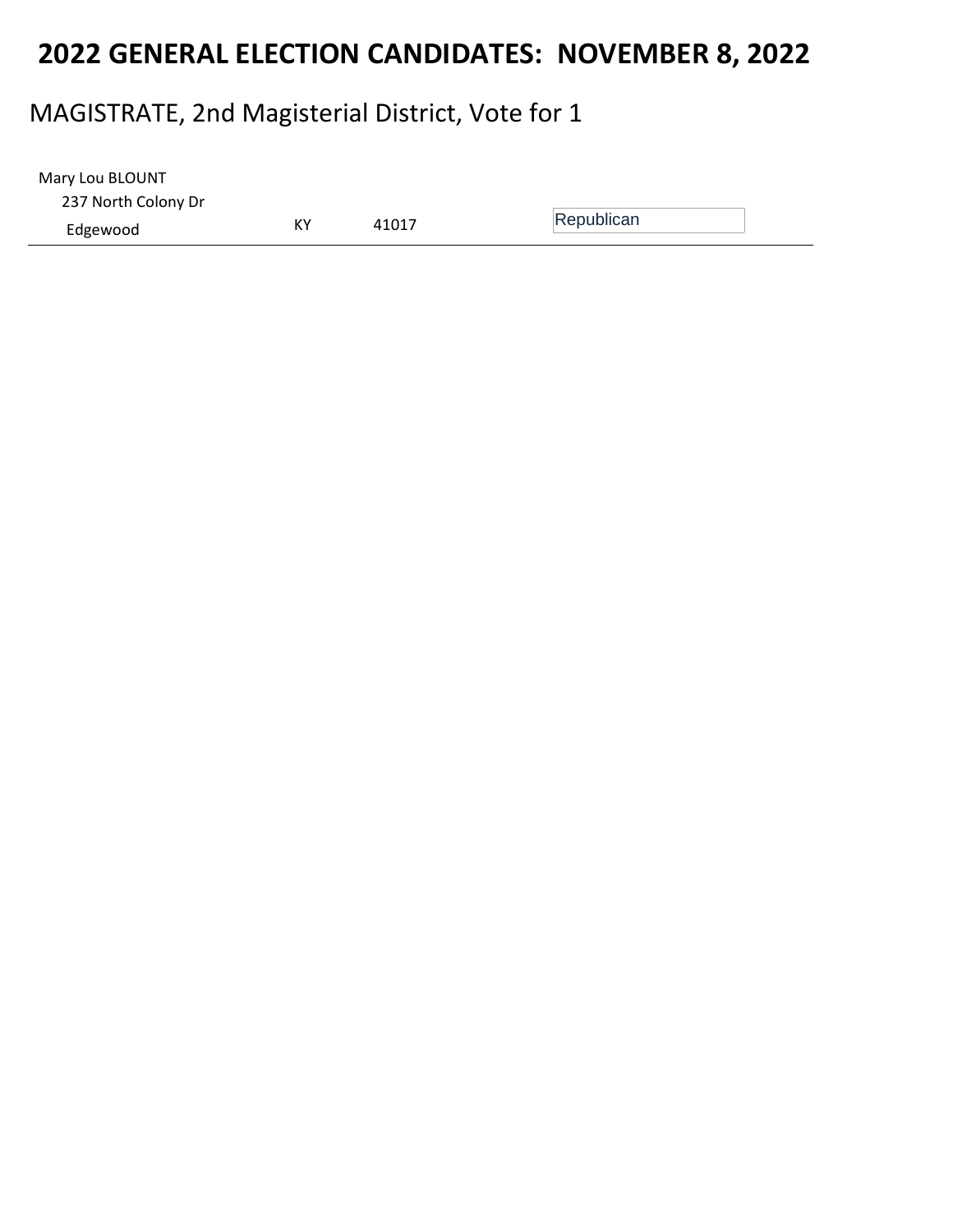### MAGISTRATE, 3rd Magisterial District, Vote for 1

| Katherine W. SHUMATE |    |       |            |  |
|----------------------|----|-------|------------|--|
| 2030 Edenderry Dr    |    |       |            |  |
| Ft. Mitchell         | КY | 41017 | Republican |  |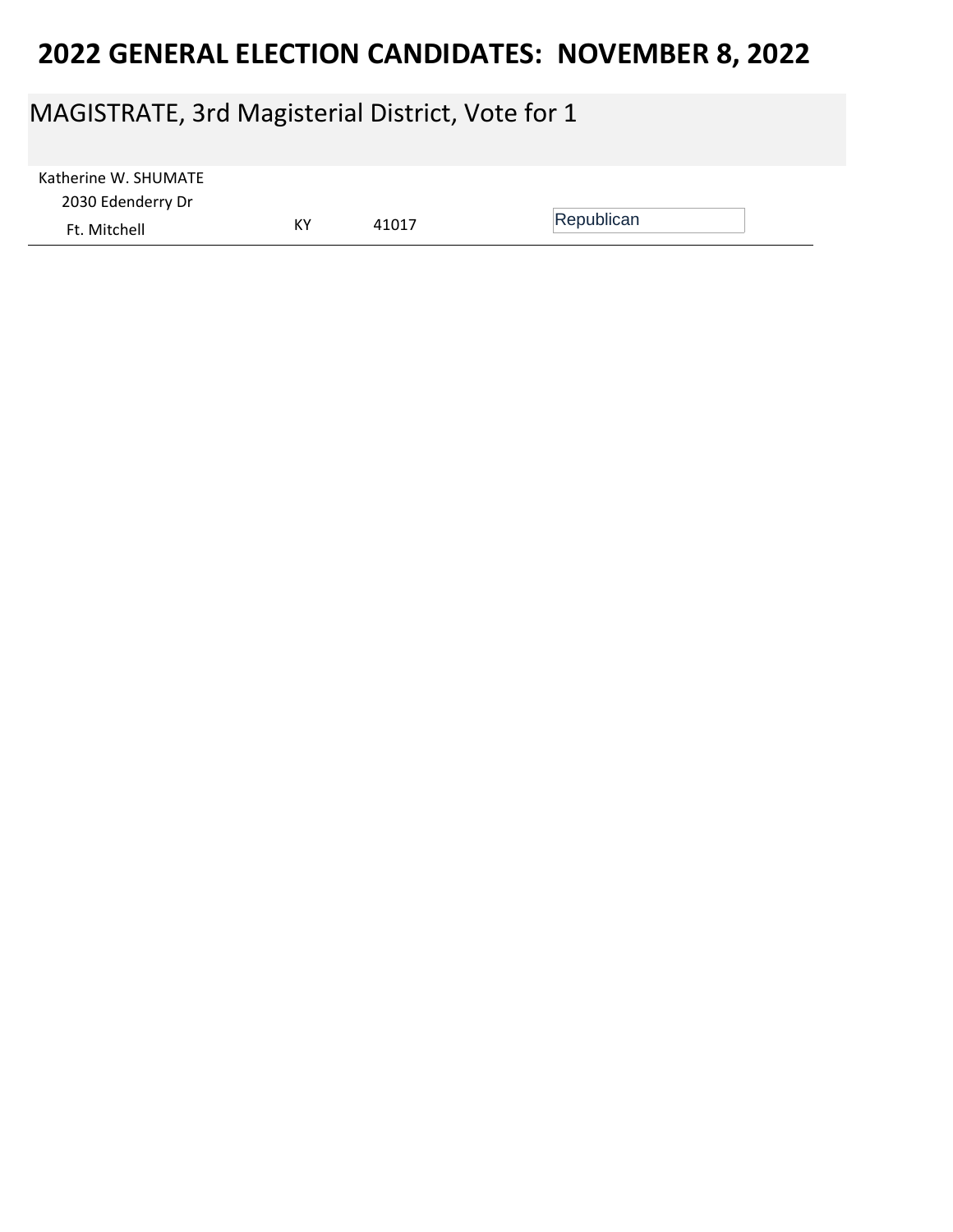#### PROPERTY VALUATION ADMINISTRATOR, Vote for 1

511 Oak St Ludlow KY <sup>41016</sup> Republican Darlene M. PLUMMER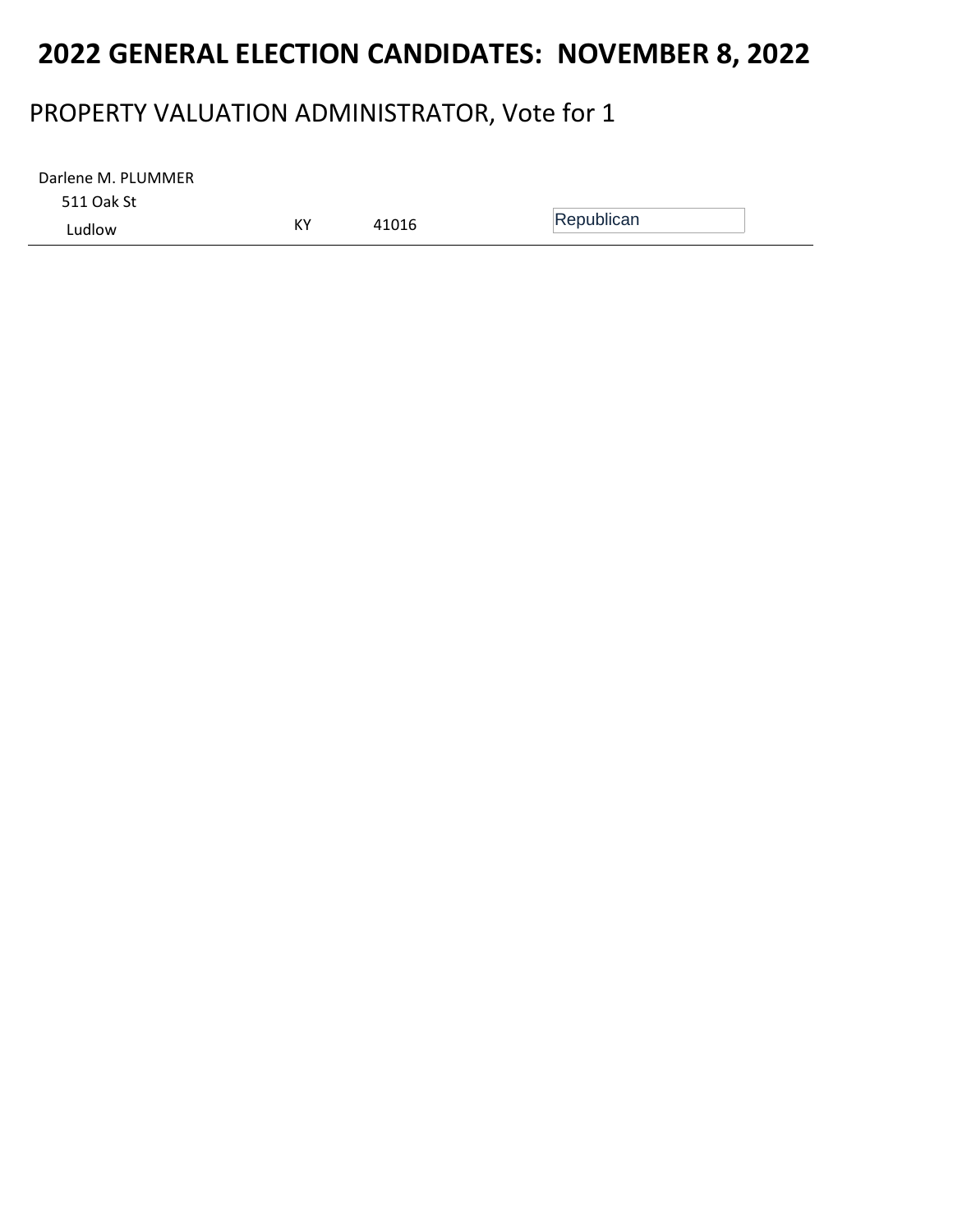### SHERIFF, Vote for 1

| Charles L. KORZENBORN |    |       |            |  |
|-----------------------|----|-------|------------|--|
| 792 Dudley Pike       |    |       |            |  |
| Edgewood              | КY | 41017 | Republican |  |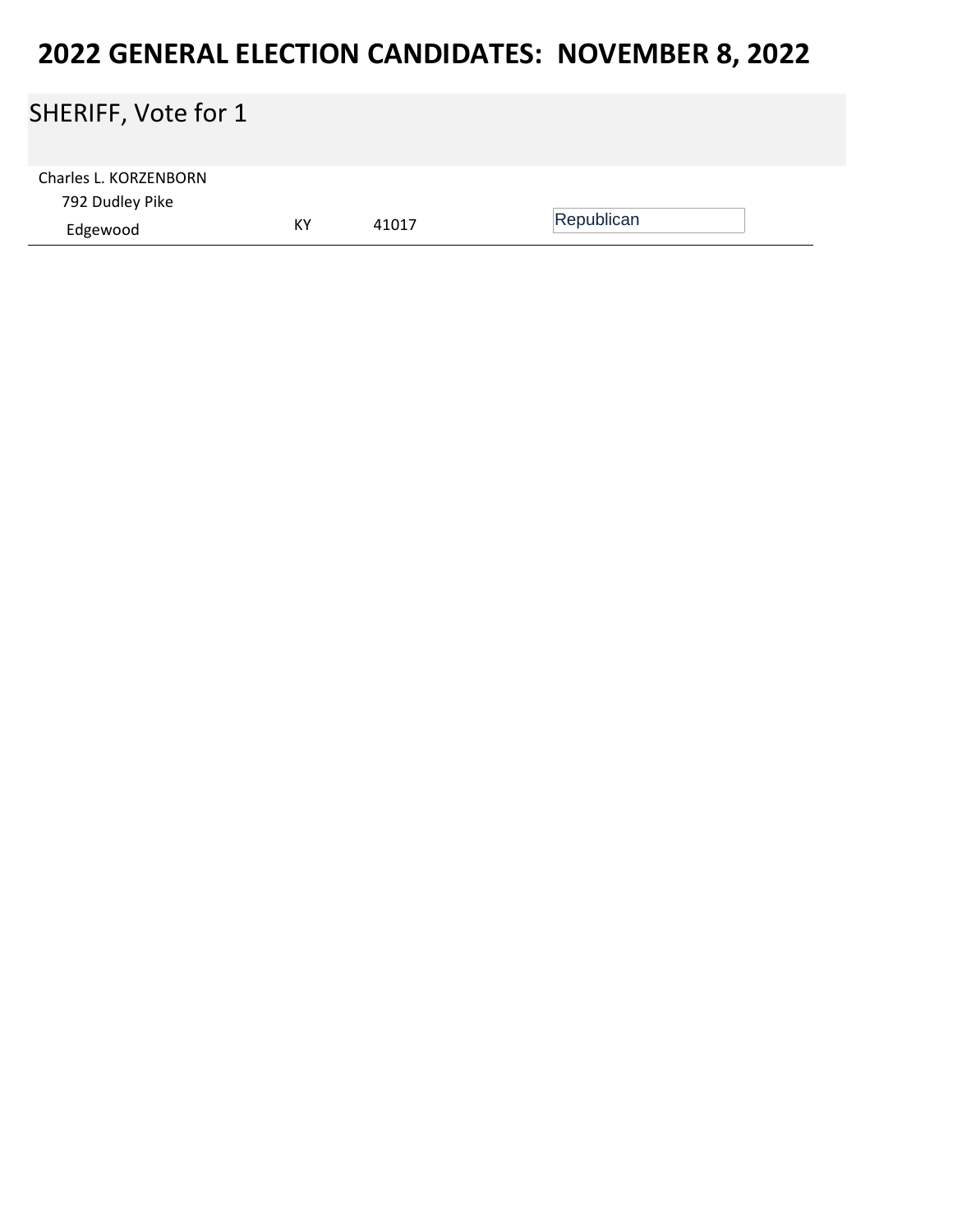#### SOIL and WATER CONSERVATION DISTRICT SUPERVISORS, Vote for 3

| Nancy KLOENTRUP    |    |       |              |
|--------------------|----|-------|--------------|
| 14691 Decoursey Pk |    |       |              |
| Morningview        | ΚY | 41063 | Non-Partisan |
| Anita STEFFEN      |    |       |              |
| 2482 Harris Pike   |    |       |              |
| Independence       | КY | 41051 | Non-Partisan |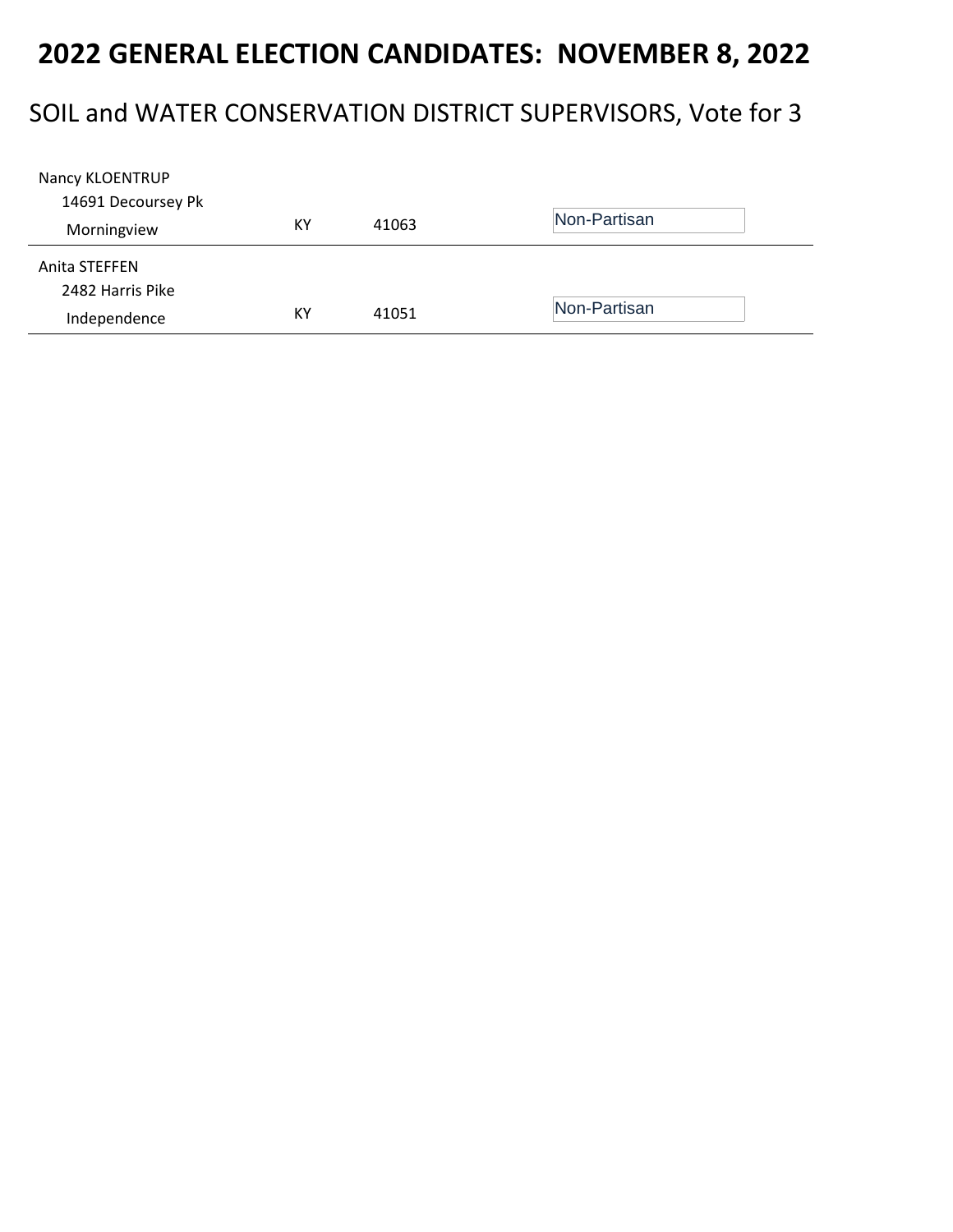### MAYOR City of Bromley, Vote for 1

| Michael E DENHAM<br>911 W Oak St<br>Bromley | KY | 41016 | Non-Partisan |
|---------------------------------------------|----|-------|--------------|
| Zachary "Zak" KORDENBROCK<br>317 Boone St   |    |       |              |
| Bromley                                     | KY | 41016 | Non-Partisan |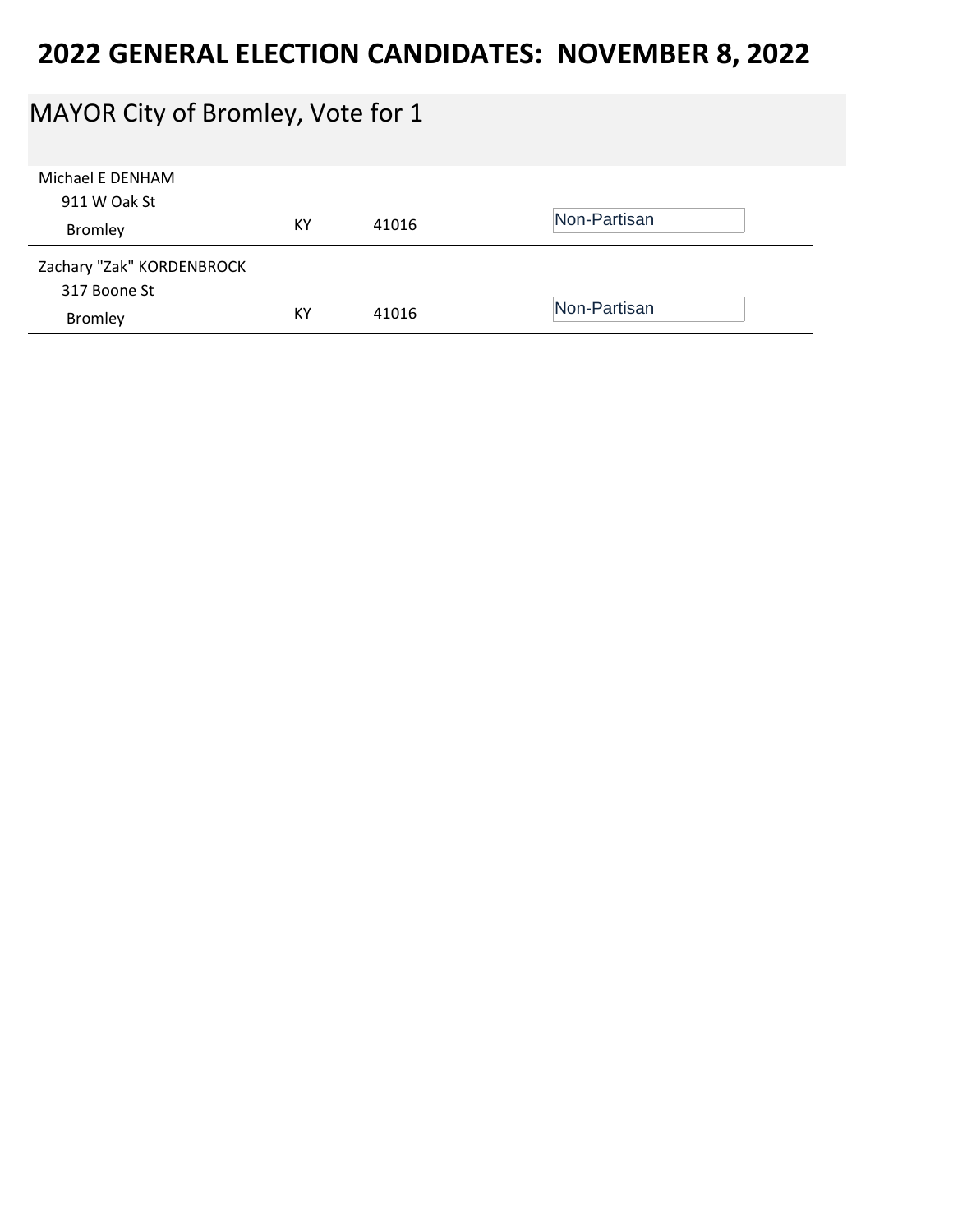### CITY COUNCIL City of Bromley, Vote for 6

| David O. RADFORD<br>400 Main St |    |       |              |
|---------------------------------|----|-------|--------------|
| <b>Bromley</b>                  | KY | 41016 | Non-Partisan |
| Dianne WARTMAN                  |    |       |              |
| 101 Moore St                    |    |       |              |
| <b>Bromley</b>                  | KY | 41016 | Non-Partisan |
| <b>Micheal E KENDALL</b>        |    |       |              |
| 212 Boone St                    |    |       |              |
| <b>Bromley</b>                  | KY | 41016 | Non-Partisan |
| Keith WILLIAMS                  |    |       |              |
| 14 Lake St                      |    |       |              |
| <b>Bromley</b>                  | KY | 41016 | Non-Partisan |
| <b>Tim WARTMAN</b>              |    |       |              |
| 1606 Highwater Rd               |    |       |              |
| <b>Bromley</b>                  | KY | 41016 | Non-Partisan |
| <b>Matthew WARTMAN</b>          |    |       |              |
| 656 Bromley Crescent Springs Rd |    |       |              |
| <b>Bromley</b>                  | KY | 41017 | Non-Partisan |
| Reagan E. FRANCE                |    |       |              |
| 201 Boone St                    |    |       |              |
| <b>Bromley</b>                  | KY | 41016 | Non-Partisan |
| <b>Gail SMITH</b>               |    |       |              |
| 240 Boone St                    |    |       |              |
| <b>Bromley</b>                  | KY | 41016 | Non-Partisan |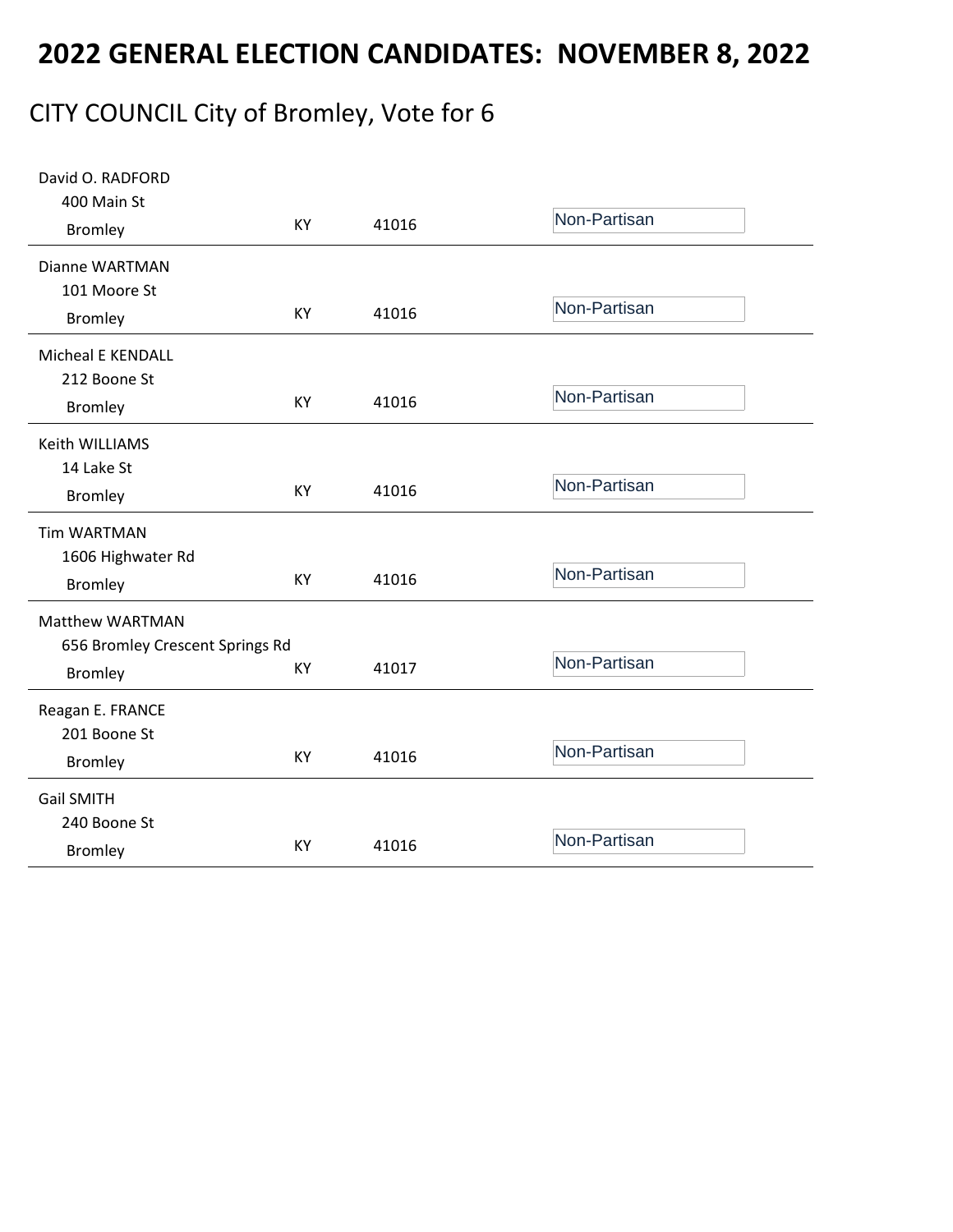# CITY COMMISSIONERS City of Covington, Vote for 4

| <b>Tim DOWNING</b>    |    |       |              |
|-----------------------|----|-------|--------------|
| 668 Brandtly Ridge Dr |    |       |              |
| Covington             | KY | 41015 | Non-Partisan |
|                       |    |       |              |
| Shannon C. SMITH      |    |       |              |
| 605 Madison Ave.      |    |       |              |
|                       | KY | 41011 | Non-Partisan |
| Covington             |    |       |              |
| Nolan NICAISE         |    |       |              |
| 303 Greenup St Apt 22 |    |       |              |
| Covington             | KY | 41011 | Non-Partisan |
|                       |    |       |              |
| <b>Ron WASHINGTON</b> |    |       |              |
| 1207 Grays Peak       |    |       |              |
|                       | KY | 41011 | Non-Partisan |
| Covington             |    |       |              |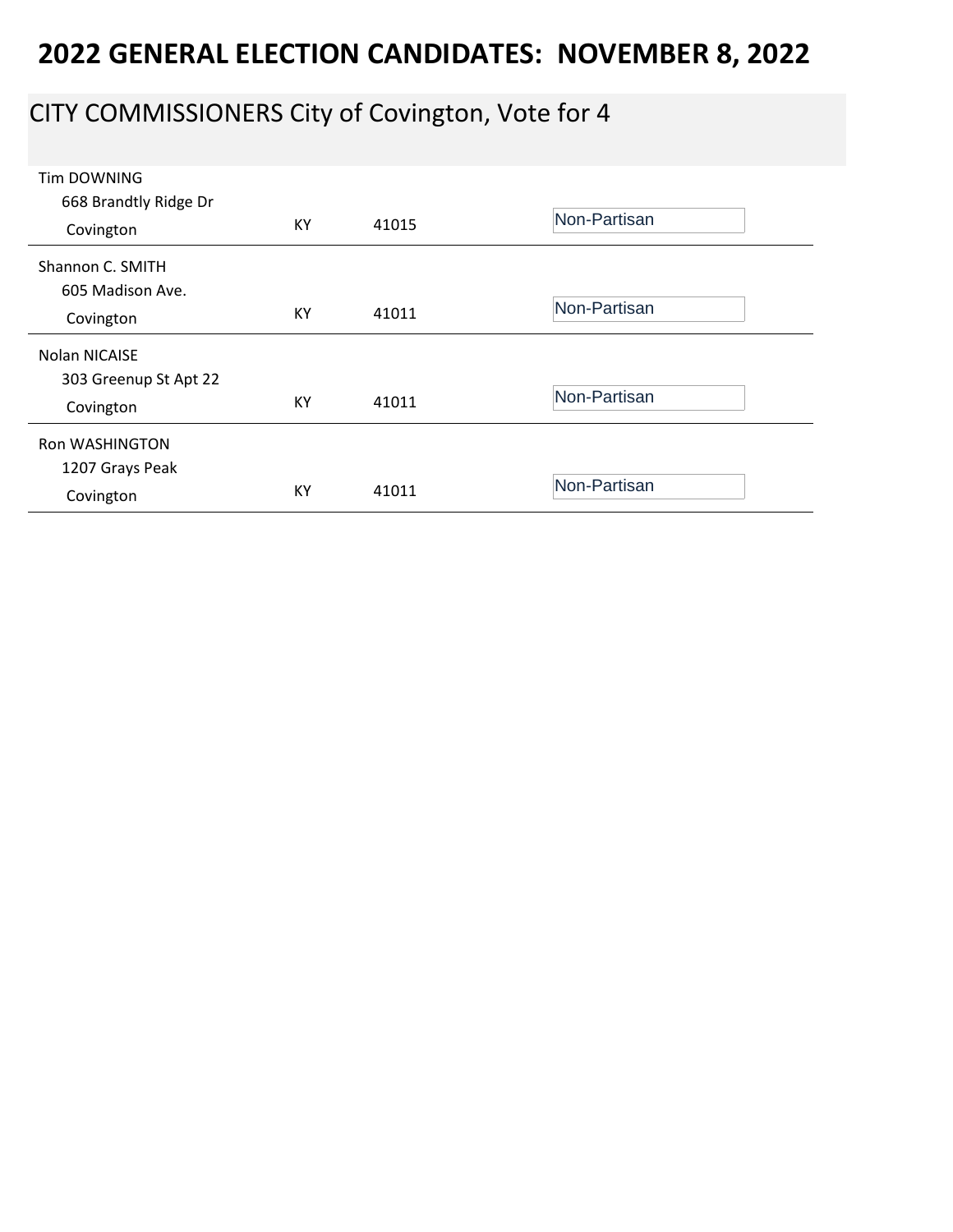# MAYOR City of Crescent Springs, Vote for 1

| Jeff SMITH              |    |       |              |
|-------------------------|----|-------|--------------|
| 2416 Harris Ave         |    |       |              |
| <b>Crescent Springs</b> | КY | 41017 | Non-Partisan |
| Mike DAUGHERTY          |    |       |              |
| 847 Crossings Dr.       |    |       |              |
| <b>Crescent Springs</b> | КY | 41017 | Non-Partisan |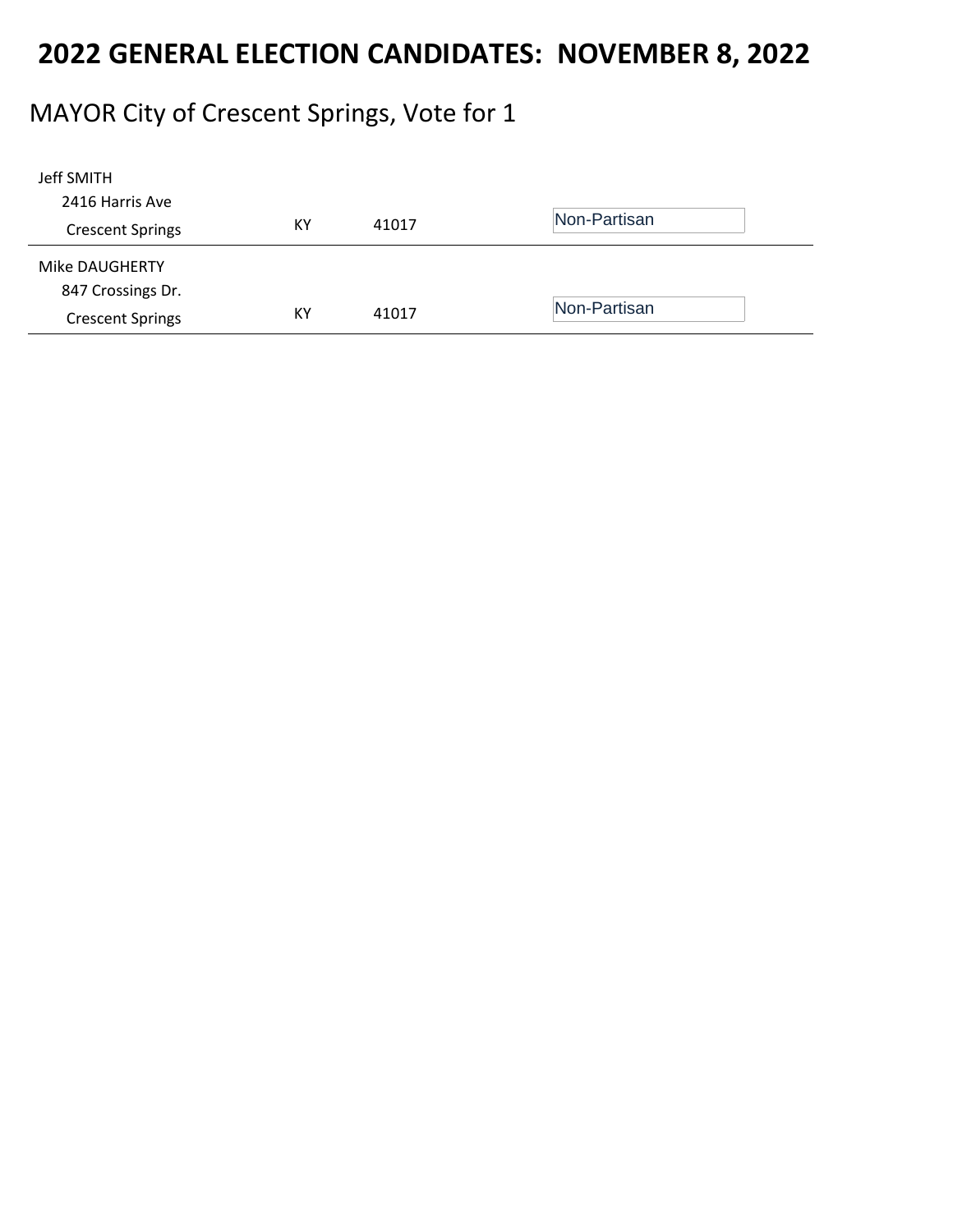# CITY COUNCIL City of Crescent Springs, Vote for 6

| Jeannine Bell "JB"SMITH<br>850 Riverwatch Dr                 | <b>KY</b> | 41017 | Non-Partisan |
|--------------------------------------------------------------|-----------|-------|--------------|
| <b>Crescent Springs</b>                                      |           |       |              |
| Deborah NOE<br>2266 Edenderry Dr.<br><b>Crescent Springs</b> | KY.       | 41017 | Non-Partisan |
| Chad LONGBONS<br>22 Linden Hill Dr.                          | <b>KY</b> | 41017 | Non-Partisan |
| <b>Crescent Springs</b>                                      |           |       |              |
| Carol MCGOWAN<br>2264 Edenderry Dr.                          |           |       |              |
| <b>Crescent Springs</b>                                      | KY        | 41017 | Non-Partisan |
| Mark WURTENBERGER<br>2428 Sierra Dr                          |           |       |              |
| <b>Crescent Springs</b>                                      | KY        | 41017 | Non-Partisan |
| Patrick HACKETT                                              |           |       |              |
| 2266 Edenderry Dr.<br><b>Crescent Springs</b>                | KY        | 41017 | Non-Partisan |
| <b>Brian S. BARCLAY</b><br>826 CARRIEVIEW DR                 |           |       |              |
| <b>CRESCENT SPRINGS</b>                                      | KY.       | 41017 | Non-Partisan |
| <b>William David SCHULT</b><br>651 Meadow Wood Dr            |           |       |              |
| <b>Crescent Springs</b>                                      | KY        | 41017 | Non-Partisan |
| Donald J. KIELY                                              |           |       |              |
| 650 Meadowood Dr<br><b>Crescent Springs</b>                  | KY        | 41017 | Non-Partisan |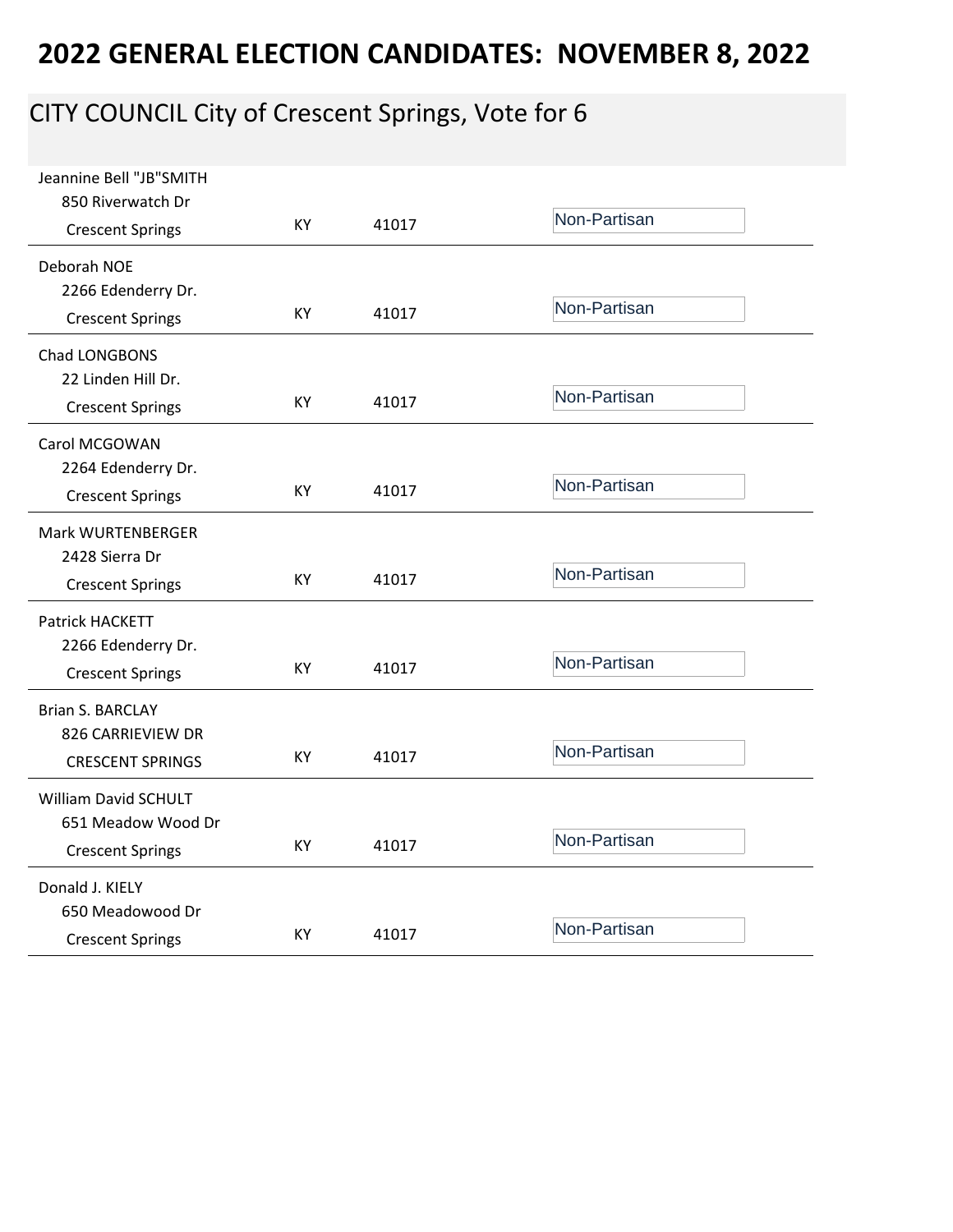### MAYOR City of Crestview Hills, Vote for 1

| Paul W. MEIER        |    |       |              |
|----------------------|----|-------|--------------|
| 154 Lookout Farm Dr. |    |       |              |
| Crestview Hills      | КY | 41017 | Non-Partisan |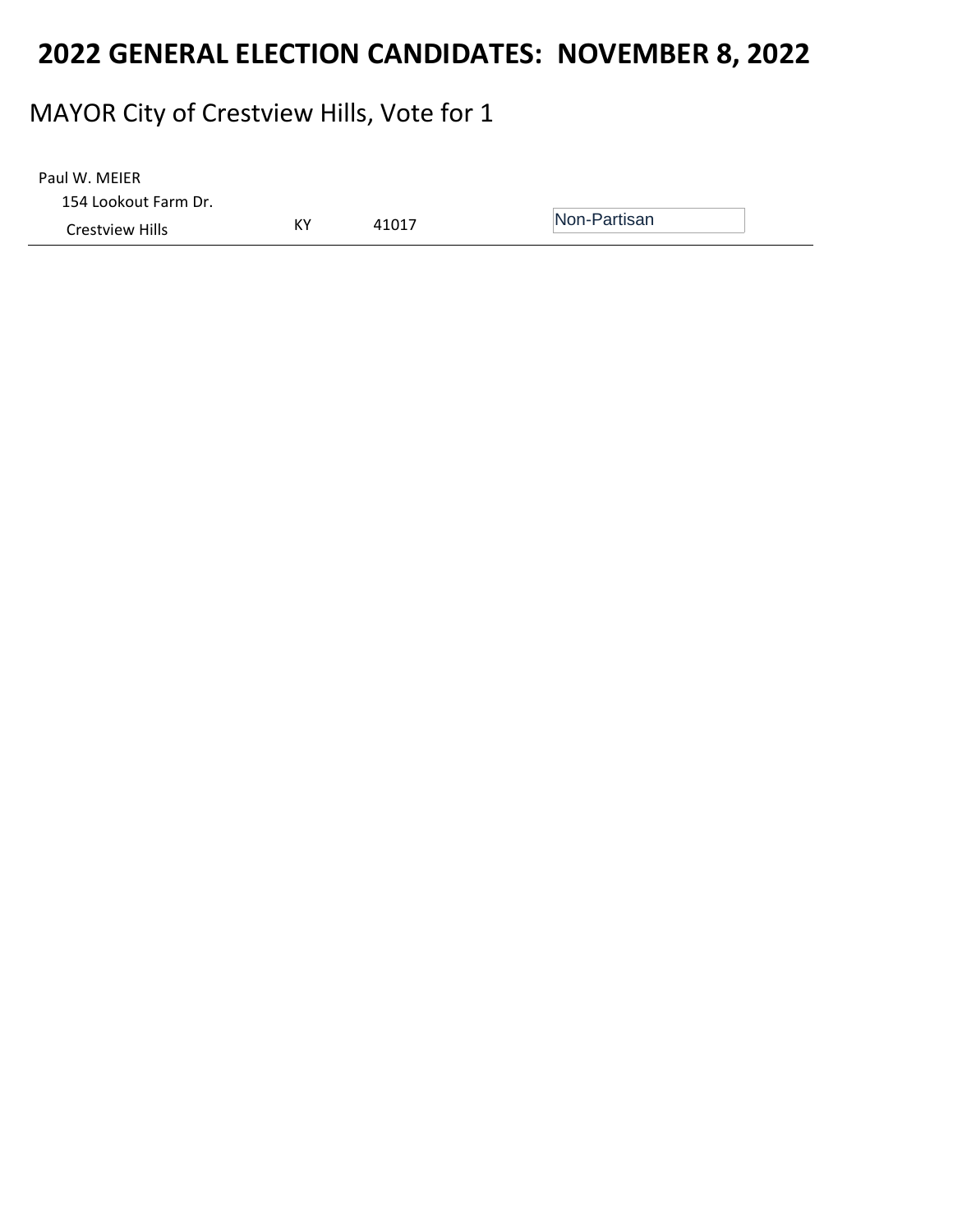# CITY COUNCIL City of Crestview Hills, Vote for 6

| Mark E. LEHMAN           |           |       |              |
|--------------------------|-----------|-------|--------------|
| 135 Calumet Ct           |           |       |              |
| <b>Crestview Hills</b>   | KY        | 41017 | Non-Partisan |
|                          |           |       |              |
| Lawrence RUEHL           |           |       |              |
| 565 Palmer Court         |           |       |              |
| <b>Crestview Hills</b>   | KY        | 41017 | Non-Partisan |
|                          |           |       |              |
| David KRAMER             |           |       |              |
| 137 Man O War Ct.        |           |       |              |
| <b>Crestview Hills</b>   | KY        | 41017 | Non-Partisan |
|                          |           |       |              |
| <b>Edward WISE</b>       |           |       |              |
| 128 Vernon Dr.           |           |       |              |
| <b>Crestview Hills</b>   | <b>KY</b> | 41017 | Non-Partisan |
|                          |           |       |              |
| Timothy W. MCKINLEY      |           |       |              |
| 2819 Campus Dr.          |           |       | Non-Partisan |
| <b>Crestview Hills</b>   | KY.       | 41017 |              |
| William C. "Bill" DORSEY |           |       |              |
| 137 Calumet Ct.          |           |       |              |
|                          | KY        | 41017 | Non-Partisan |
| <b>Crestview Hills</b>   |           |       |              |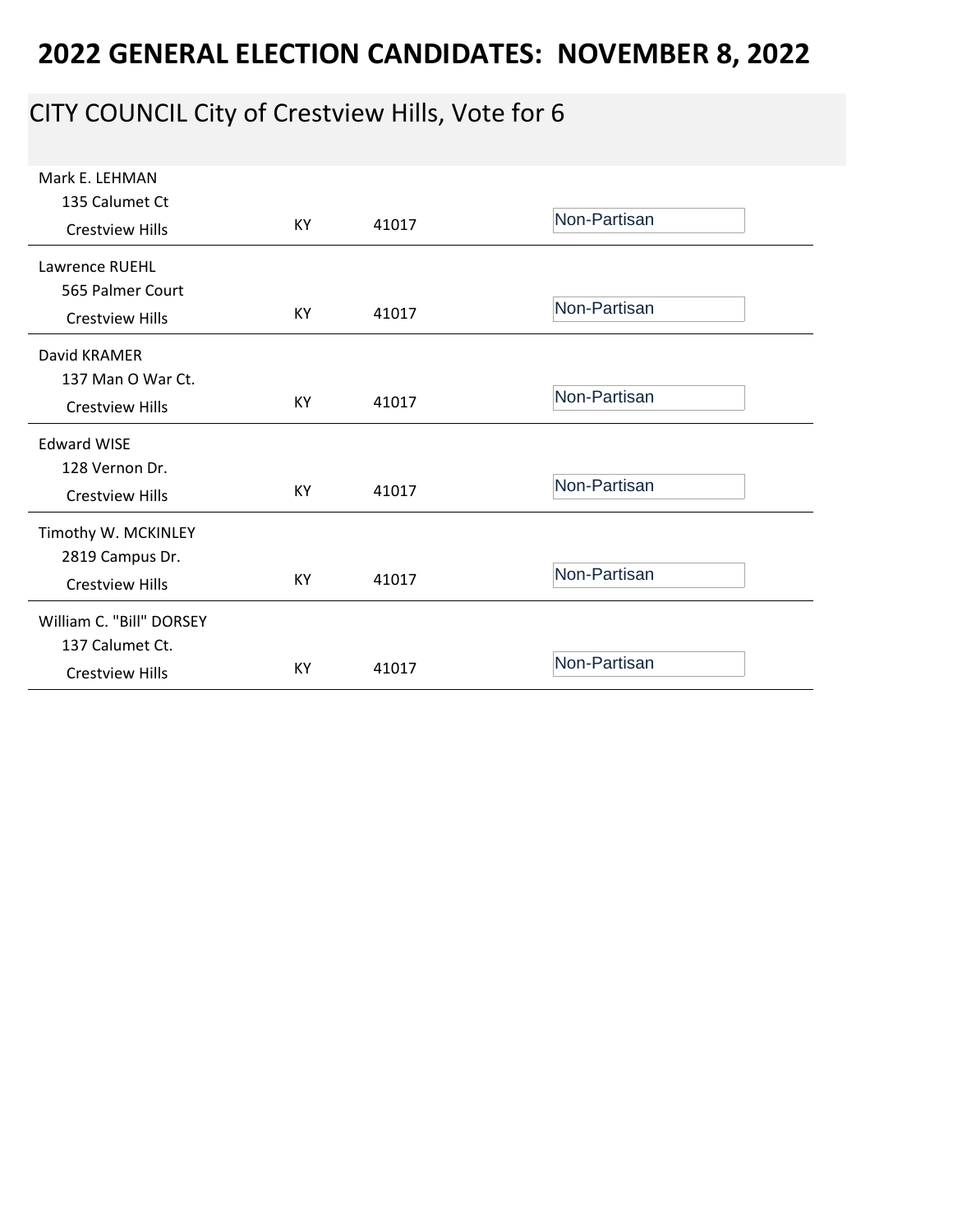#### MAYOR City of Edgewood, Vote for 1

| John David LINK       |    |       |              |
|-----------------------|----|-------|--------------|
| 3046 Bellflower Court |    |       |              |
| Edgewood              | ΚY | 41017 | Non-Partisan |
| Mike THELEN           |    |       |              |
| 3061 Magnolia Ct      |    |       |              |
| Edgewood              | KY | 41017 | Non-Partisan |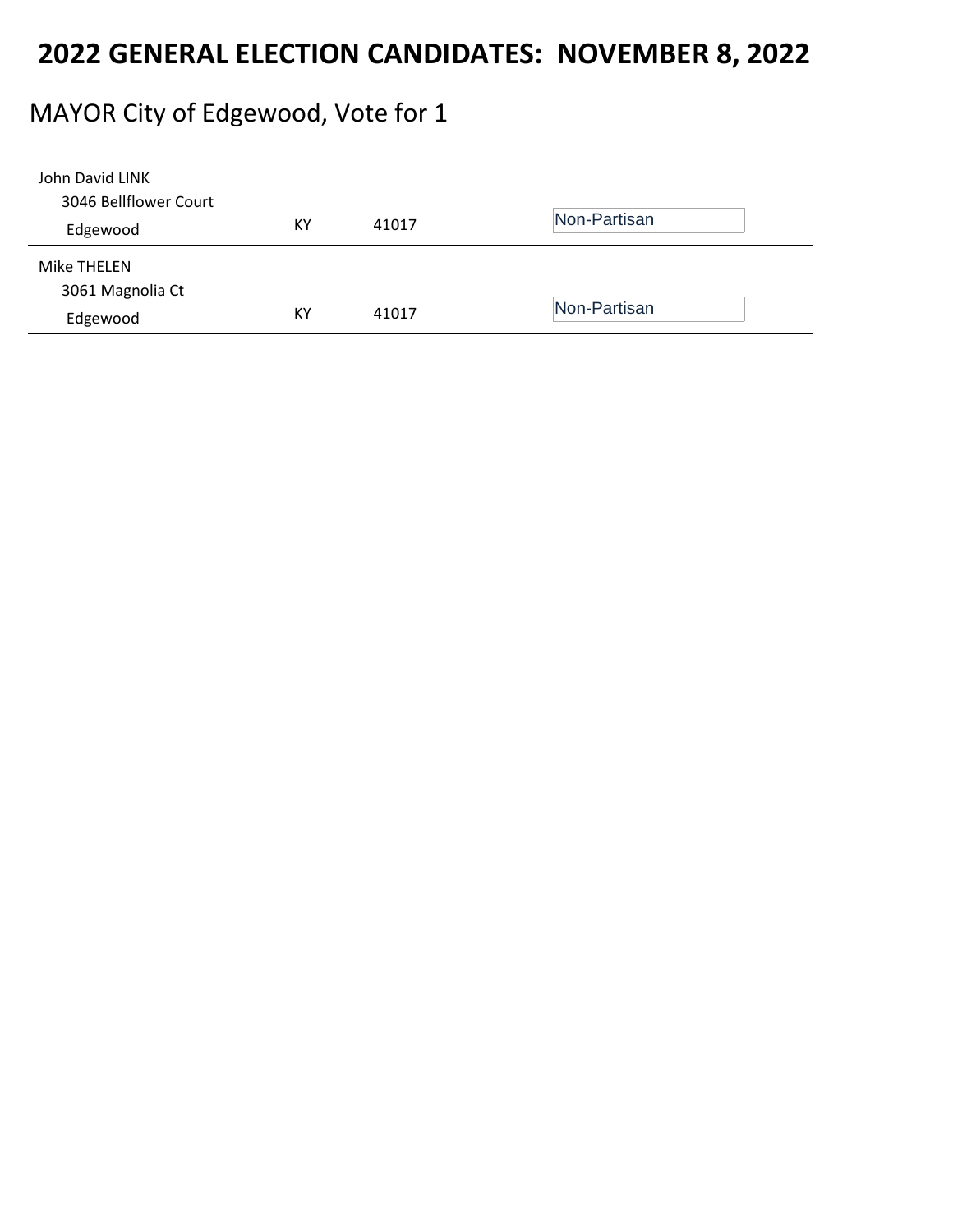# CITY COUNCIL City of Edgewood, Vote for 7

| <b>Ben BARLAGE</b><br>3130 Brookwood Dr<br>Edgewood | KY | 41017 | Non-Partisan |
|-----------------------------------------------------|----|-------|--------------|
|                                                     |    |       |              |
| <b>Scott SPILLE</b><br>3019 Winterbourne Rd         |    |       |              |
| Edgewood                                            | KY | 41017 | Non-Partisan |
|                                                     |    |       |              |
| <b>Matt TARKA</b>                                   |    |       |              |
| 843 Fawnhill Drive                                  | KY | 41017 | Non-Partisan |
| Edgewood                                            |    |       |              |
| John P. HUFFMAN                                     |    |       |              |
| 818 Ashfield Ct                                     |    |       |              |
| Edgewood                                            | KY | 41017 | Non-Partisan |
| <b>Rob THELEN</b>                                   |    |       |              |
| 3223 Ridgetop Way                                   |    |       |              |
| Edgewood                                            | KY | 41017 | Non-Partisan |
| Darla B. KETTENACKER                                |    |       |              |
| 527 Metcalfe Dr                                     |    |       |              |
| Edgewood                                            | KY | 41017 | Non-Partisan |
|                                                     |    |       |              |
| Kim WOLKING<br>352 Terebet                          |    |       |              |
|                                                     | KY | 41017 | Non-Partisan |
| Edgewood                                            |    |       |              |
| <b>Jeff SCHREIVER</b>                               |    |       |              |
| 538 Yatz Dr.                                        |    |       |              |
| Edgewood                                            | KY | 41017 | Non-Partisan |
| Joe MESSMER                                         |    |       |              |
| 650 Dudley Pike                                     |    |       |              |
| Edgewood                                            | KY | 41017 | Non-Partisan |
|                                                     |    |       |              |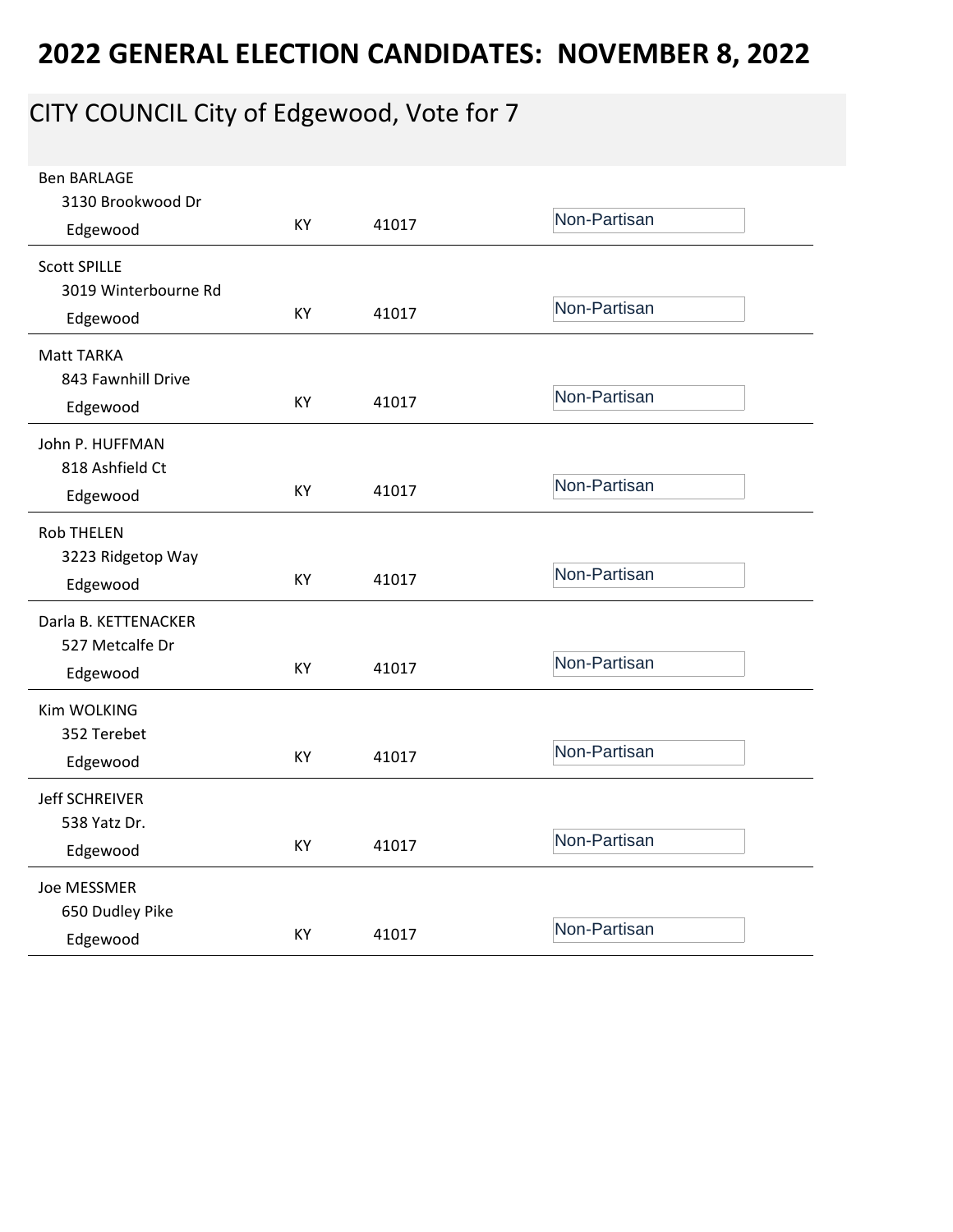#### MAYOR City of Elsmere, Vote for 1

| Marty LENHOF    |    |       |              |
|-----------------|----|-------|--------------|
| 446 Swan Circle |    |       |              |
| Elsmere         | КY | 41018 | Non-Partisan |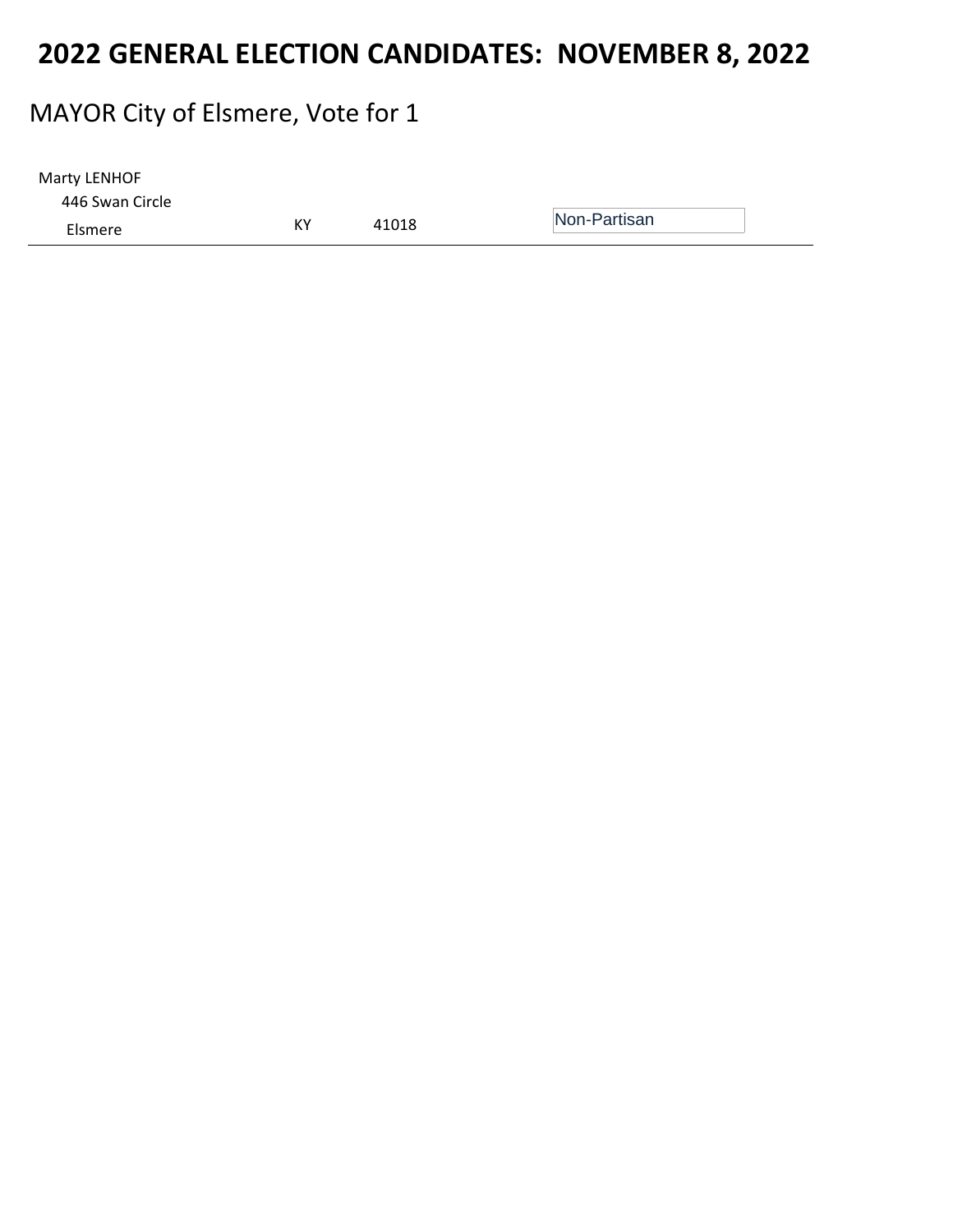# CITY COUNCIL City of Elsmere, Vote for 6

| Joanne Barnett SMITH          |    |       |              |
|-------------------------------|----|-------|--------------|
| 58 Eastern Ave.               |    |       |              |
| Elsmere                       | KY | 41018 | Non-Partisan |
|                               |    |       |              |
| <b>Missy Enxel TESTER</b>     |    |       |              |
| 314 Lytle Ave                 |    |       |              |
| Elsmere                       | KY | 41018 | Non-Partisan |
|                               |    |       |              |
| Serena OWEN                   |    |       |              |
| 1522 Waterfall Way            |    |       |              |
| Elsmere                       | KY | 41018 | Non-Partisan |
| <b>Malcolm Xavier DANIELS</b> |    |       |              |
| 943 Shadowridge Dr            |    |       |              |
|                               | KY | 41018 | Non-Partisan |
| Elsmere                       |    |       |              |
| Maria VOGT                    |    |       |              |
| 445 Swan Circle               |    |       |              |
| Elsmere                       | KY | 41018 | Non-Partisan |
|                               |    |       |              |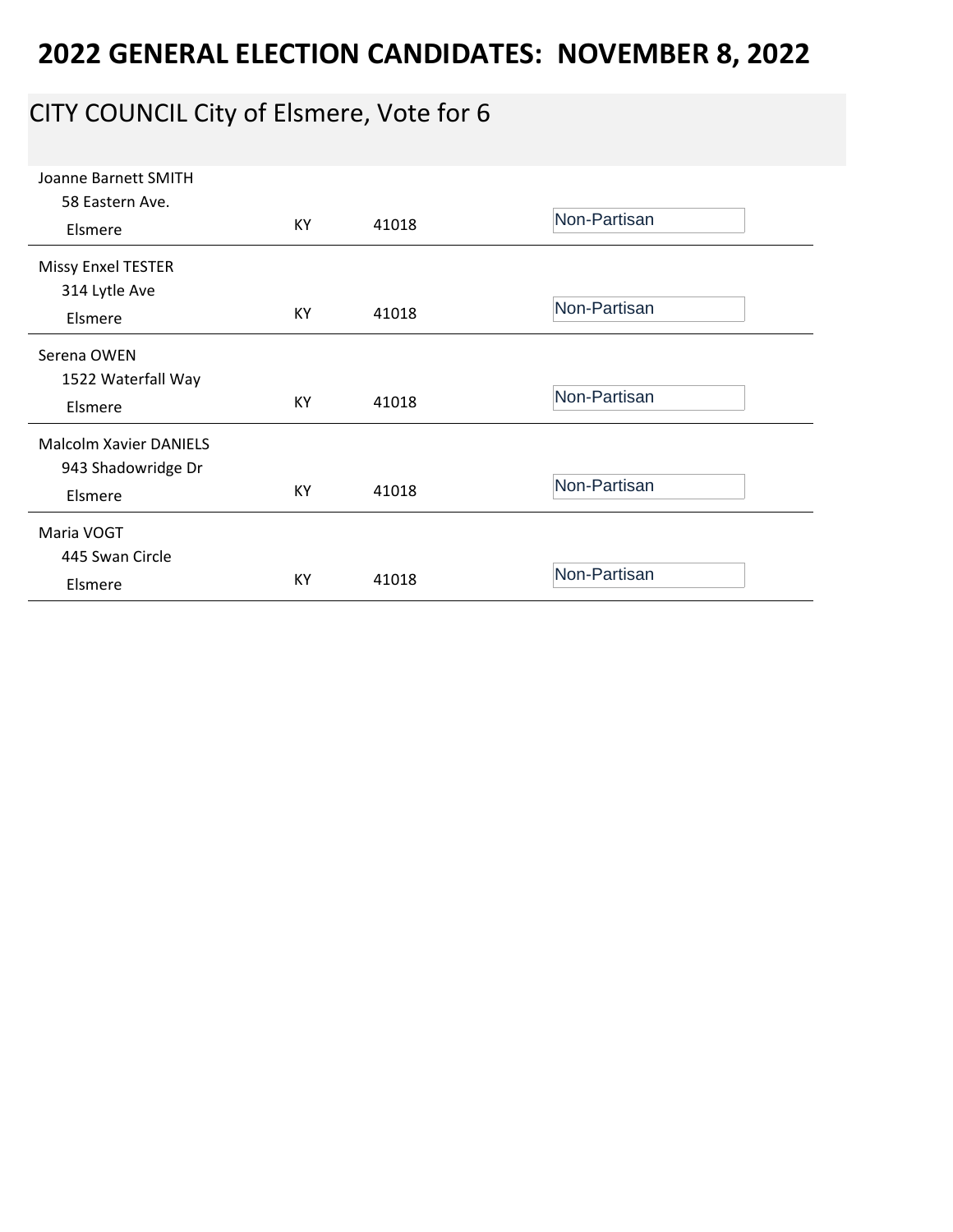### MAYOR City of Erlanger, Vote for 1

| 815 Lakerun Lane | Jessica FETTE |    |       |              |
|------------------|---------------|----|-------|--------------|
|                  |               |    |       |              |
| Erlanger         |               | КY | 41018 | Non-Partisan |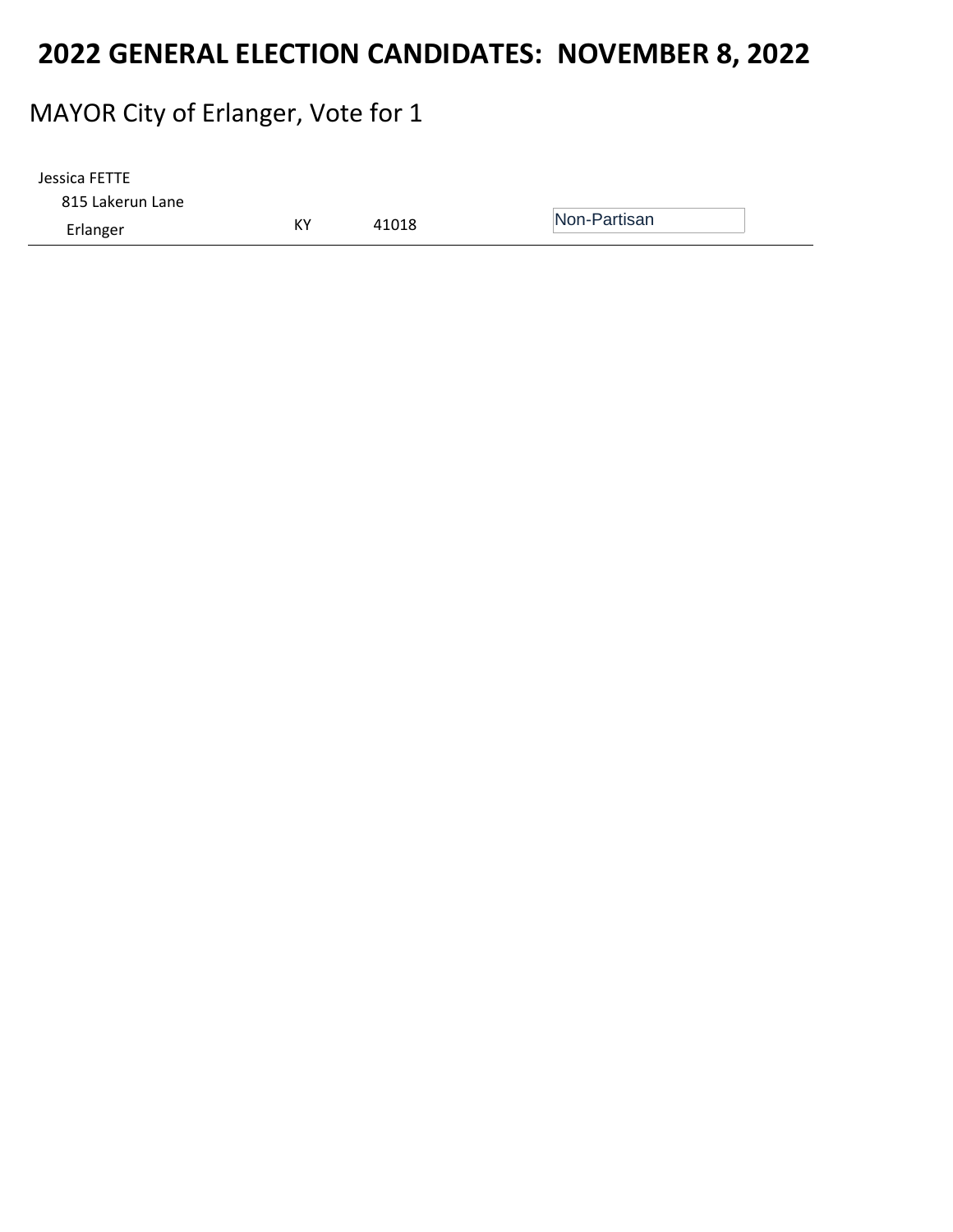# CITY COUNCIL City of Erlanger, Vote for 9

| Frank A. WICHMANN<br>518 Perimeter Dr                       |    |       |              |
|-------------------------------------------------------------|----|-------|--------------|
| Erlanger                                                    | KY | 41018 | Non-Partisan |
| <b>Tyson HERMES</b><br>1270 Brightleaf Blvd<br>Erlanger     | KY | 41018 | Non-Partisan |
| Diana NICELEY<br>508 Edgar Court                            |    |       |              |
| Erlanger                                                    | KY | 41017 | Non-Partisan |
| Victoria KYLE<br>3260 Crestline Dr<br>Erlanger              | KY | 41018 | Non-Partisan |
| Ryan Nicole ELMORE<br>3414 Congress St                      | KY | 41018 | Non-Partisan |
| Erlanger                                                    |    |       |              |
| <b>Renee SKIDMORE</b><br>16 Kentaboo Ave<br>Erlanger        | KY | 41018 | Non-Partisan |
| Jennifer JASPER-LUCAS<br>4077 Sherbourne Dr<br>Independence | KY | 41051 | Non-Partisan |
| Rebecca RECKERS<br>839 Lakerun Ln<br>Erlanger               | KY | 41018 | Non-Partisan |
| Stephen F. KLARE<br>3820 Gregory Ln<br>Erlanger             | KY | 41018 | Non-Partisan |
| Stephen L. KNIPPER<br>1480 Shirepeak Way<br>Independence    | KY | 41051 | Non-Partisan |
| <b>Thomas CAHILL</b><br>4042 Deer Chase Dr<br>Erlanger      | KY | 41018 | Non-Partisan |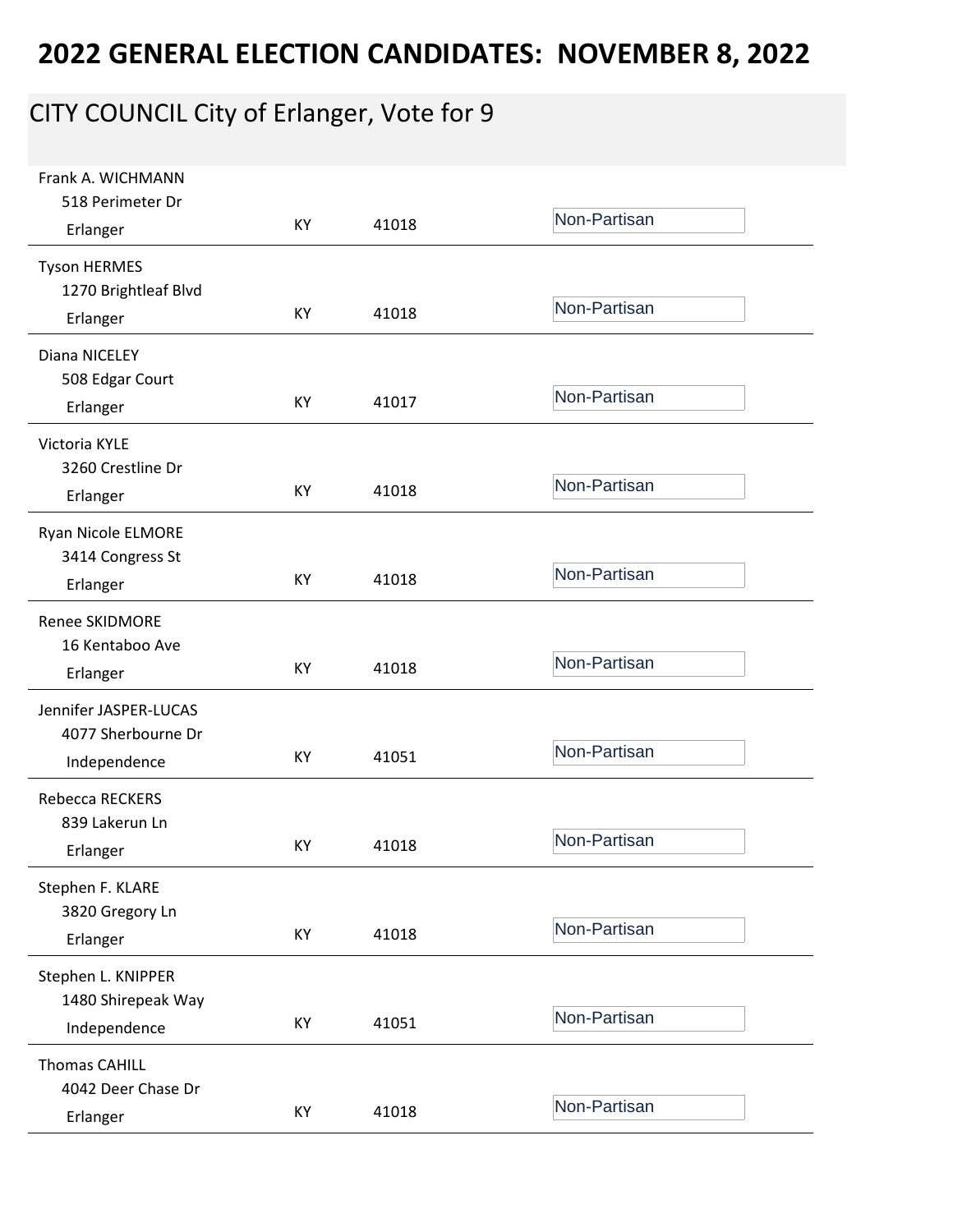| Renee M. WILSON<br>204 Bartlett Avenue |    |       |              |
|----------------------------------------|----|-------|--------------|
|                                        | KY | 41018 | Non-Partisan |
| Erlanger                               |    |       |              |
| Don SKIDMORE                           |    |       |              |
| 16 Kentaboo Ave                        |    |       |              |
| Erlanger                               | КY | 41018 | Non-Partisan |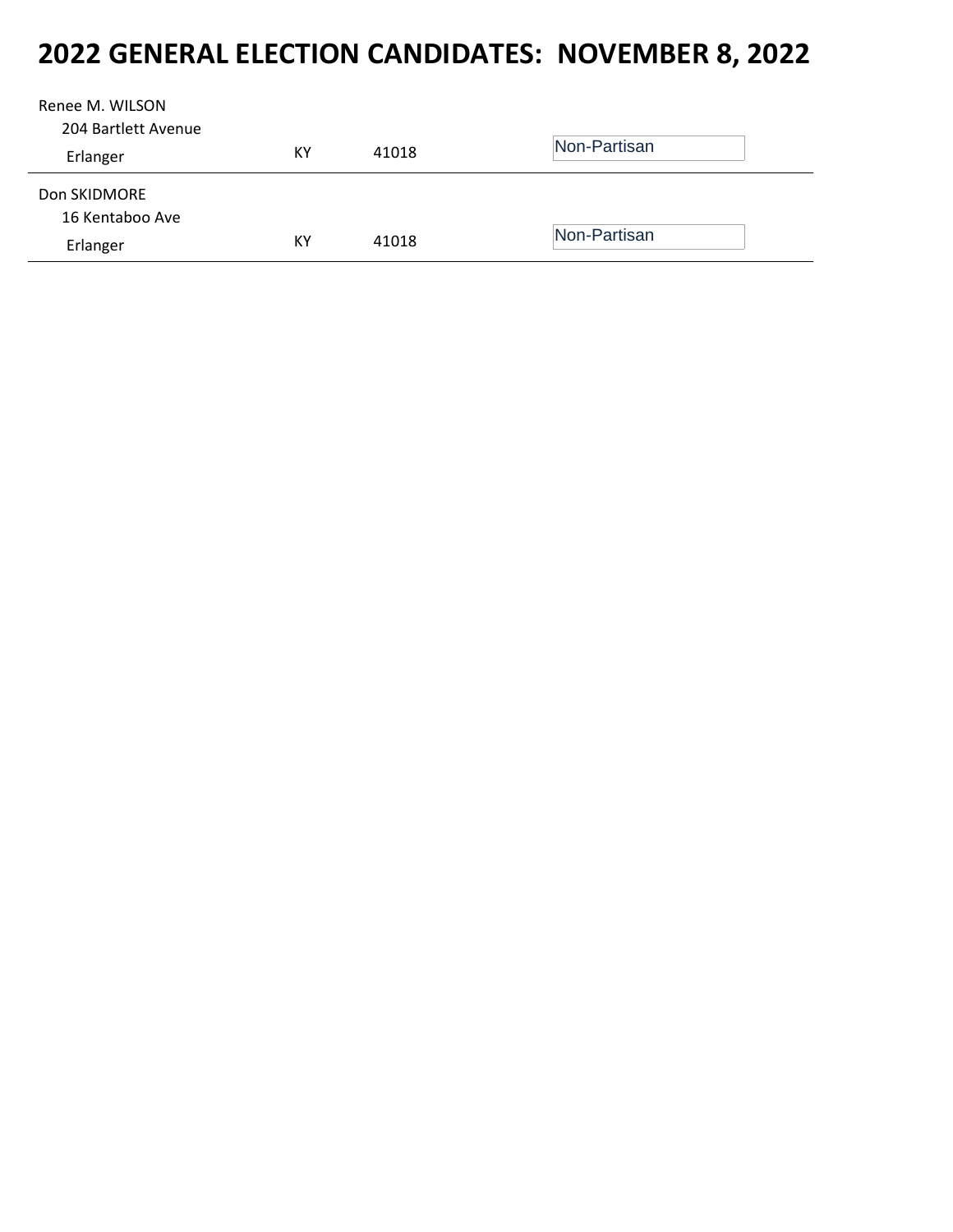#### MAYOR City of Fairview, Vote for 1

| <b>Beverly WILLMAN</b> |    |       |              |
|------------------------|----|-------|--------------|
| 8375 Red Row Ln        |    |       |              |
| Fairview               | ΚY | 41015 | Non-Partisan |
| Harry SPROTT           |    |       |              |
| 8713 Decoursey Pike    |    |       |              |
| Fairview               | КY | 41015 | Non-Partisan |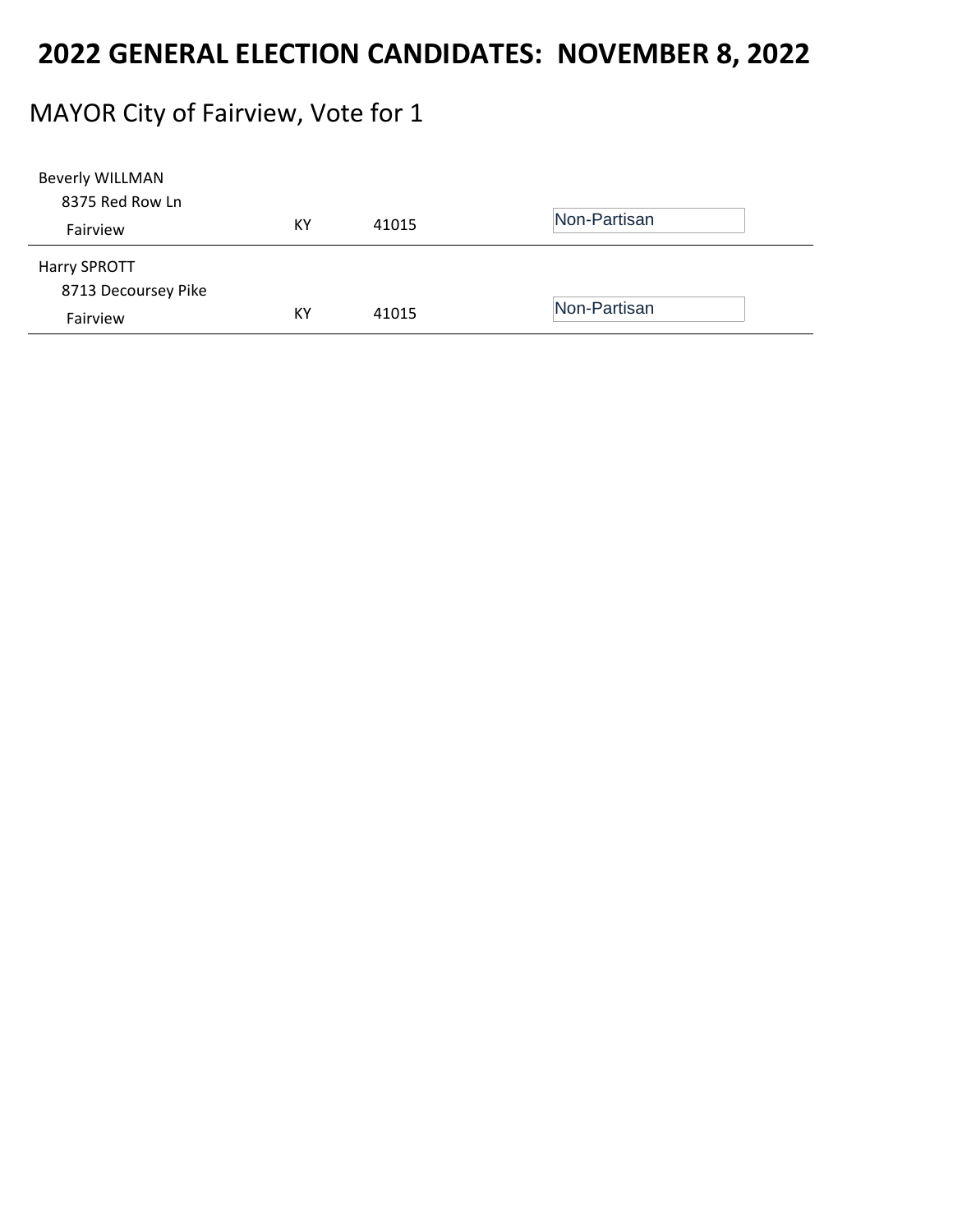### CITY COMMISSIONERS City of Fairview, Vote for 4

| Brenda P. HOBBS<br>8434 DECOURSEY PIKE<br><b>FAIRVIEW</b> | KY | 41015 | Non-Partisan |
|-----------------------------------------------------------|----|-------|--------------|
| Fred WILSON JR.<br>8325 Decoursey Pike<br>Fairview        | КY | 41015 | Non-Partisan |
| Leslie STURGEON<br>8338 Decoursey Pike<br>Covington       | KY | 41015 | Non-Partisan |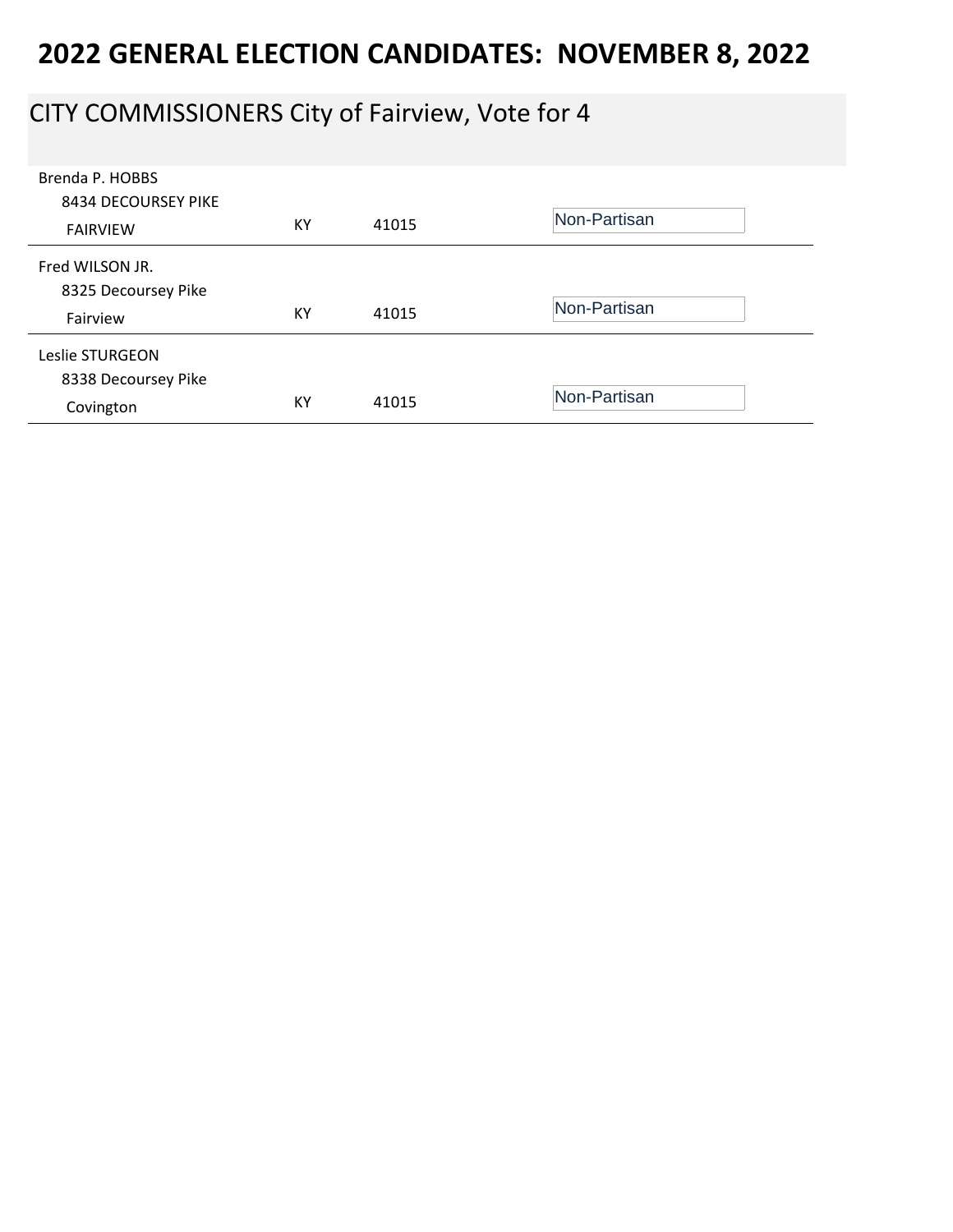### MAYOR City of Ft Mitchell, Vote for 1

| Jude S. HEHMAN     |    |       |              |
|--------------------|----|-------|--------------|
| 10 Dartmouth Dr    |    |       |              |
| <b>Ft Mitchell</b> | КY | 41017 | Non-Partisan |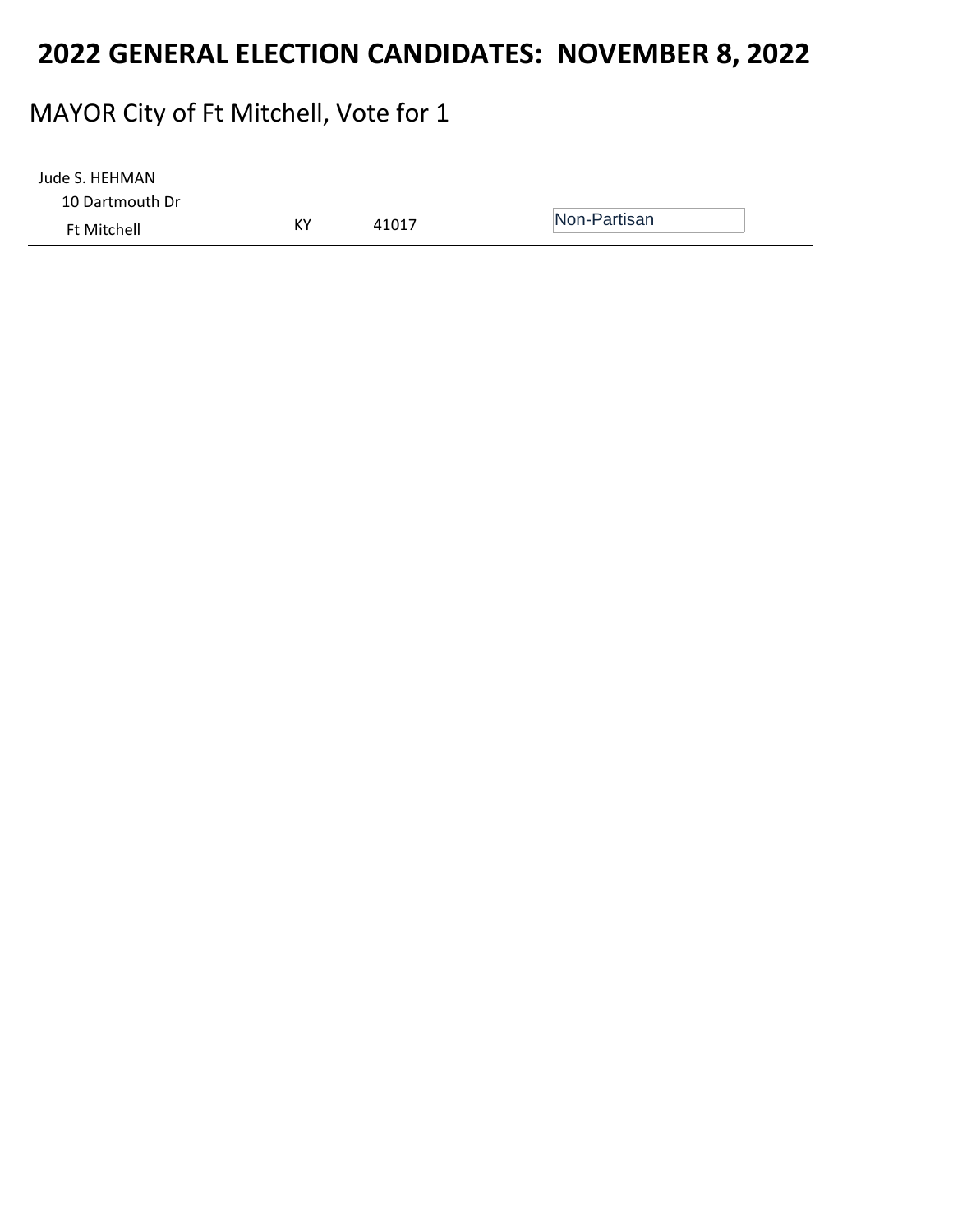# CITY COUNCIL City of Ft Mitchell, Vote for 7

| Alyson ROEDING<br>2438 Sheffield Ct          | <b>KY</b> | 41017 | Non-Partisan |
|----------------------------------------------|-----------|-------|--------------|
| <b>Ft Mitchell</b>                           |           |       |              |
| Vicki S. BOERGER<br>32 Virgina Ave           |           |       |              |
| <b>Ft Mitchell</b>                           | KY        | 41017 | Non-Partisan |
| Delana SANDERS                               |           |       |              |
| 2051 Edenderry Dr<br><b>Crescent Springs</b> | KY        | 41017 | Non-Partisan |
| Jerry DEATHERAGE                             |           |       |              |
| 327 Longmeadow Lane<br>Ft Mitchell           | KY        | 41017 | Non-Partisan |
| <b>Greg POHLGEERS</b>                        |           |       |              |
| 21 Requardt Lane                             |           |       |              |
| Fort Mitchell                                | KY        | 41017 | Non-Partisan |
| Kim NACHAZEL                                 |           |       |              |
| 220 Cherrywood Dr                            |           |       | Non-Partisan |
| <b>Ft Mitchell</b>                           | KY        | 41011 |              |
| <b>Michael STOECKLE</b>                      |           |       |              |
| 37 Greenbriar Ave.                           |           |       |              |
| Ft. Mitchell                                 | KY        | 41017 | Non-Partisan |
| <b>Jeff DIETRICH</b>                         |           |       |              |
| 2412 Stonewell Trail                         |           |       | Non-Partisan |
| <b>Ft Mitchell</b>                           | KY        | 41017 |              |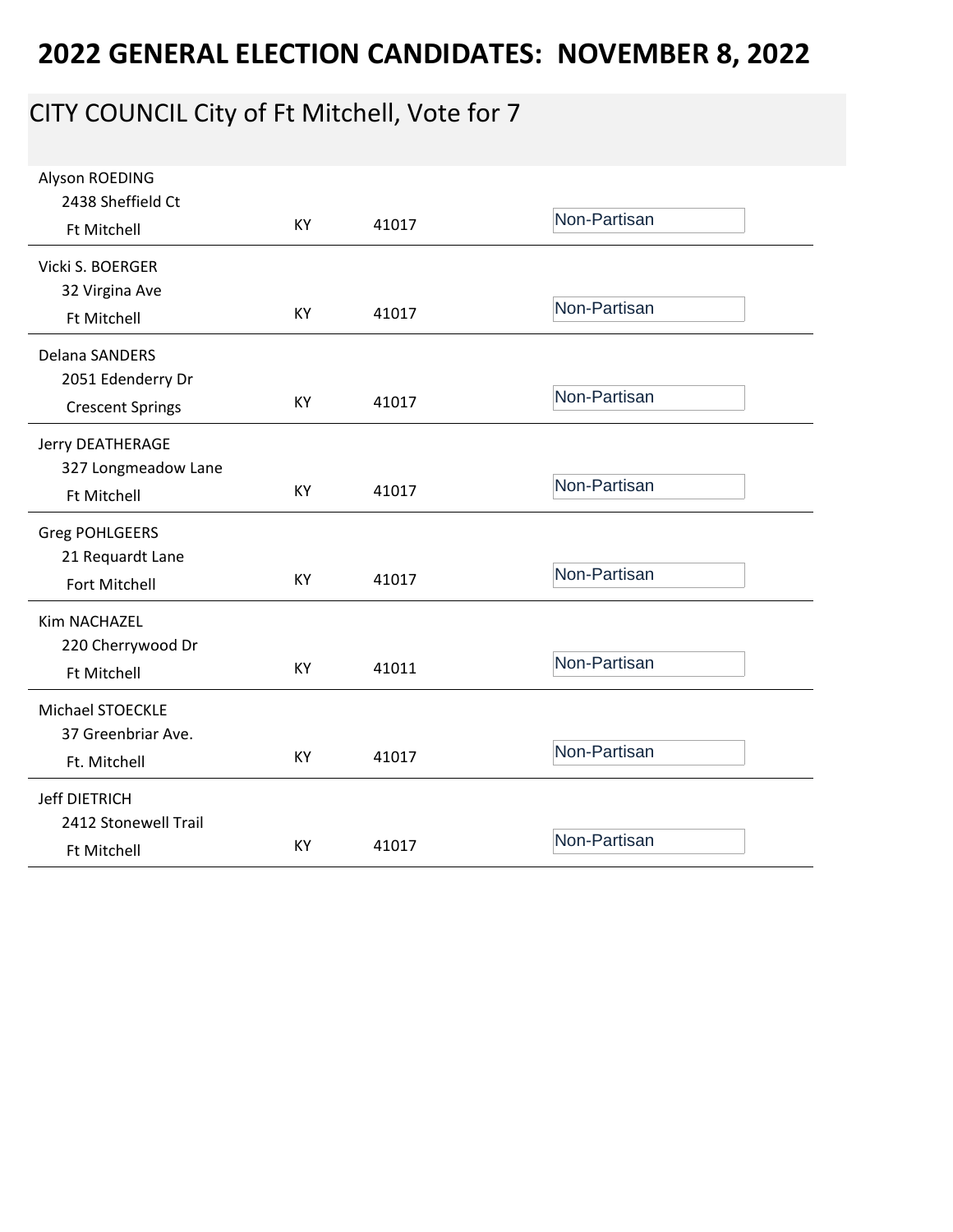### MAYOR City of Ft Wright, Vote for 1

| David HATTER   |    |       |              |  |
|----------------|----|-------|--------------|--|
| 519 General Dr |    |       |              |  |
| Ft Wright      | KY | 41011 | Non-Partisan |  |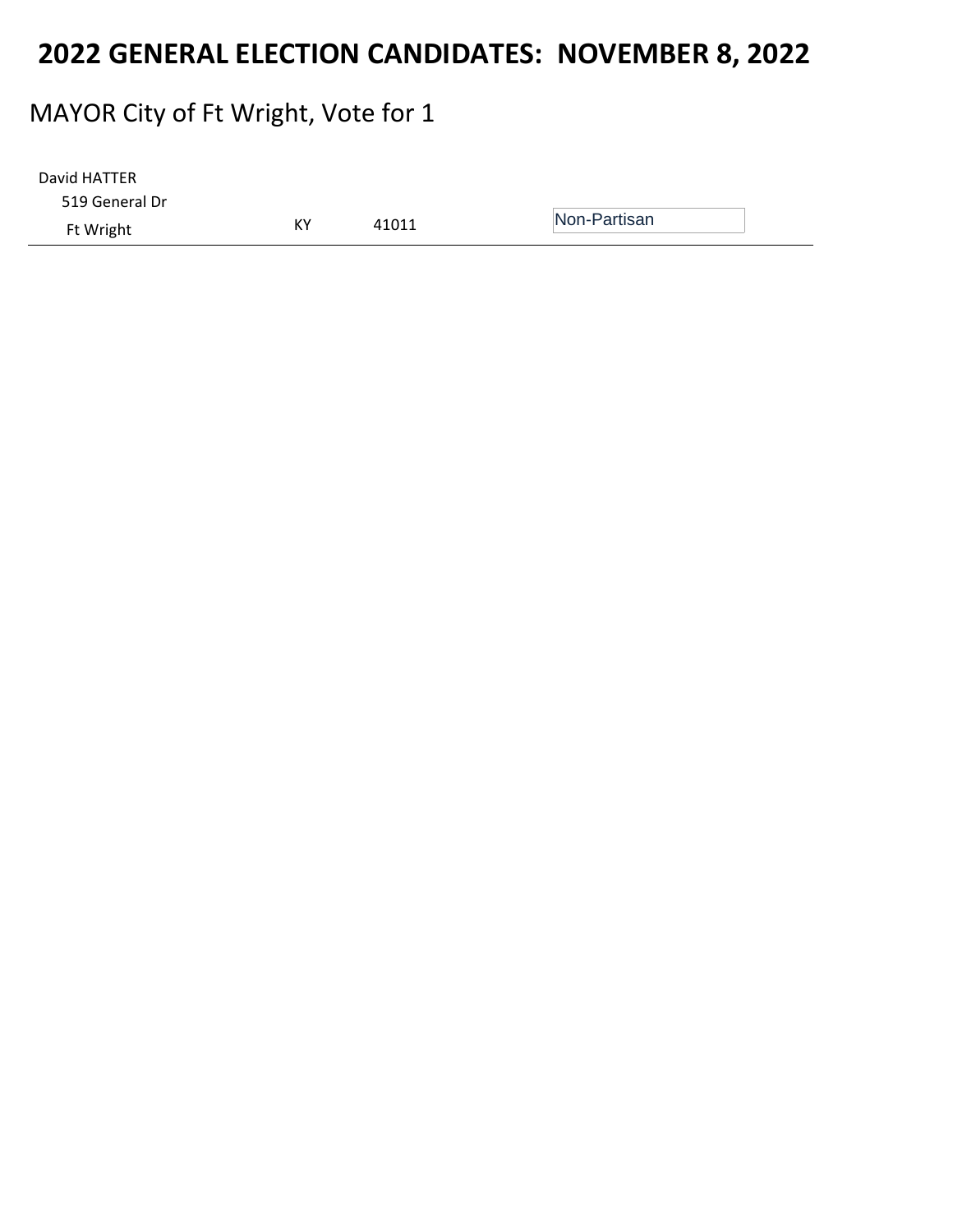# CITY COUNCIL City of Ft Wright, Vote for 6

| David ABELN           |    |       |              |
|-----------------------|----|-------|--------------|
| 411 Werner Dr.        |    |       |              |
| Ft. Wright            | KY | 41011 | Non-Partisan |
| Margie WITT           |    |       |              |
| 505 Bunker Ct         |    |       |              |
| Ft Wright             | KY | 41011 | Non-Partisan |
| Mark KAELIN           |    |       |              |
| 441 General Drive     |    |       |              |
| Ft Wright             | KY | 41011 | Non-Partisan |
| Jason C. COLLINS      |    |       |              |
| 1817 Mt. Vernon Dr.   |    |       |              |
| Ft. Wright            | KY | 41011 | Non-Partisan |
| <b>Bernie WESSELS</b> |    |       |              |
| 514 Wolfzorn Ct.      |    |       |              |
| Ft. Wright            | KY | 41011 | Non-Partisan |
| Justin C. WEBER JR.   |    |       |              |
| 1767 Sentinel Point   |    |       |              |
| Ft Wright             | KY | 41011 | Non-Partisan |
| Jason WORMS           |    |       |              |
| 433 Pickett Dr        |    |       |              |
| Ft Wright             | KY | 41011 | Non-Partisan |
| <b>Scott WALL</b>     |    |       |              |
| 549 Beaumont Ct       |    |       |              |
| Ft Wright             | KY | 41011 | Non-Partisan |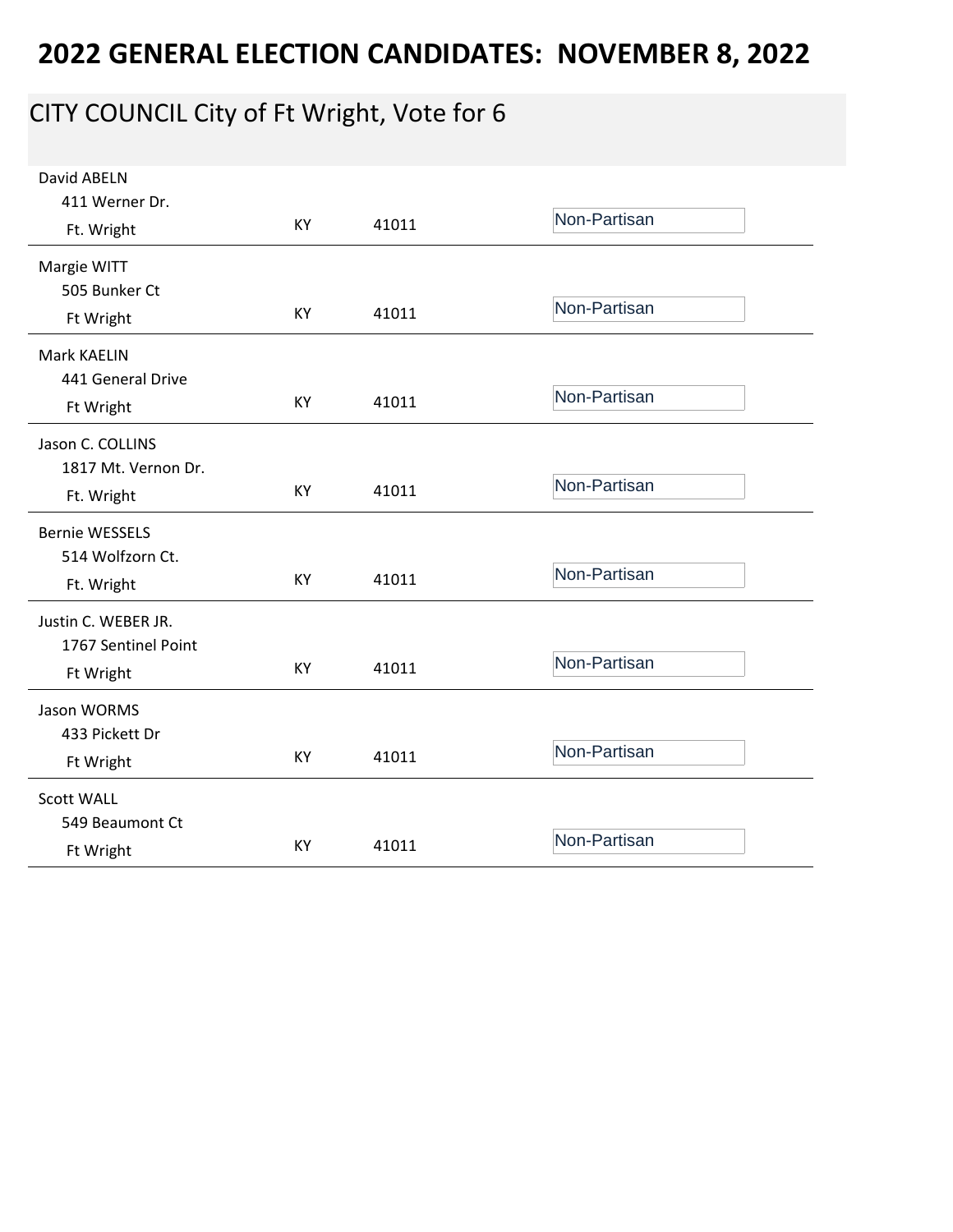### MAYOR City of Independence, Vote for 1

| Desiree HAMMOND           |    |       |              |
|---------------------------|----|-------|--------------|
| 2035 Boxer Lane, Unit 413 |    |       | Non-Partisan |
| Independence              | КY | 41051 |              |
| Chris REINERSMAN          |    |       |              |
| 5241 Madison Pike         |    |       |              |
| Independence              | KY | 41051 | Non-Partisan |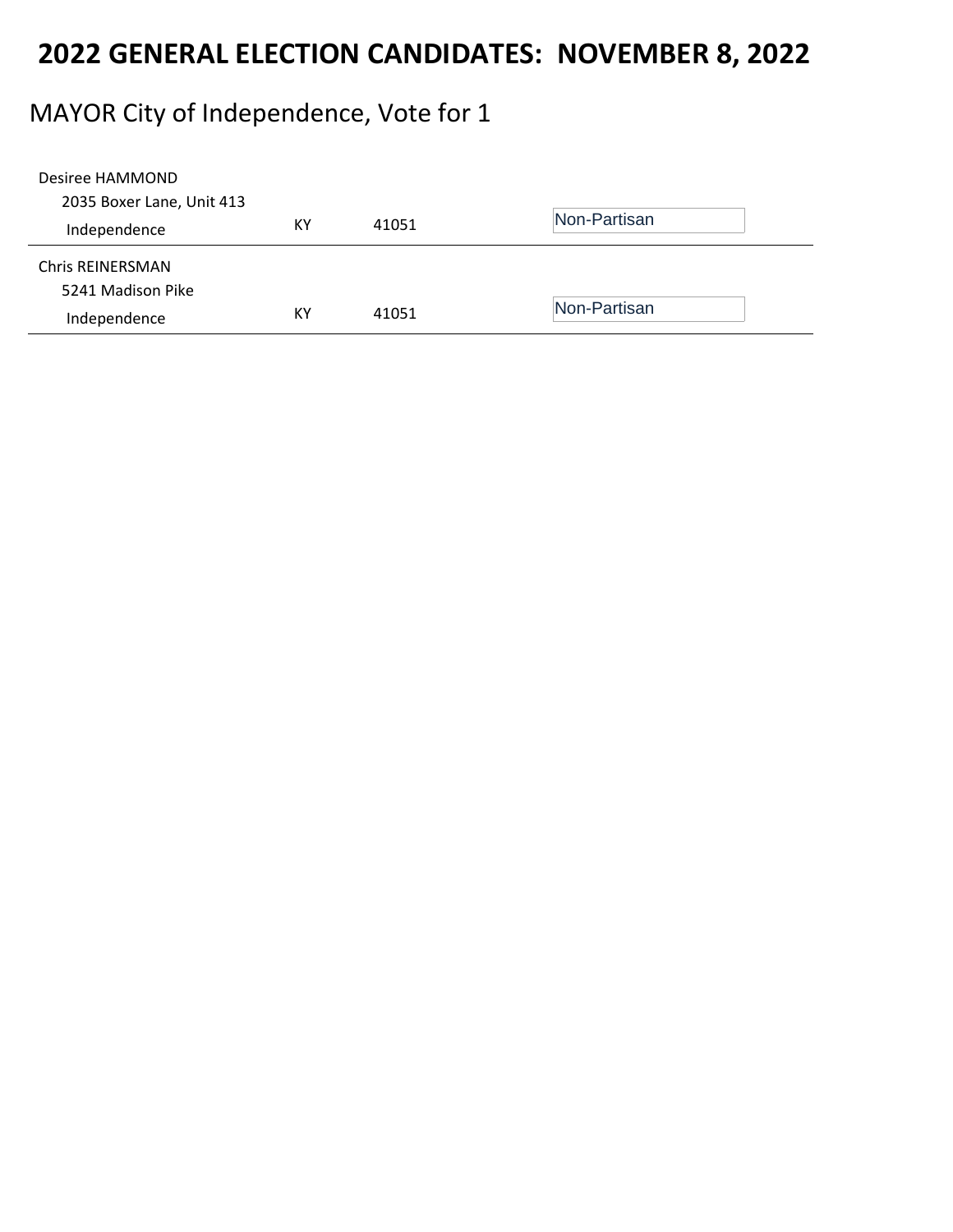# CITY COUNCIL City of Independence, Vote for 6

| <b>Thomas BRINKER</b><br>5169 Kieffer Ridge |           |       | Non-Partisan |
|---------------------------------------------|-----------|-------|--------------|
| Independence                                | KY        | 41051 |              |
| <b>Greg STEFFEN</b><br>2482 Harris Pike     |           |       |              |
| Independence                                | <b>KY</b> | 41051 | Non-Partisan |
| Sara Wagner SHVARTZ<br>10676 Windbrook Ct   |           |       |              |
| Independence                                | <b>KY</b> | 41051 | Non-Partisan |
| Chris VOGELPOHL<br>11594 Yorktown Ct        |           |       |              |
| Independence                                | KY        | 41051 | Non-Partisan |
| <b>Greg WAITE</b>                           |           |       |              |
| 11602 Yorktown Ct<br>Independence           | KY        | 41051 | Non-Partisan |
| David SHAFER                                |           |       |              |
| 887 Independence Station Rd<br>Independence | <b>KY</b> | 41051 | Non-Partisan |
| <b>Carol FRANZEN</b>                        |           |       |              |
| 2113 Comice Ct<br>Independence              | KY        | 41051 | Non-Partisan |
| Amy ENGELMAN                                |           |       |              |
| 5382 Valleycreek Drive<br>Independence      | KY        | 41051 | Non-Partisan |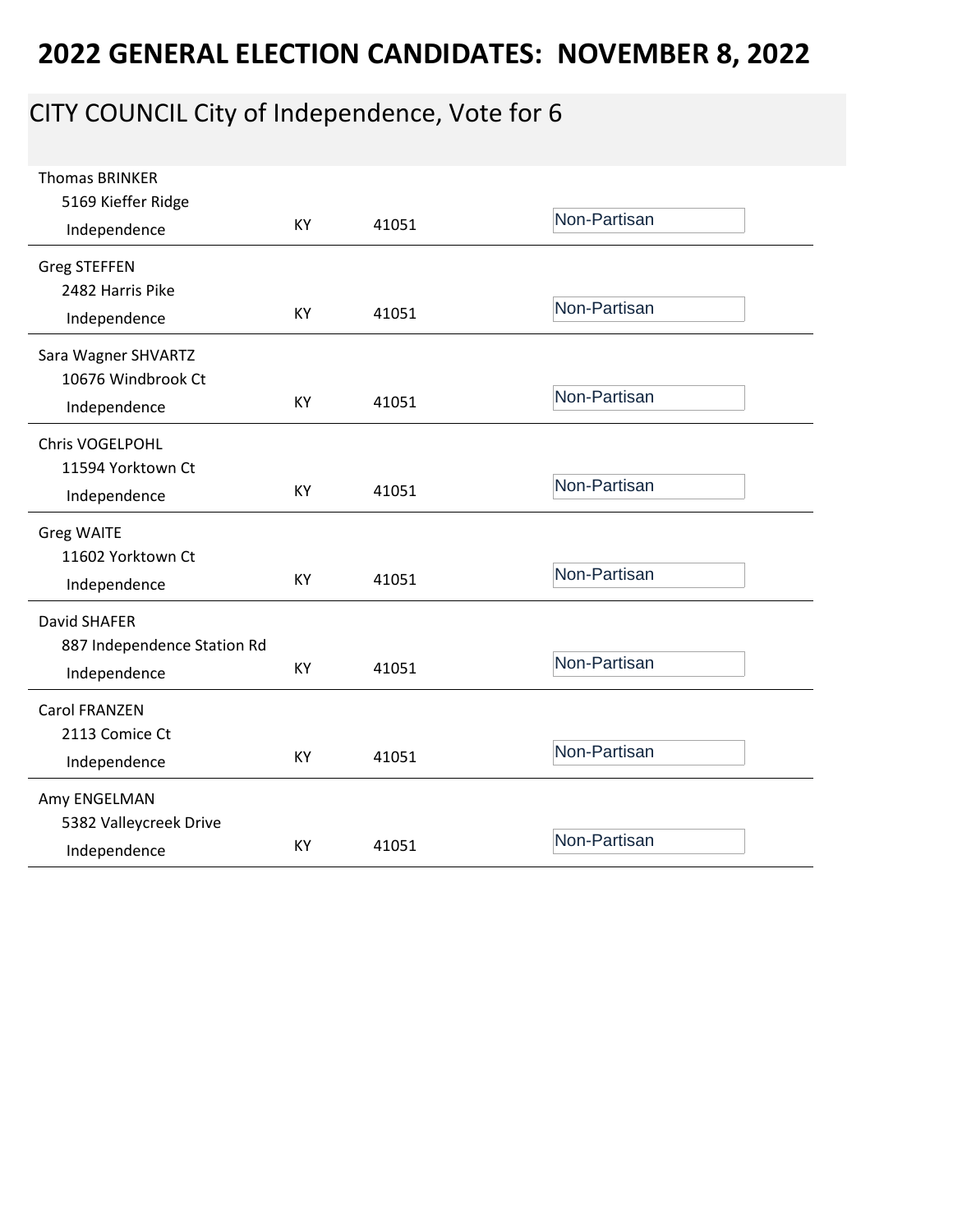### MAYOR City of Kenton Vale, Vote for 1

| Mike PENDERY |    |       |              |
|--------------|----|-------|--------------|
| 464 Kuhrs Ln |    |       |              |
| Kenton Vale  | ΚY | 41015 | Non-Partisan |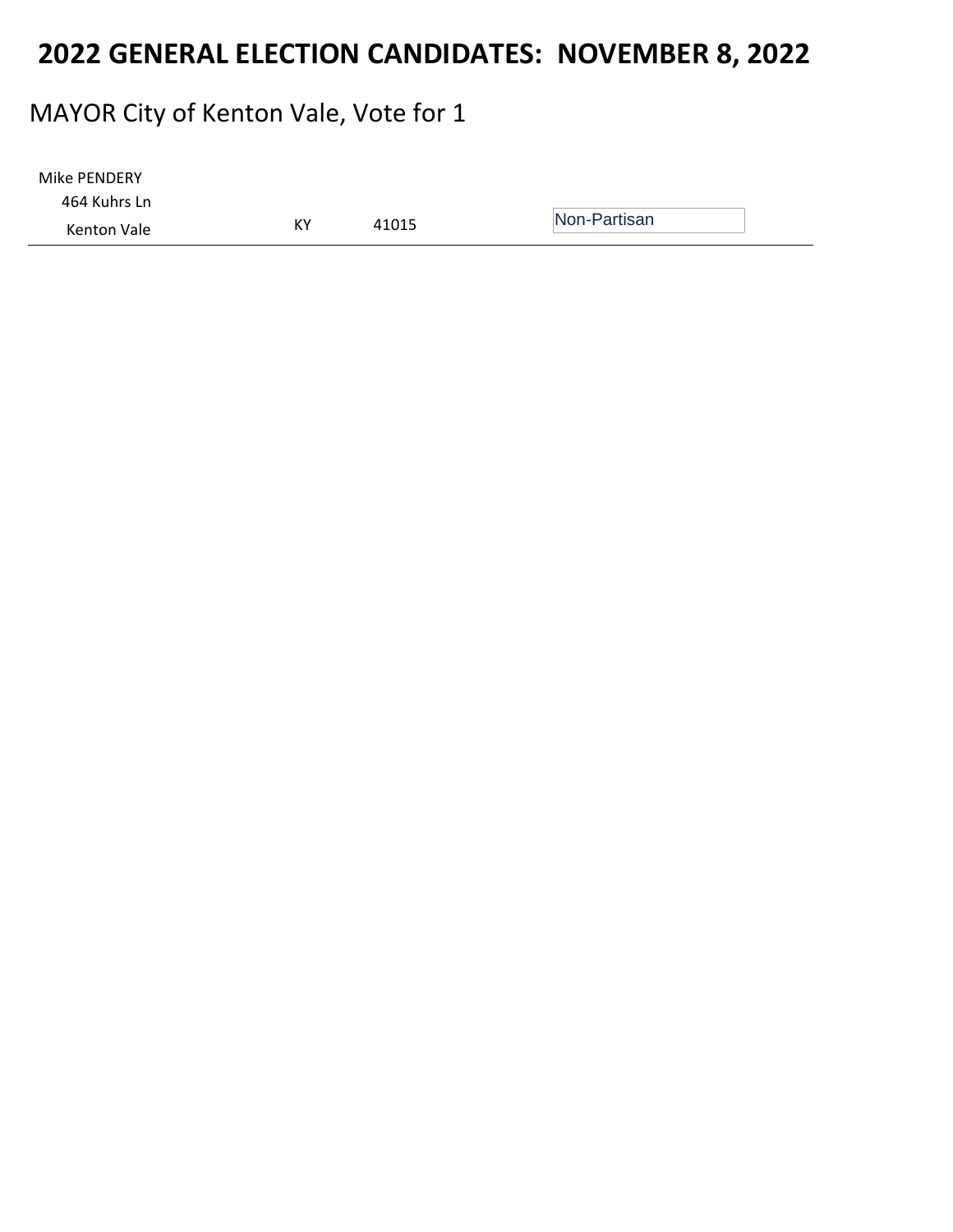### CITY COMMISSIONERS City of Kenton Vale, Vote for 4

| <b>Marsha PATRICK</b><br>323 Kuhrs Ln<br><b>Kenton Vale</b> | KY | 41015 | Non-Partisan |
|-------------------------------------------------------------|----|-------|--------------|
| Michael D. BURDGE<br>318 Kuhrs Lane<br>Kenton Vale          | KY | 41015 | Non-Partisan |
| Dennis E. BRIGGS<br>2 Nelson Court<br>Kenton Vale           | KY | 41015 | Non-Partisan |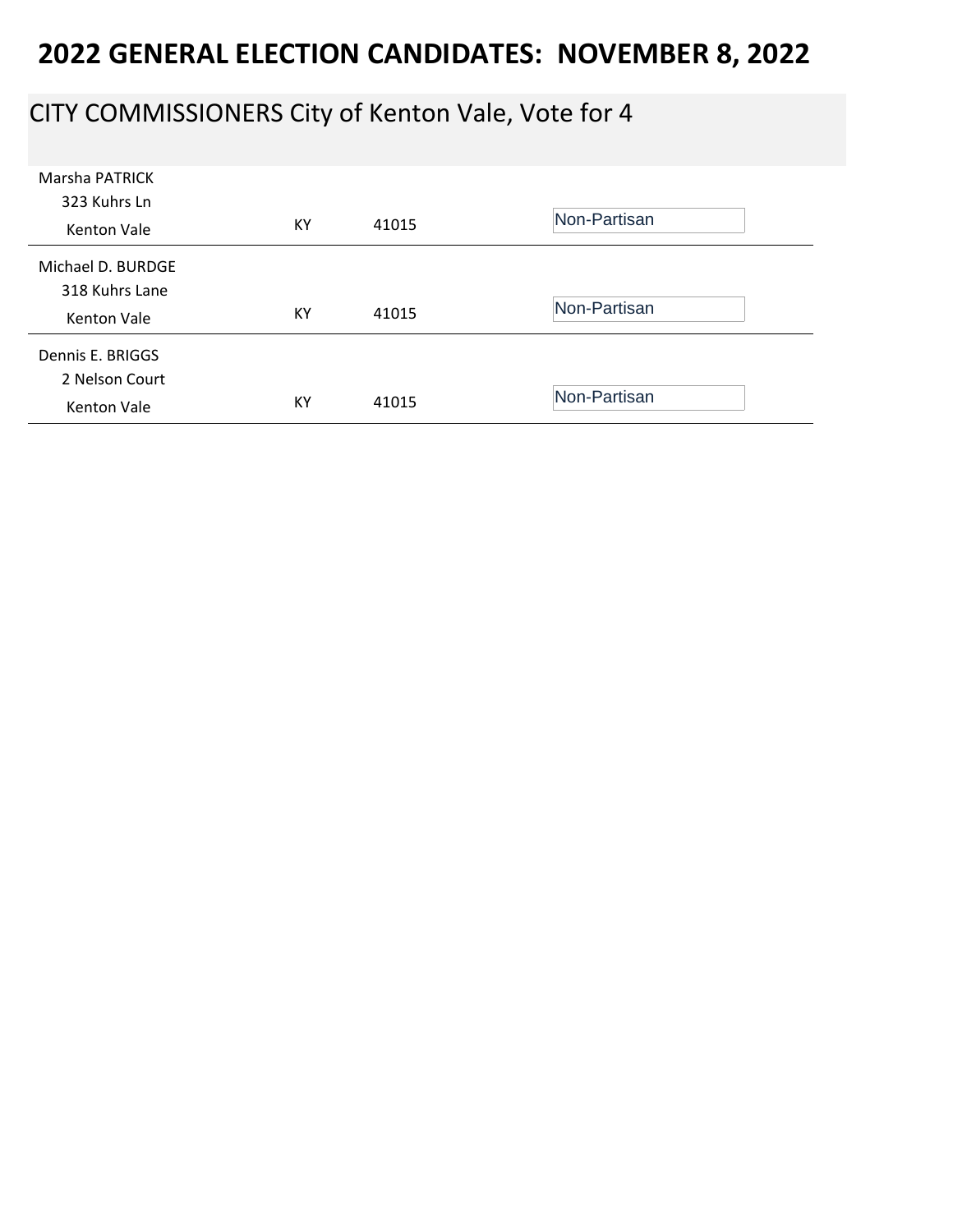# MAYOR City of Lakeside Park, Vote for 1

| Paul MARKGRAF      |    |       |              |
|--------------------|----|-------|--------------|
| 252 Appleood Drive |    |       |              |
| Lakeside Park      | КY | 41017 | Non-Partisan |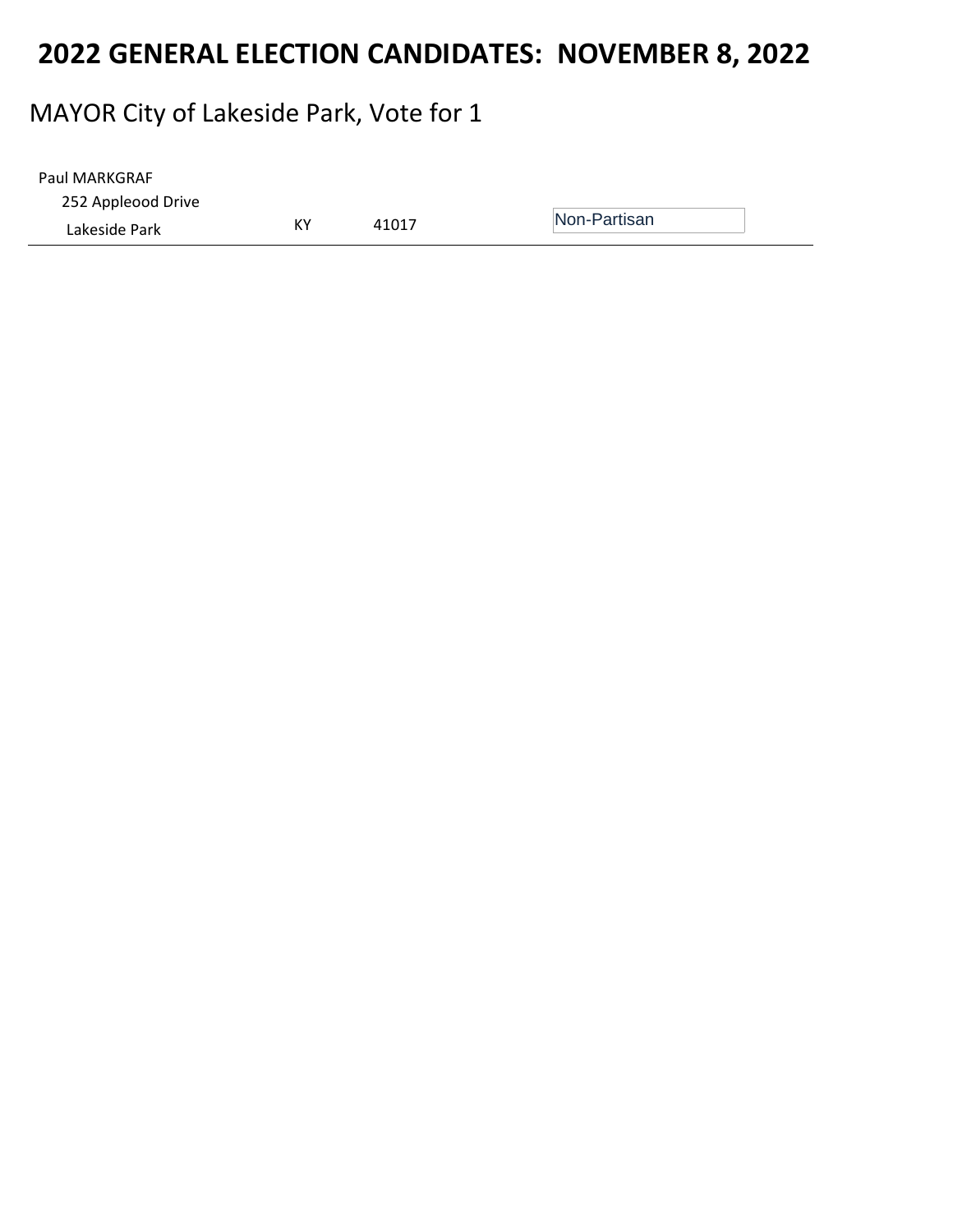### CITY COUNCIL City of Lakeside Park Vote for 6

| Dave WOLFER           |    |       |              |
|-----------------------|----|-------|--------------|
| 60 Hudson Avenue      |    |       |              |
| Lakeside Park         | KY | 41017 | Non-Partisan |
| <b>Tom BERNHEIMER</b> |    |       |              |
| 57 Locust Avenue      |    |       |              |
| Lakeside Park         | КY | 41017 | Non-Partisan |
| Brian D. WAITE        |    |       |              |
| 109 Elizabeth Ct      |    |       |              |
| Lakeside Park         | KY | 41017 | Non-Partisan |
| Dennis W. LANDWEHR    |    |       |              |
| 27 Marian Dr          |    |       |              |
| Lakeside Park         | KY | 41017 | Non-Partisan |
| Mary Ann THAMAN       |    |       |              |
| 79 Arcadia Ave        |    |       |              |
| Lakeside Park         | KY | 41017 | Non-Partisan |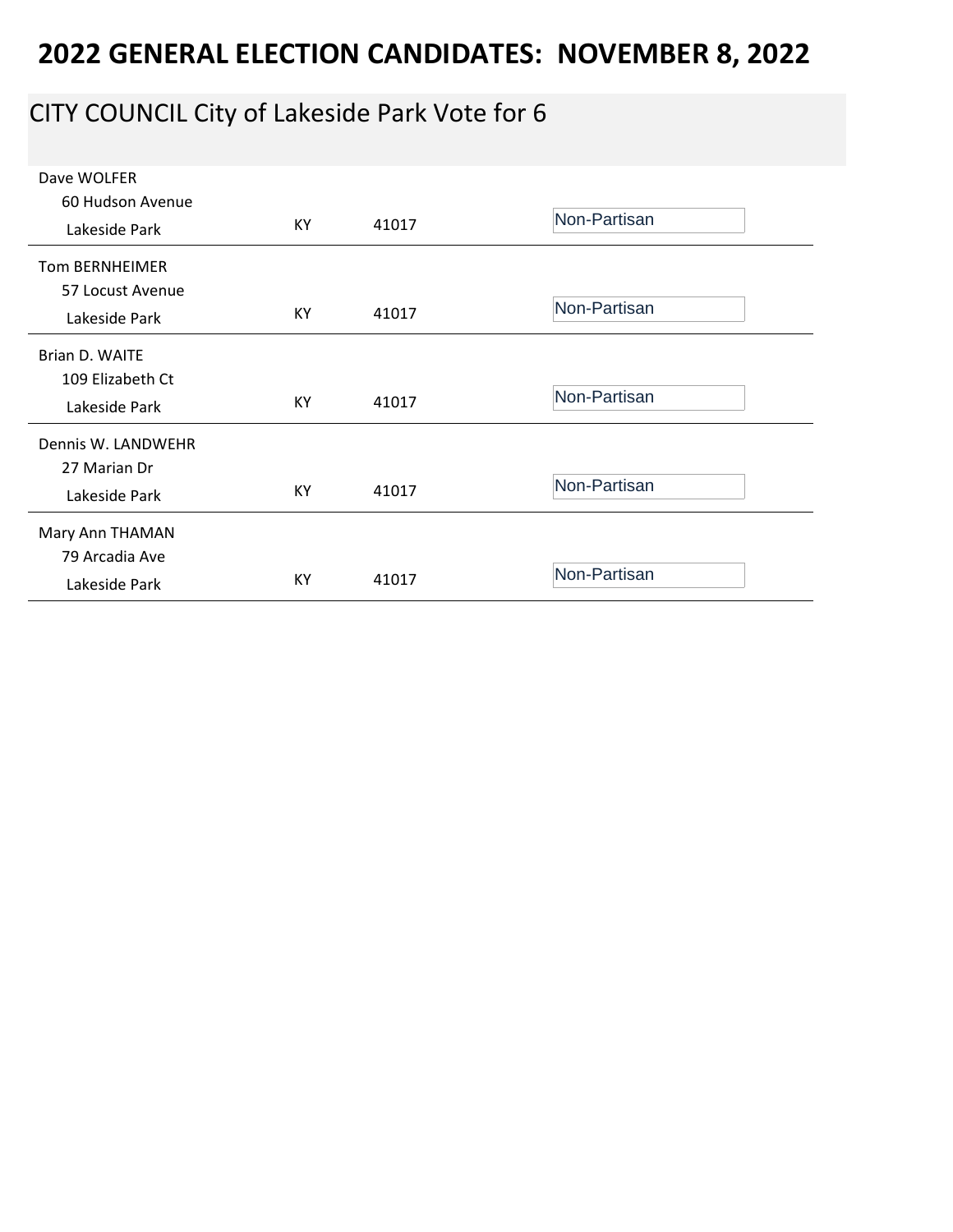### MAYOR City of Ludlow, Vote for 1

| Chris WRIGHT |    |       |              |
|--------------|----|-------|--------------|
| 537 Oak St   |    |       |              |
| Ludlow       | КY | 41016 | Non-Partisan |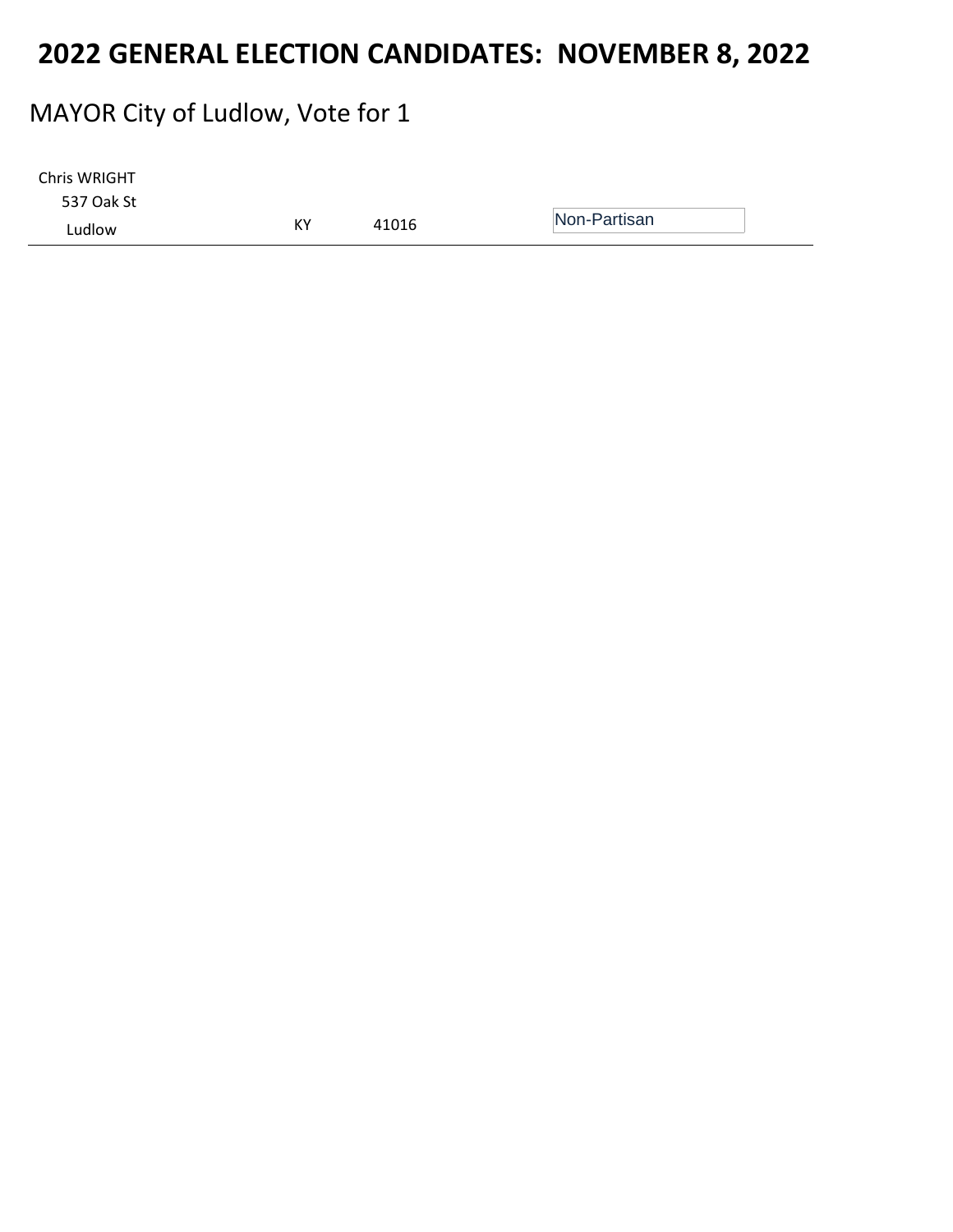# CITY COUNCIL City of Ludlow, Vote for 6

| <b>Brie BANKS</b>       |           |       |              |
|-------------------------|-----------|-------|--------------|
| 475 Hazen St            |           |       |              |
| Ludlow                  | <b>KY</b> | 41016 | Non-Partisan |
| Lori DAVENPORT          |           |       |              |
| 109 Deverill St         |           |       |              |
| Ludlow                  | KY        | 41016 | Non-Partisan |
| Samantha Matthews FRANK |           |       |              |
| 2 Euclid Street         |           |       |              |
| Ludlow                  | <b>KY</b> | 41016 | Non-Partisan |
| Abigail MILLER          |           |       |              |
| 141 Highway Avenue      |           |       |              |
| Ludlow                  | KY        | 41016 | Non-Partisan |
| Araminta KNIGHT         |           |       |              |
| 430 Elm St              |           |       |              |
| Ludlow                  | KY        | 41016 | Non-Partisan |
| Connor D. WALL          |           |       |              |
| 325 Highway Ave         |           |       |              |
| Ludlow                  | KY        | 41016 | Non-Partisan |
| Stephen A. CHAPMAN SR.  |           |       |              |
| 626 Elm St.             |           |       |              |
| Ludlow                  | KY        | 41016 | Non-Partisan |
| Julia Terry NAVARRE     |           |       |              |
| 311 Stokesay St.        |           |       |              |
| Ludlow                  | KY        | 41016 | Non-Partisan |
|                         |           |       |              |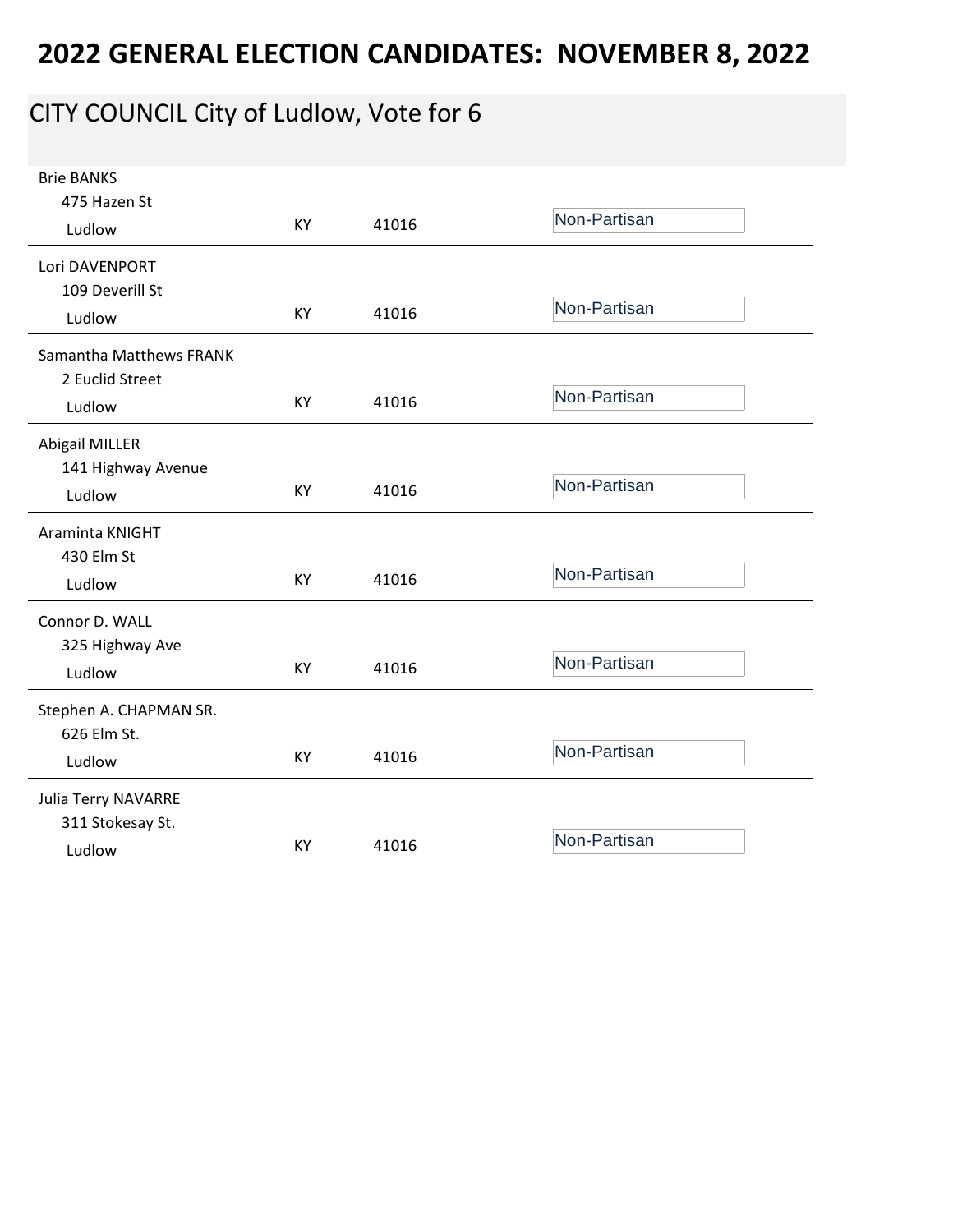#### MAYOR City of Park Hills, Vote for 1

| Kathy ZEMBRODT |    |       |              |  |
|----------------|----|-------|--------------|--|
| 606 Irish Rose |    |       |              |  |
| Park Hills     | КY | 41011 | Non-Partisan |  |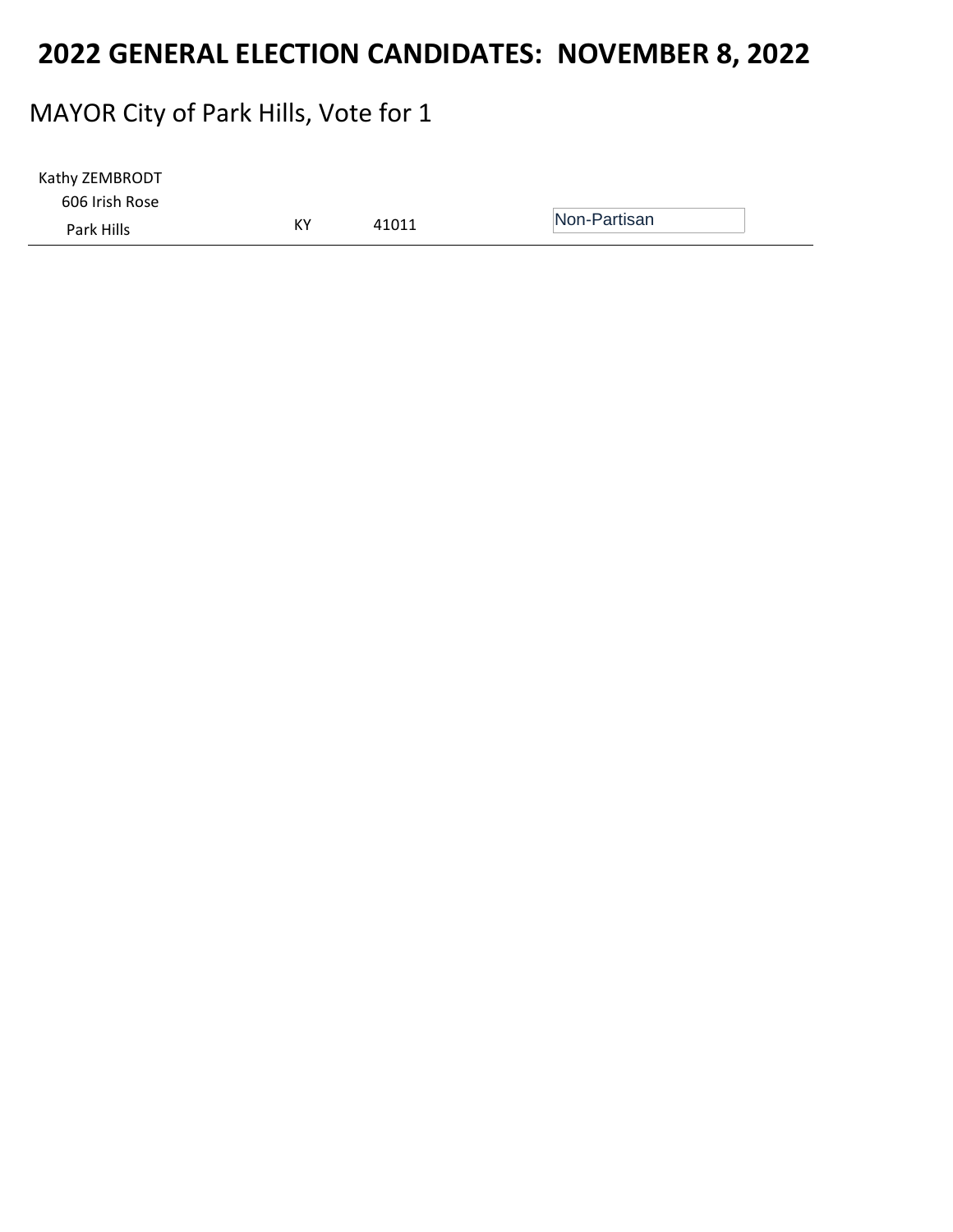# CITY COUNCIL City of Park Hills, Vote for 6

| Monty O'HARA         |           |       |              |
|----------------------|-----------|-------|--------------|
| 1083 Lawton Rd       |           |       |              |
| Park Hills           | <b>KY</b> | 41011 | Non-Partisan |
| <b>Joe DAUGHERTY</b> |           |       |              |
| 1045 Jackson Rd      |           |       |              |
| Park Hills           | KY        | 41011 | Non-Partisan |
| Kevin P. DOWNES      |           |       |              |
| 1065 Lawton Rd       |           |       |              |
| Park Hills           | KY        | 41011 | Non-Partisan |
| Joseph T. SHIELDS    |           |       |              |
| 1129 Mt. Allen Road  |           |       |              |
| Park Hills           | KY        | 41011 | Non-Partisan |
| Pamela SPOOR         |           |       |              |
| 1134 Cleveland Ave   |           |       |              |
| Park Hills           | KY        | 41011 | Non-Partisan |
| Sarah FROELICH       |           |       |              |
| 910 Alhambra Ct      |           |       |              |
| Park Hills           | KY        | 41011 | Non-Partisan |
| Anthony DARIN        |           |       |              |
| 1164 Cleveland Ave   |           |       |              |
| Park Hills           | KY        | 41011 | Non-Partisan |
| <b>Steve ELKINS</b>  |           |       |              |
| 806 Arlington Rd     |           |       |              |
| Park Hills           | KY        | 41011 | Non-Partisan |
|                      |           |       |              |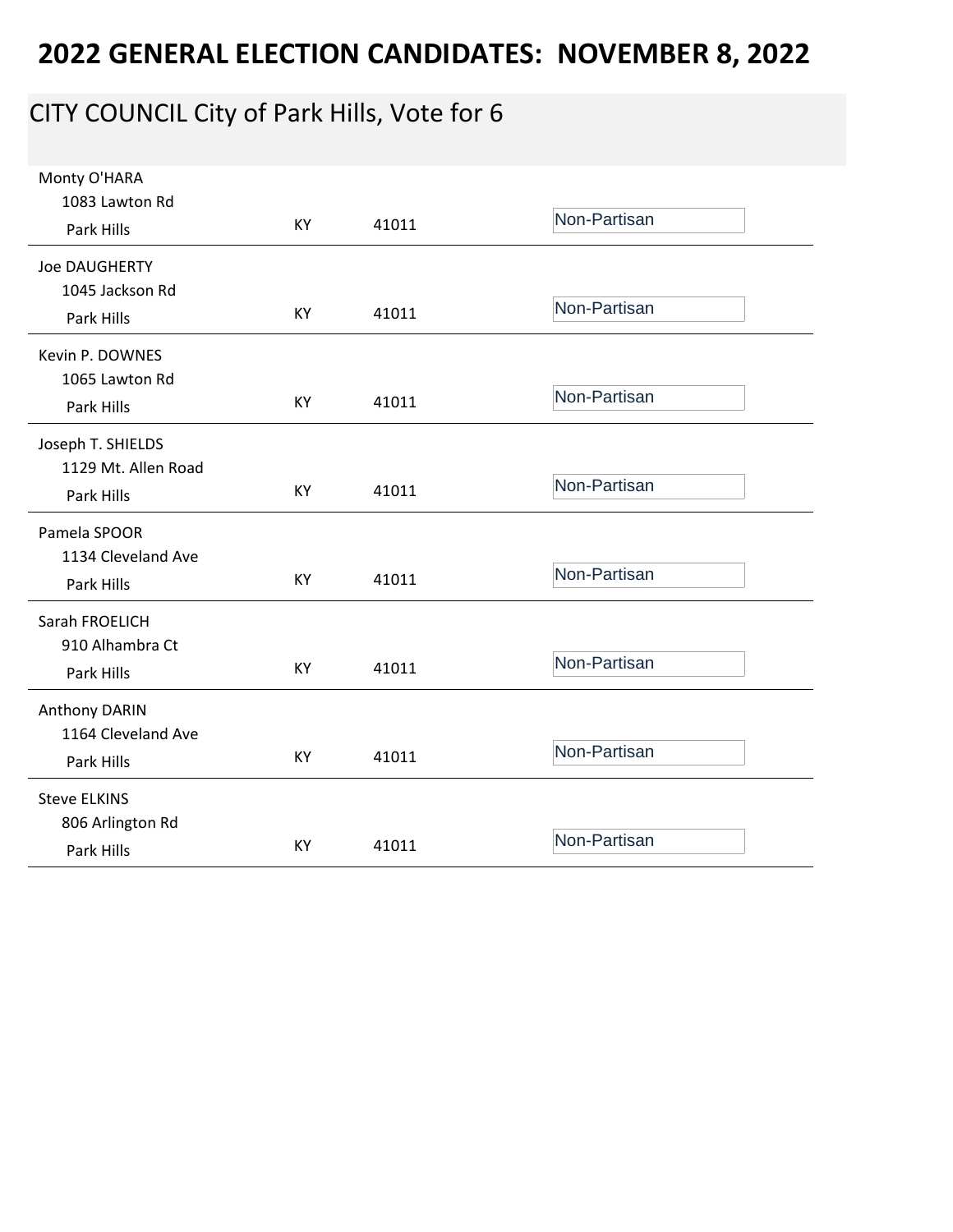### MAYOR City of Ryland Heights, Vote for 1

| John COLE             |    |       |              |
|-----------------------|----|-------|--------------|
| 9498 Locust Pike      |    |       |              |
| <b>Ryland Heights</b> | КY | 41015 | Non-Partisan |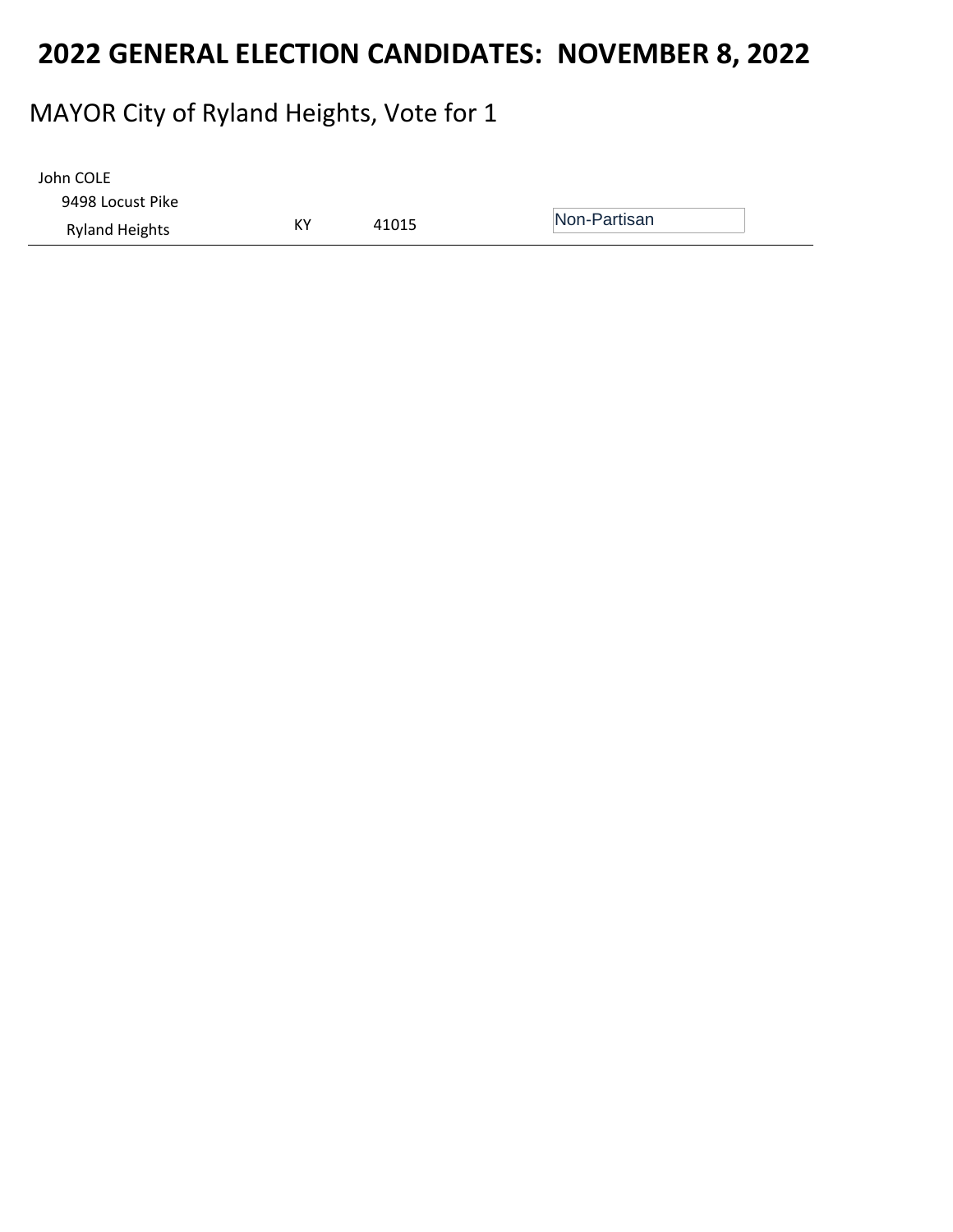# CITY COMMISSIONERS City of Ryland Heights, Vote for 4

| Ralph "Boz" COLLINS<br>10066 Decoursey Pike<br><b>Ryland Heights</b> | KY | 41015 | Non-Partisan |
|----------------------------------------------------------------------|----|-------|--------------|
| James Todd CLAGGETT<br>4553 LAMBS FERRY RD<br><b>RYLAND HEIGHTS</b>  | KY | 41015 | Non-Partisan |
| Carrol BOWMAN<br>8812 Locust Pike<br><b>Ryland Heights</b>           | КY | 41015 | Non-Partisan |
| Jason W PONDER<br>10311 Locust Pike<br><b>Ryland Heights</b>         | KY | 41015 | Non-Partisan |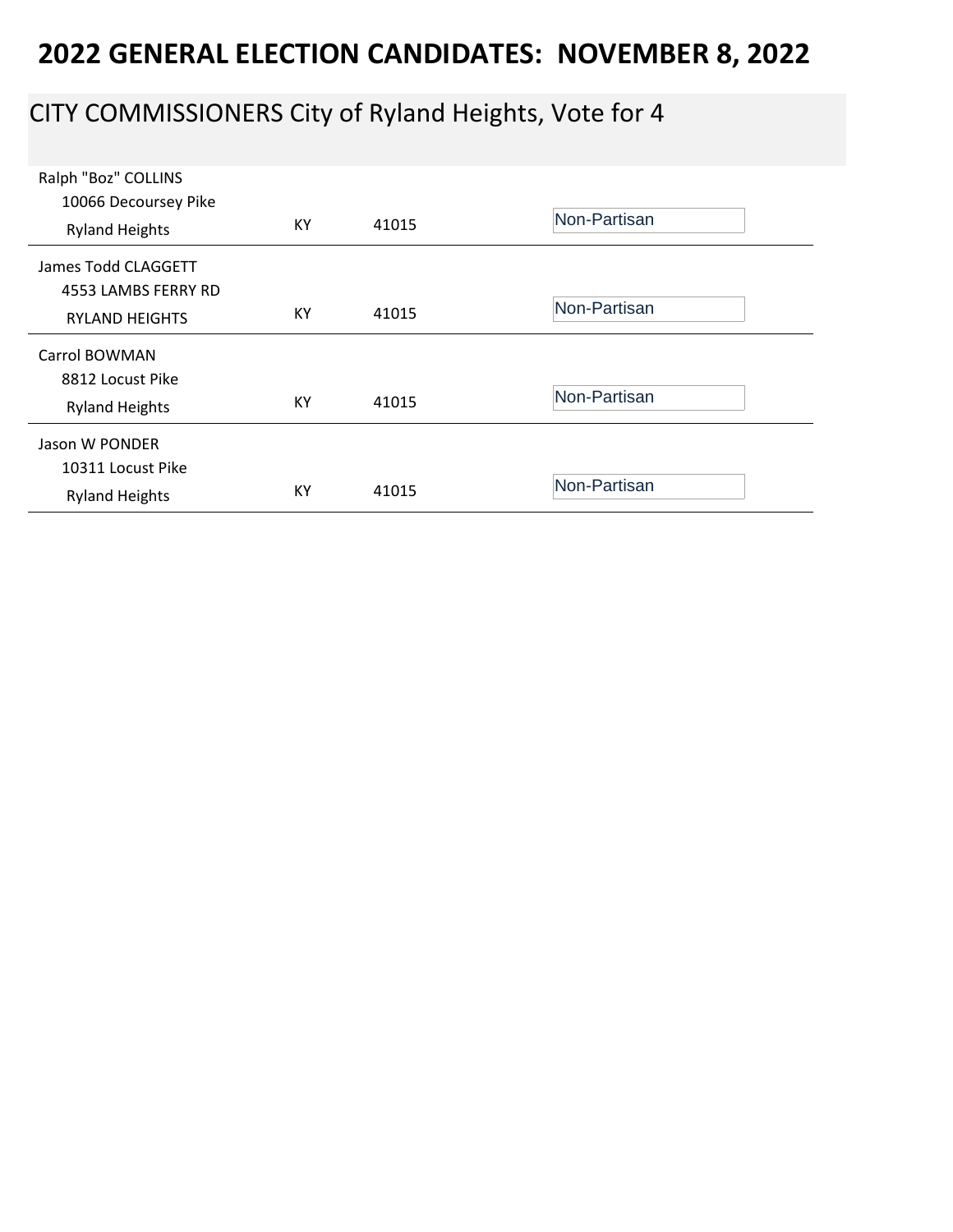### MAYOR City of Taylor Mill, Vote for 1

| Michael BLACKBURN  |    |       |              |
|--------------------|----|-------|--------------|
| 707 Forest Ln      |    |       |              |
| <b>Taylor Mill</b> | KY | 41015 | Non-Partisan |
| Daniel BELL        |    |       |              |
| 3244 Highridge Dr. |    |       |              |
| <b>Taylor Mill</b> | KY | 41015 | Non-Partisan |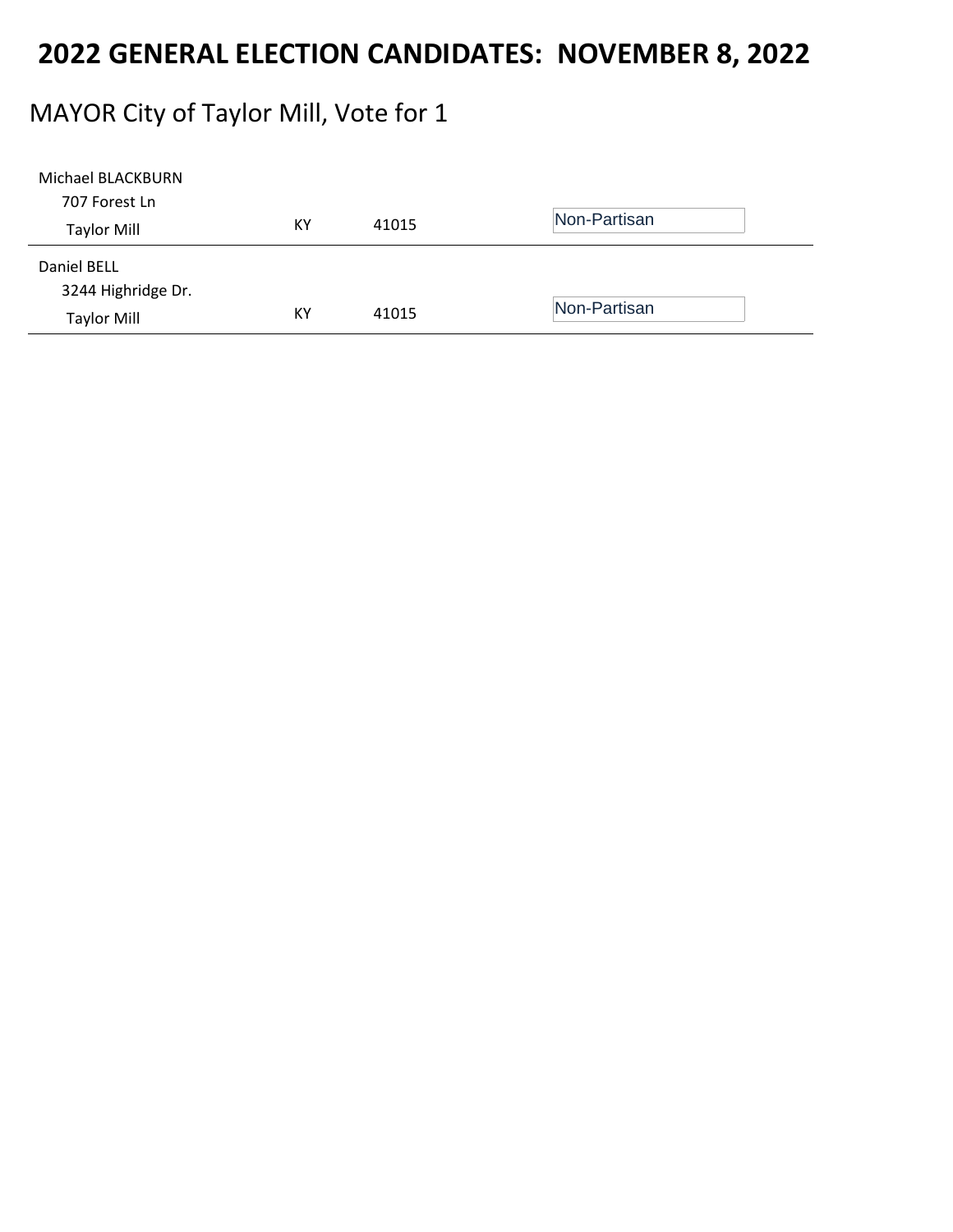# CITY COMMISSIONERS City of Taylor Mill, Vote for 4

| Caroline Ann BRADEN<br>3538 Saddlebrook Dr.<br><b>Taylor Mill</b>     | KY | 41015 | Non-Partisan |
|-----------------------------------------------------------------------|----|-------|--------------|
| Ed "Keeney" KUEHNE<br>5303 Old Taylor Mill Rd<br><b>Taylor Mill</b>   | KY | 41015 | Non-Partisan |
| Daniel E. MURRAY<br>812 Knollwood Dr<br><b>Taylor Mill</b>            | KY | 41015 | Non-Partisan |
| <b>Matthew MARTIN</b><br>3205 Huntersridge Lane<br><b>Taylor Mill</b> | KY | 41015 | Non-Partisan |
| Mark KREIMBORG<br>684 Ridgeway Dr<br><b>Taylor Mill</b>               | KY | 41015 | Non-Partisan |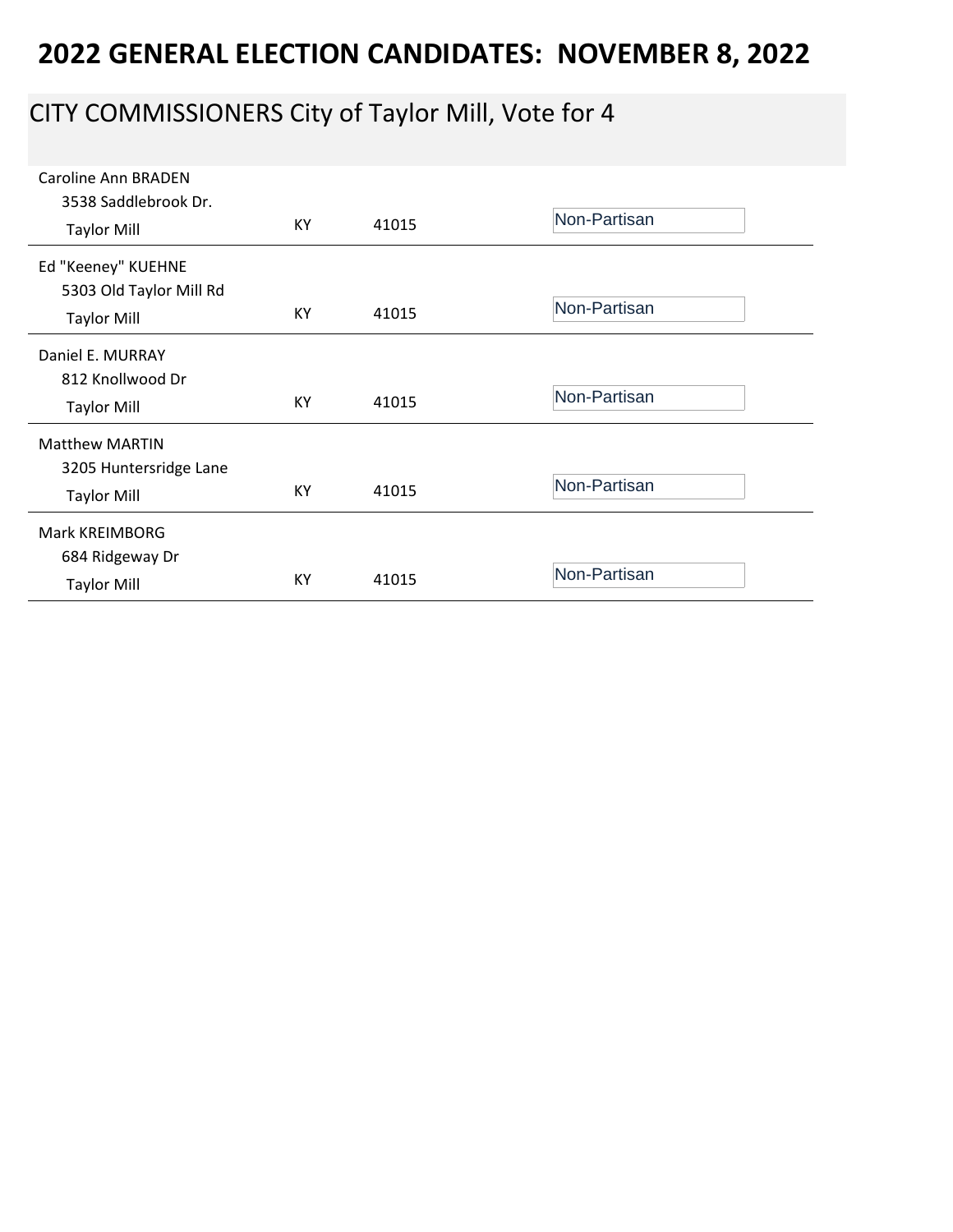#### MAYOR City of Villa Hills, Vote for 1

| <b>Heather JANSEN</b>    |    |       |              |
|--------------------------|----|-------|--------------|
| 1032 Riverview Farms Pl. |    |       |              |
| Villa Hills              | K٧ | 41017 | Non-Partisan |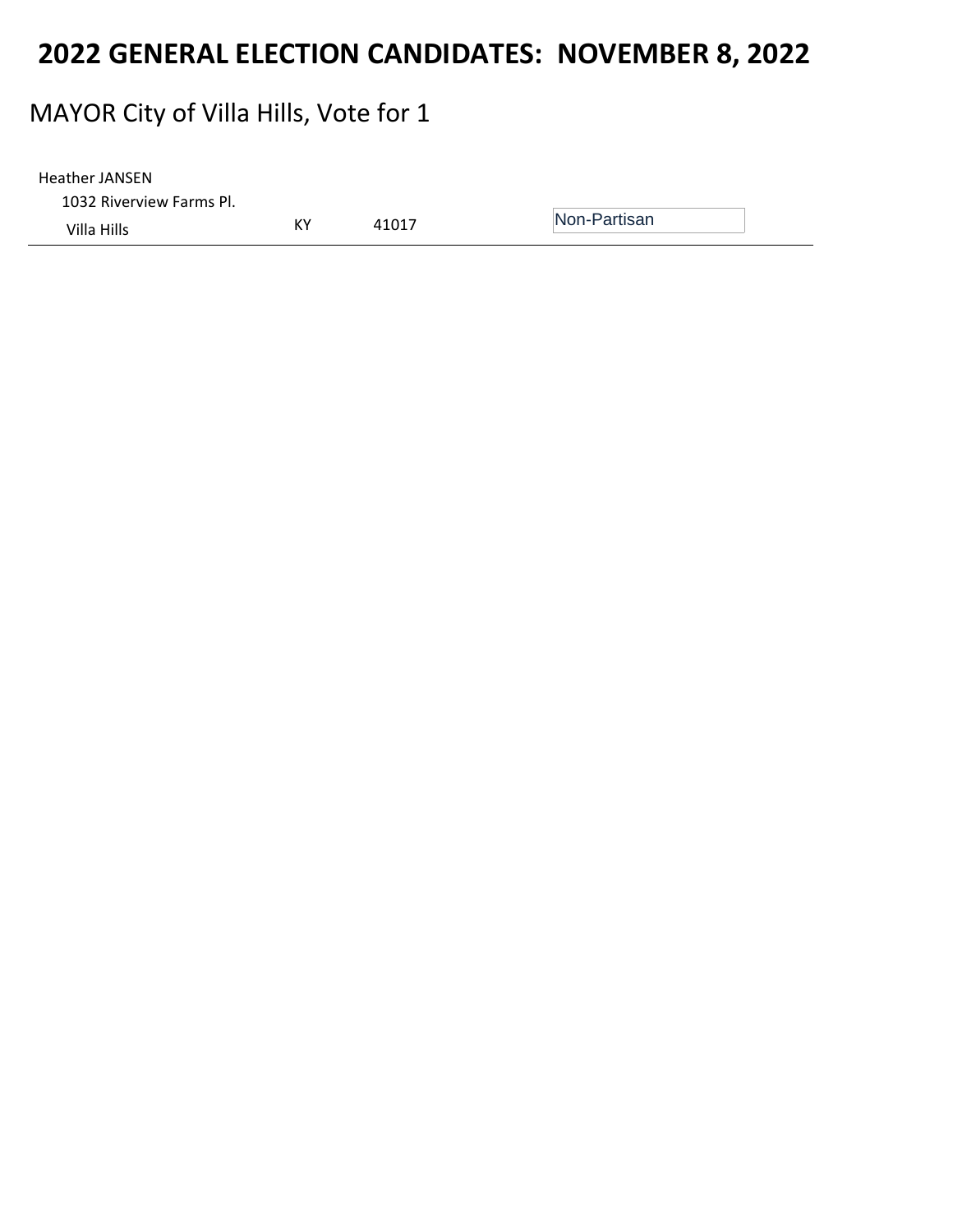# CITY COUNCIL City of Villa Hills, Vote for 6

| <b>Scott RINGO</b> |    |       |              |
|--------------------|----|-------|--------------|
| 2321 Armella Pl.   |    |       |              |
| Villa Hills        | KY | 41017 | Non-Partisan |
| <b>Rod BAEHNER</b> |    |       |              |
| 1008 Lauren Drive  |    |       |              |
|                    | KY | 41017 | Non-Partisan |
| Villa Hills        |    |       |              |
| Cathy STOVER       |    |       |              |
| 2538 Woodcliff Dr. |    |       |              |
| Villa Hills        | KY | 41017 | Non-Partisan |
|                    |    |       |              |
| Suzanne WADSWORTH  |    |       |              |
| 849 Niewahner Dr.  |    |       |              |
| Villa Hills        | KY | 41017 | Non-Partisan |
|                    |    |       |              |
| <b>Jim CAHILL</b>  |    |       |              |
| 2592 Sierra Drive  |    |       | Non-Partisan |
| Villa Hills        | KY | 41017 |              |
| Seth THOMPSON      |    |       |              |
| 2832 Deerfield Dr. |    |       |              |
| Villa Hills        | KY | 41017 | Non-Partisan |
|                    |    |       |              |
| Kyle B. WALSH      |    |       |              |
| 948 Rosewood Dr    |    |       |              |
| Villa Hills        | KY | 41017 | Non-Partisan |
|                    |    |       |              |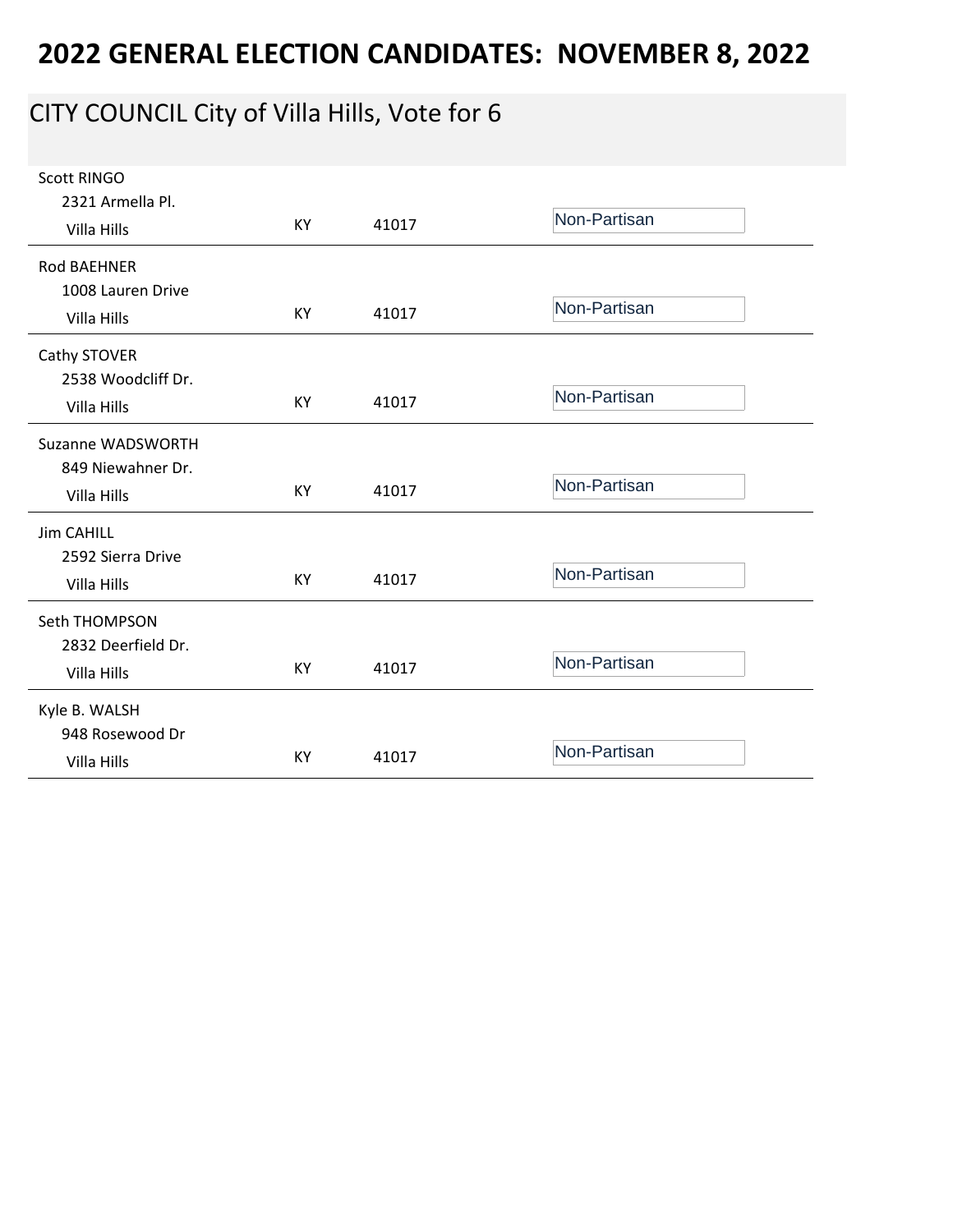#### MEMBER BOARD of EDUCATION Beechwood Independent School District, Vote for 3

| Robann CUNNINGHAM    |    |       |              |
|----------------------|----|-------|--------------|
| 34 Leathers Rd       |    |       | Non-Partisan |
| <b>Ft Mitchell</b>   | KY | 41017 |              |
| Amy Miracle SLEET    |    |       |              |
| 45 Leathers Rd       |    |       |              |
| <b>Ft Mitchell</b>   | ΚY | 41017 | Non-Partisan |
| Brad HOOD            |    |       |              |
| 9 Leathers Rd        |    |       |              |
| <b>Ft Mitchell</b>   | KY | 41017 | Non-Partisan |
| Jeanne BERGER        |    |       |              |
| 7 Pleasant Ridge Ave |    |       |              |
| <b>Ft Mitchell</b>   | KY | 41017 | Non-Partisan |
| Michael SMITH        |    |       |              |
| 41 Woodlawn Ave.     |    |       |              |
| Ft. Mitchell         | KY | 41017 | Non-Partisan |
| Christopher J. KORBA |    |       |              |
| 8 Miami Dr           |    |       |              |
| <b>Ft Mitchell</b>   | KY | 41017 | Non-Partisan |
| Amanda JOHANNEMANN   |    |       |              |
| 2011 Pieck Drive     |    |       |              |
| <b>Ft Mitchell</b>   | KY | 41011 | Non-Partisan |
|                      |    |       |              |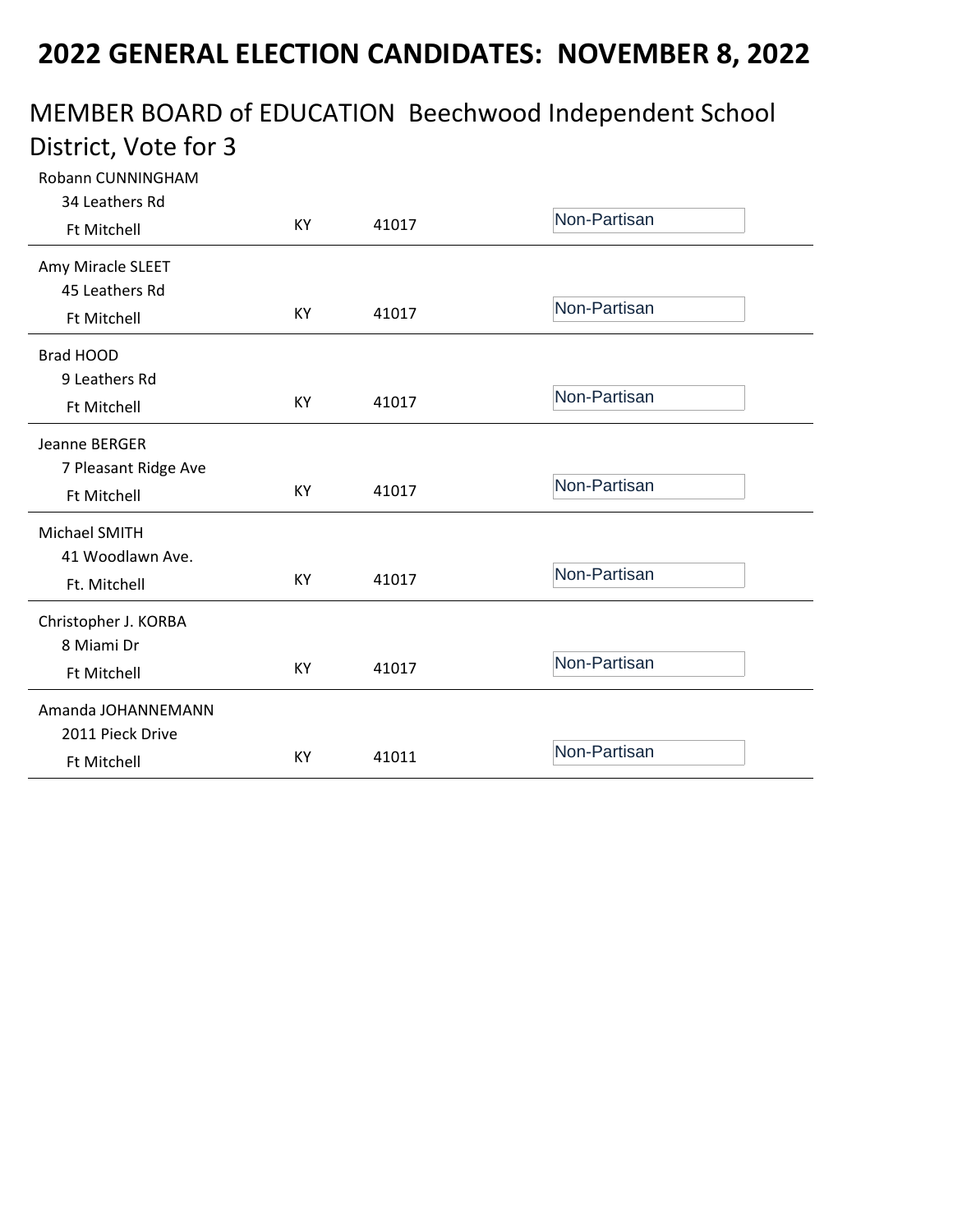#### MEMBER BOARD of EDUCATION 3rd Educational District, Vote for 1

3198 McCowan Dr. Taylor Mill KY <sup>41015</sup> Non-Partisan Jesica JEHN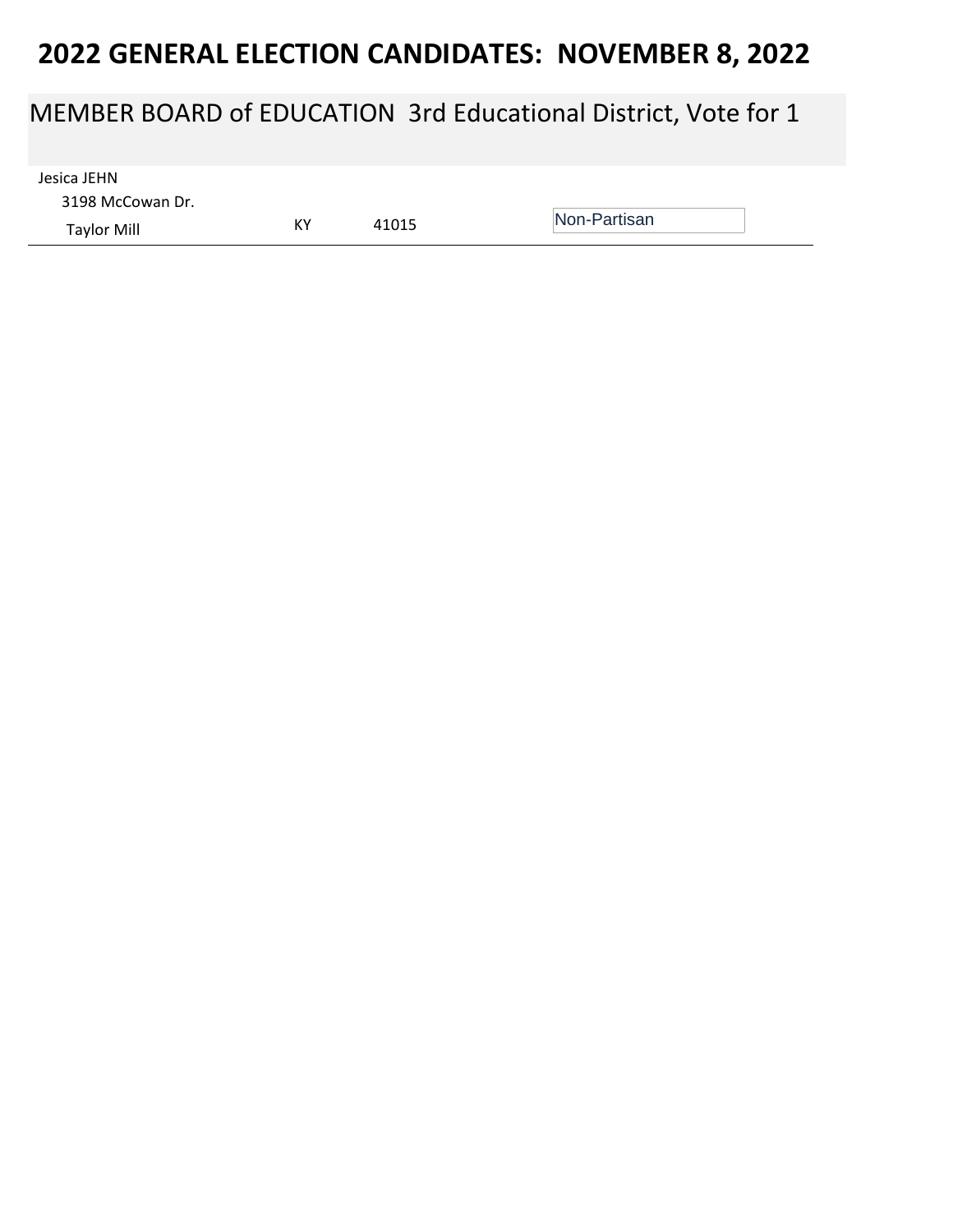### MEMBER BOARD of EDUCATION 4th Educational District, Vote for 1

| Shannon Kwozalla HEROLD |    |       |              |
|-------------------------|----|-------|--------------|
| 1205 Sunset Rd          |    |       |              |
| Covington               | КY | 41011 | Non-Partisan |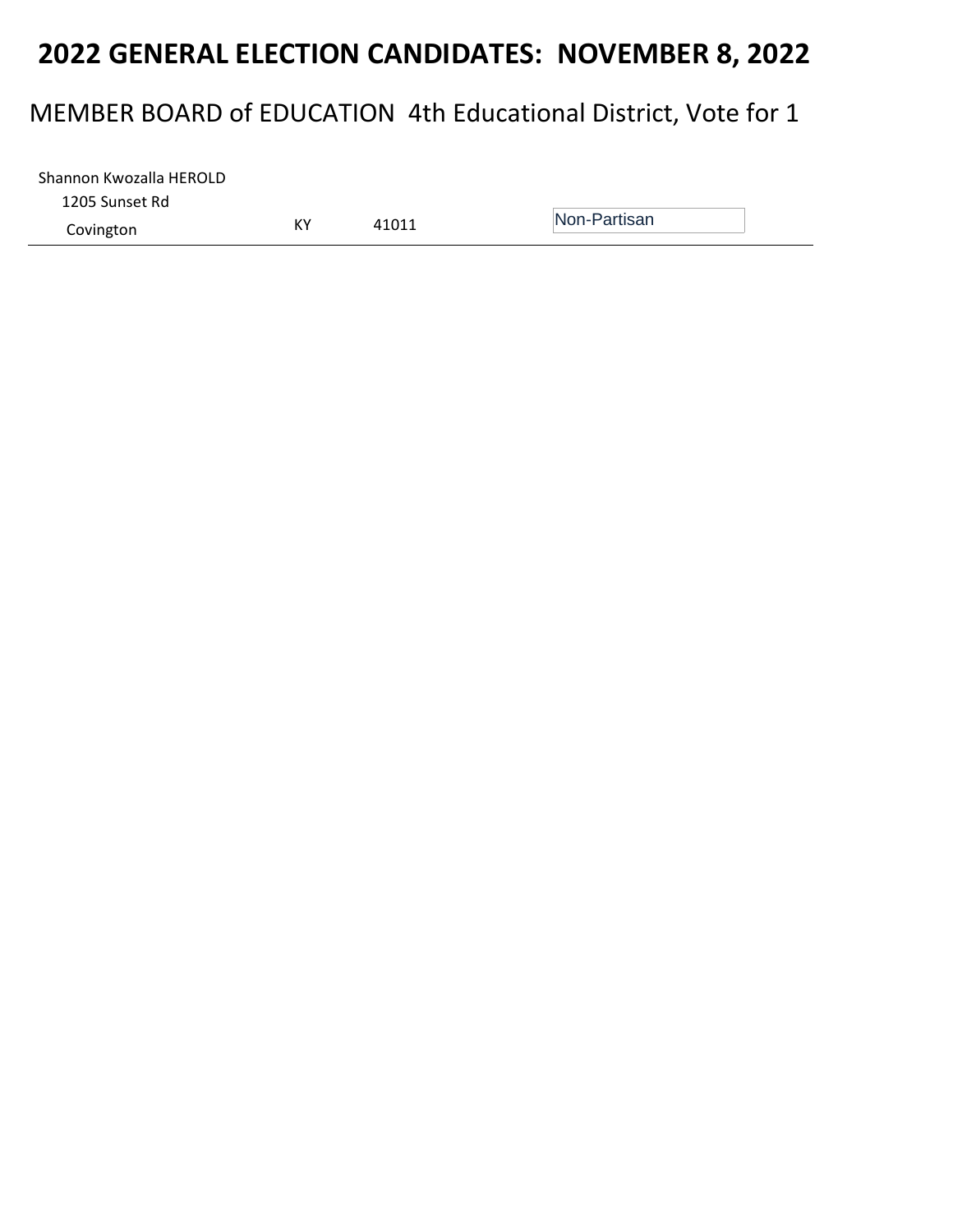#### MEMBER BOARD of EDUCATION Covington Independent School District, Vote for 2

| Valerie ROSE<br>3139 Beech Ave |    |       |              |
|--------------------------------|----|-------|--------------|
| Covington                      | KY | 41015 | Non-Partisan |
| Jerry AVERY                    |    |       |              |
| 108 Trevor St                  |    |       |              |
| Covington                      | KY | 41011 | Non-Partisan |
| Kareem SIMPSON                 |    |       |              |
| 121 East 15th St.              |    |       |              |
| Covington                      | KY | 41011 | Non-Partisan |
| <b>Hannah EDELEN</b>           |    |       |              |
| 217 East 26th Street           |    |       |              |
| Covington                      | KY | 41014 | Non-Partisan |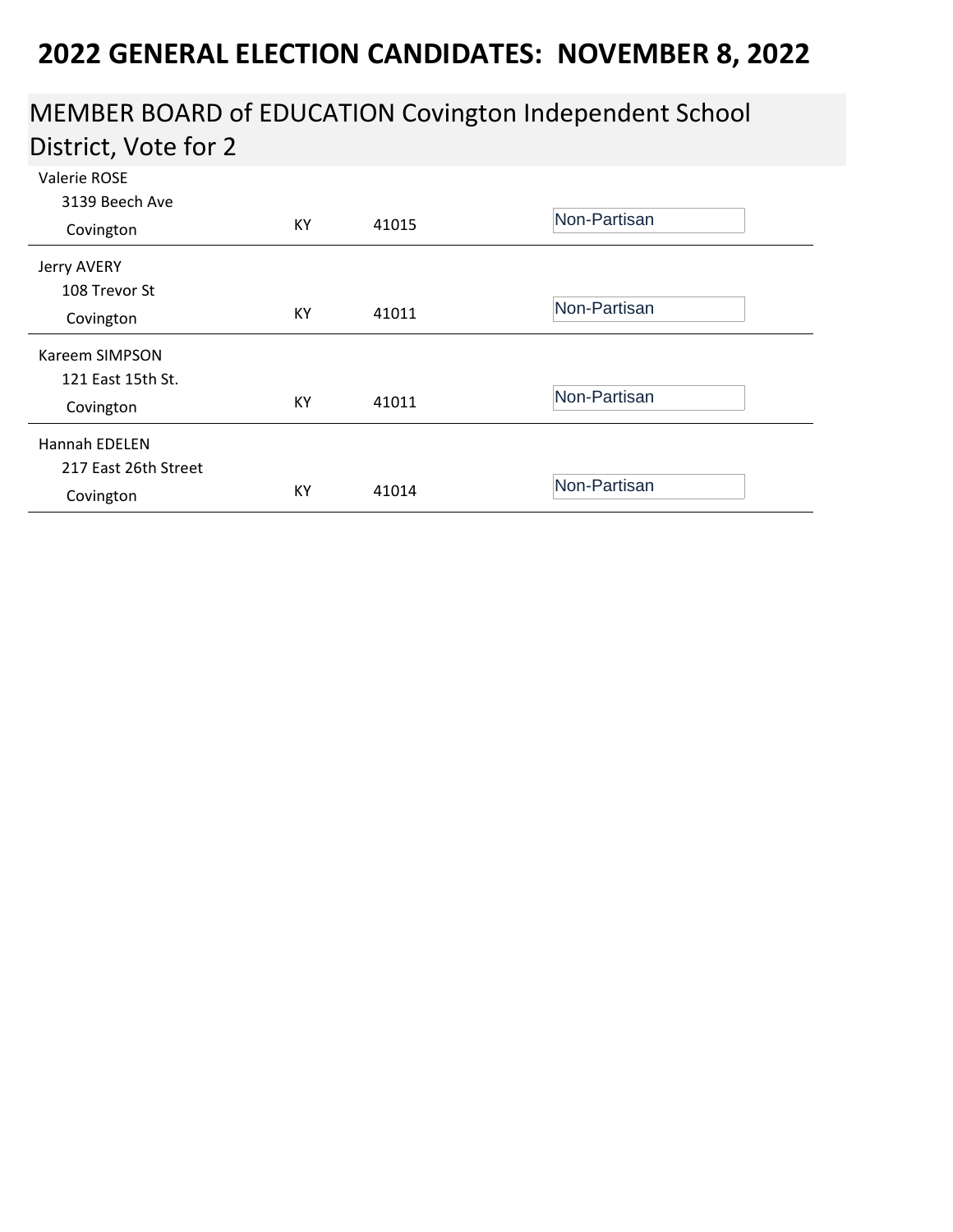#### MEMBER BOARD of EDUCATION Erlanger/Elsmere Independent School District, Vote for 3

| Andria HUMPERT     |    |       |              |
|--------------------|----|-------|--------------|
| 12 Swathmore Dr    |    |       | Non-Partisan |
| Edgewood           | KY | 41017 |              |
| Marvin L. TOWNSEND |    |       |              |
| 1518 Waterfall Way |    |       |              |
| Erlanger           | KY | 41018 | Non-Partisan |
|                    |    |       |              |
| Sarah SHACKELFORD  |    |       |              |
| 3612 Mary Street   |    |       |              |
| Erlanger           | KY | 41018 | Non-Partisan |
|                    |    |       |              |
| Rachel RETHERFORD  |    |       |              |
| 3532 Beta Ct       |    |       |              |
| Erlanger           | KY | 41018 | Non-Partisan |
|                    |    |       |              |